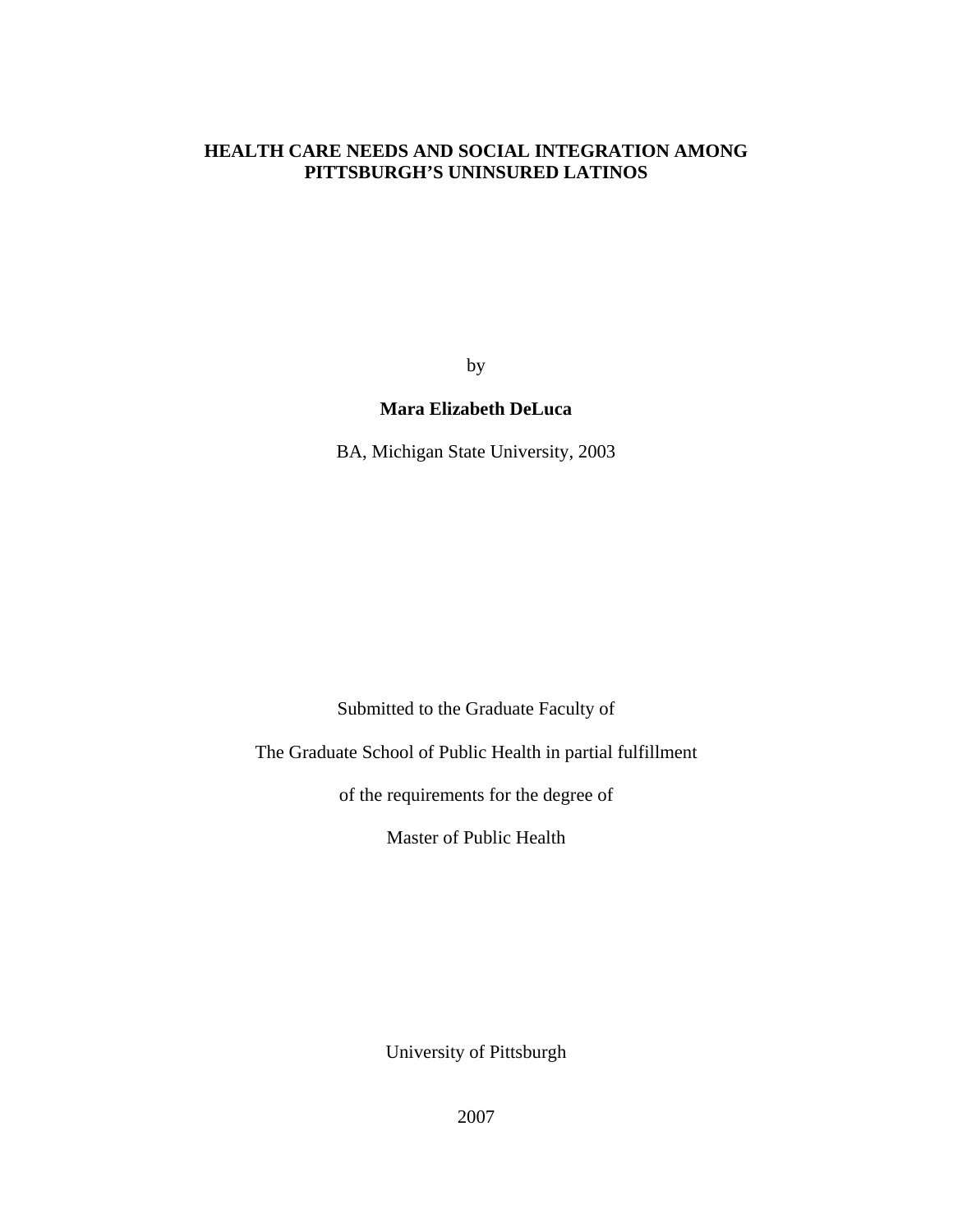# UNIVERSITY OF PITTSBURGH

# GRADUATE SCHOOL OF PUBLIC HEALTH

This thesis was presented

by

Mara Elizabeth DeLuca

It was defended on

July 26, 2007

and approved by

Thesis Advisor: Patricia Documét, MD, DrPH, Assistant Professor and Doctoral Program Coordinator, Behavioral and Community Health Sciences, Graduate School of Public Health, University of Pittsburgh

Committee Member: Martha Ann Terry, PhD, Senior Research Associate and Director of the Master of Public Health Program, Behavioral and Community Health Sciences, Graduate School of Public Health, University of Pittsburgh

Committee Member: Kathleen DeWalt, PhD, Professor and Director of the Center for Latin American Studies, Anthropology, Arts and Sciences, University of Pittsburgh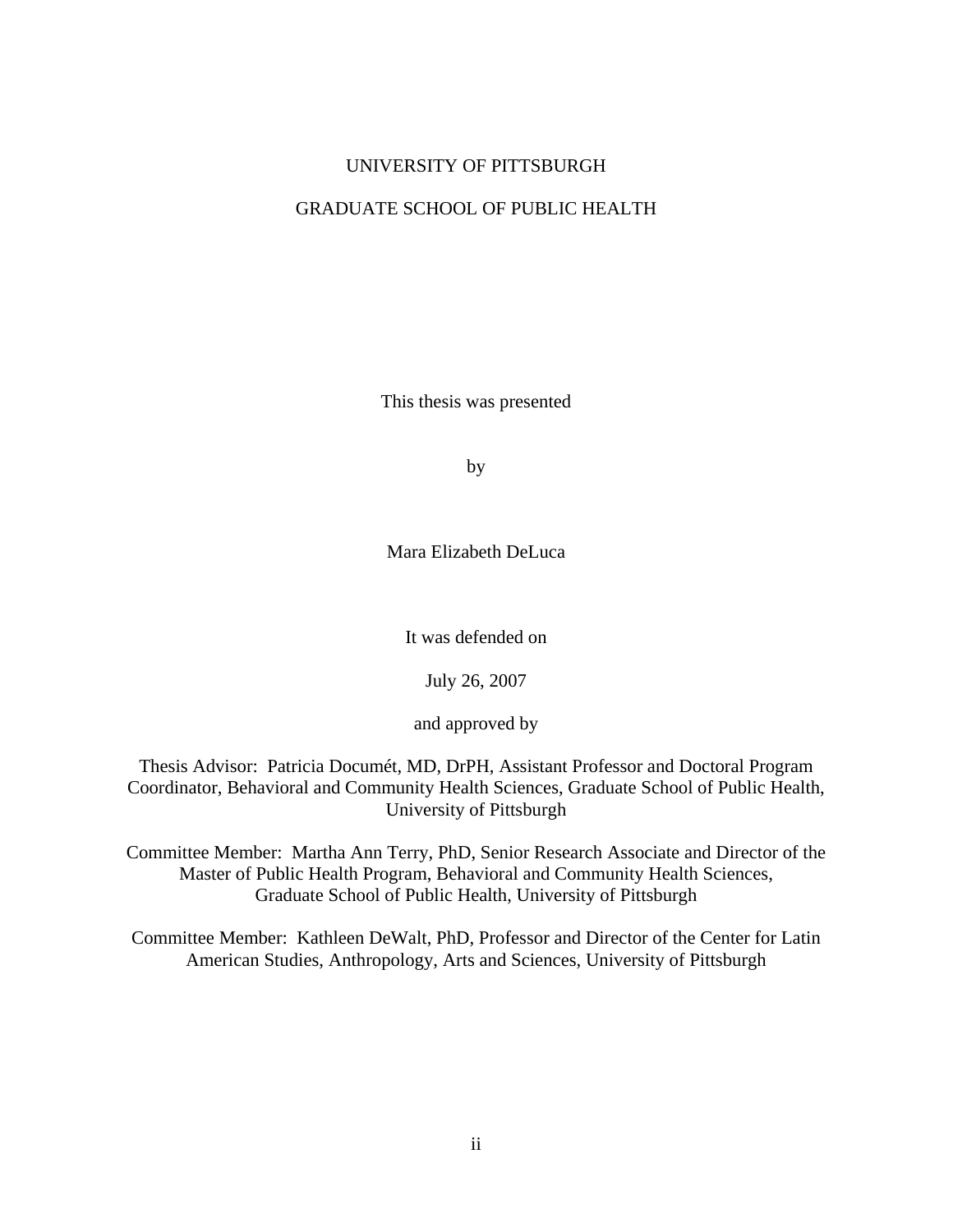Copyright © by Mara Elizabeth DeLuca

2007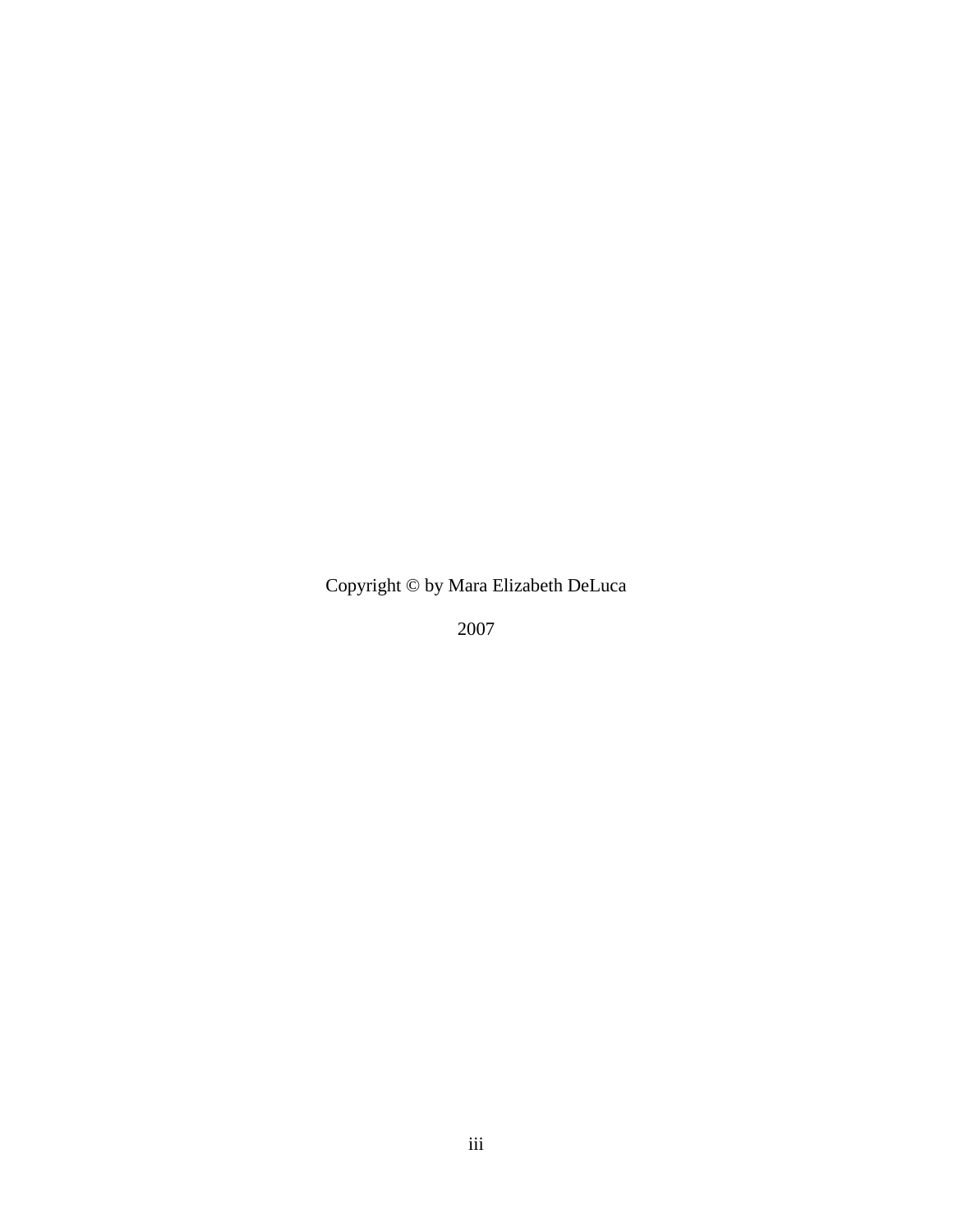# **HEALTH CARE NEEDS AND SOCIAL INTEGRATION AMONG PITTSBURGH'S UNINSURED LATINOS**

Mara Elizabeth DeLuca, MPH

University of Pittsburgh, 2007

**BACKGROUND:** The Latino population of greater Pittsburgh is considered invisible because it is not concentrated within one geographic area. This is of great public health significance, because such dispersion is a major barrier for Latinos seeking quality health care and social services. In the last ten years, this population has grown over 44%, and many of the estimated 20,000 Latinos in the Pittsburgh area do not have medical insurance. Across the nation, research has shown that Latinos often suffer from higher incidence of diseases and accidental deaths. Latinos also frequently experience limited access to health care and social services, and the level of social integration experienced by population members is directly related to this diverse community's quality of life.

**METHODS:** This study is based on qualitative interviews with a small, purposive sample of young adult Hispanic immigrants, a group likely to experience barriers to accessing services. A free clinic, staffed by bilingual volunteers, was the initial access point to reach uninsured population members. Interviews with participants were recorded, transcribed, and studied to discover which health care and social service needs the community feels they lack, and how their level of social integration was related to their access to services.

**RESULTS:** The most frequently mentioned service needs were dental services, health insurance, bilingual health service providers and/or translation services, and English language classes. Social isolation, lack of legal documentation, fear, racial discrimination, and lack of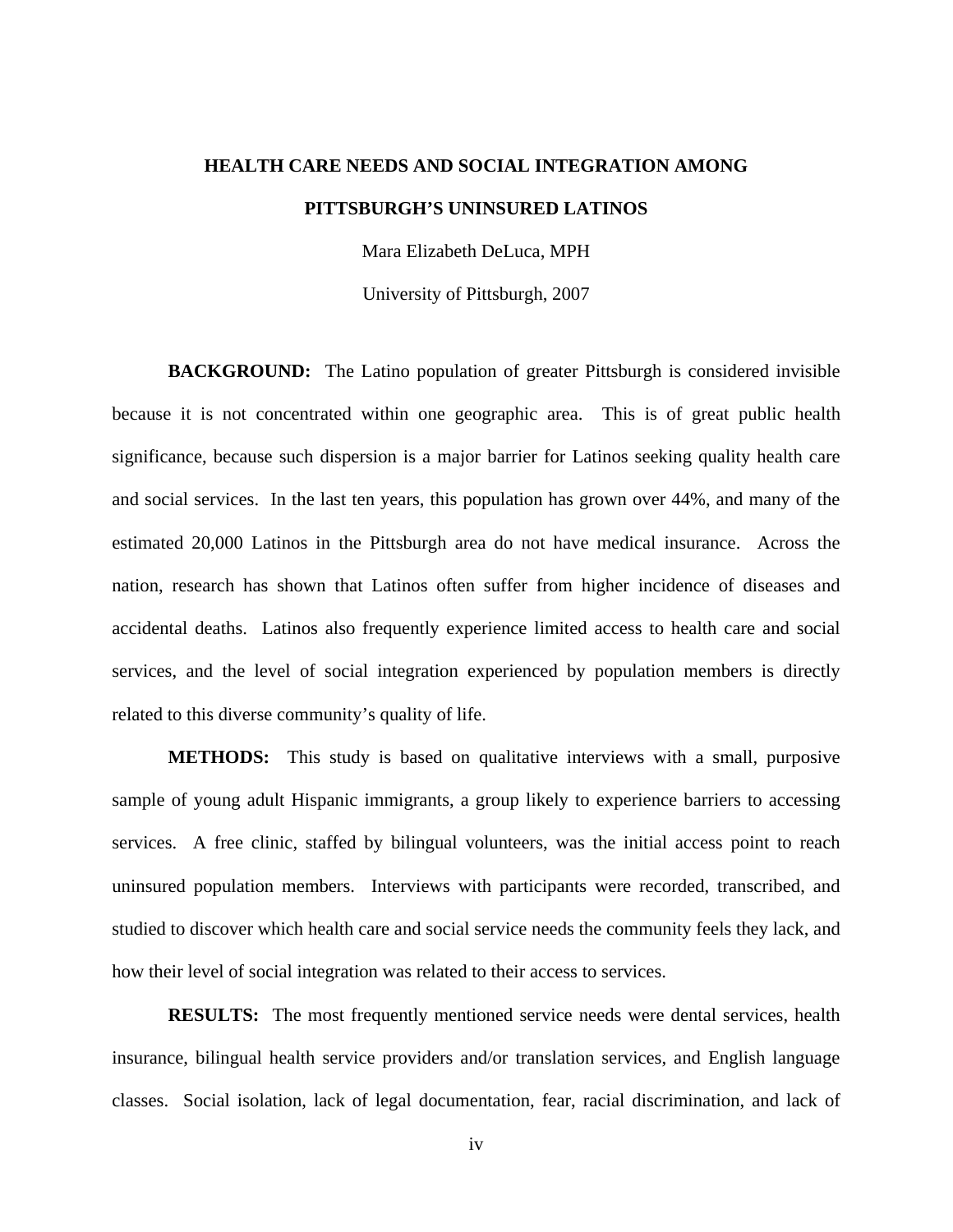cultural competence on behalf of institutional employees were frequently cited as major barriers to accessing services. The length of respondents' stay in Pittsburgh did not appear to have a significant effect on improving respondents' access to needed services. Access to services was related more to the size and extent of one's social network, which usually consisted of family members who had lived in Pittsburgh before the respondent arrived, or which grew slowly over the time the respondent lived in Pittsburgh.

**CONCLUSIONS:** Pittsburgh's Latino population would benefit from increased outreach efforts and increased community mobilization strategies. As a new growth community, Pittsburgh service providers are not fully prepared to reach the needs of the population. Additional research, qualitative in nature, will help to increase awareness and understanding of the challenges faced by this community as it seeks to access much needed services and health care.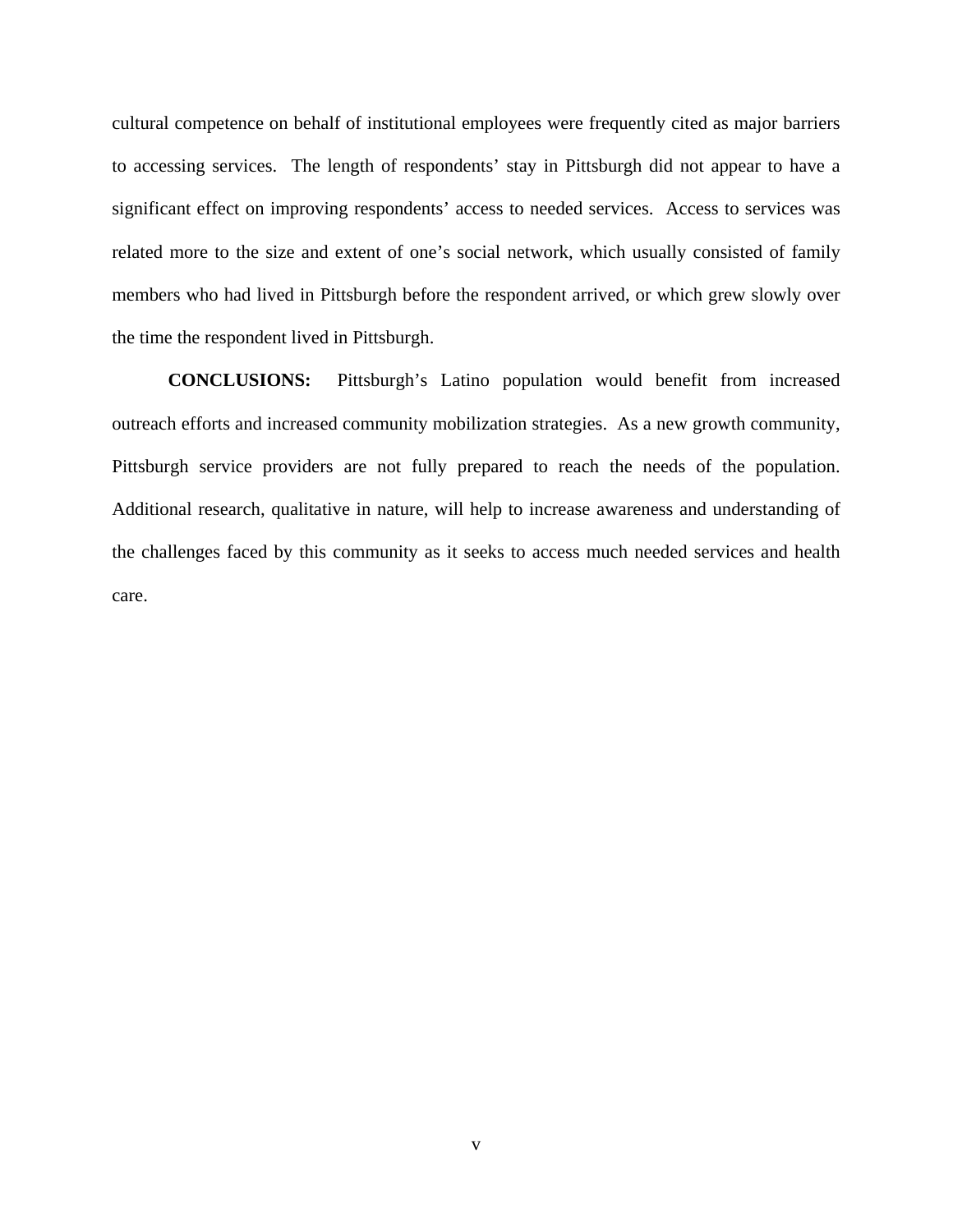# **NECESIDADES MÉDICAS E INTEGRACIÓN SOCIAL ENTRE LOS LATINOS SIN SEGURO MÉDICO EN PITTSBURGH**

**ANTECEDENTES:** La población latina en el área de Pittsburgh está considerada invisible debido a que no está concentrada en un área geográfica. Esta dispersión es una barrera significativa para proveer servicios médicos y sociales de calidad a los latinos. En los últimos diez años, esta población ha crecido más del 44%, y muchos de los 20,000 latinos que se estima residen en el área de Pittsburgh no tienen seguro médico. A nivel nacional, las investigaciones han demostrado que los latinos sufren de una incidencia más alta de enfermedades y de muertes accidentales que la población general. Los latinos también tienen frecuentemente acceso limitado al cuidado médico y a los servicios sociales, y el nivel de integración social de los miembros de la población se relaciona directamente con la calidad de la vida de esta diversa comunidad.

**MÉTODOS:** Este estudio utiliza entrevistas cualitativas con una muestra pequeña, de inmigrantes adultos jóvenes, porque son el grupo que más probablemente tiene barreras para el acceso a los servicios. Los entrevistados fueron elegidos intencionalmente para representar la variedad de los latinos sin seguro. Una clínica gratis, atendida por voluntarios bilingües, fue el punto de acceso inicial para contactar a los miembros de la población sin seguro. Las conversaciones con los participantes fueron grabadas, transcritas, y estudiadas para descubrir las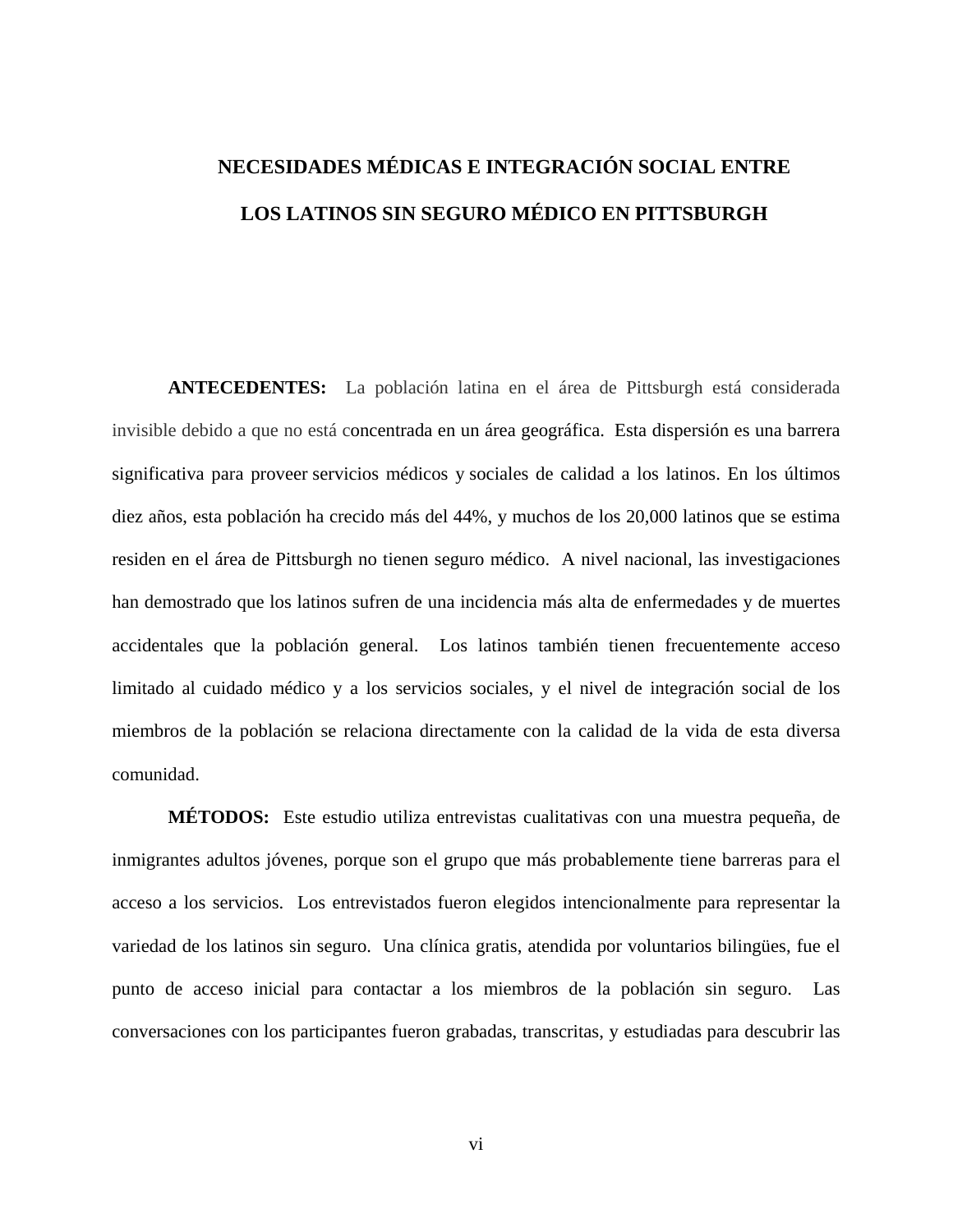carencias de esta comunidad en cuanto al cuidado médico y los servicios sociales, y cómo la integración social afecta o mejora su acceso a los servicios.

**RESULTADOS:** Servicios dentales, seguro médico, empleados de salud bilingües y/o intérpretes, y clases de inglés fueron las necesidades más frecuentemente mencionadas. El aislamiento social, la carencia de documentación legal, el miedo, la discriminación racial, y la carencia de competencia cultural entre los empleados de las diversas instituciones fueron citados con frecuencia como barreras importantes para acceder a los servicios. El tiempo que los participantes han permanecido en Pittsburgh no parece tener mucho efecto en mejorar el acceso a los servicios necesarios. Los resultados sugieren que el acceso está relacionado más con el tamaño y la intensidad de su red social, que está compuesta por los miembros de la familia que residían en Pittsburgh desde antes de de la inmigración del participante, o que creció lentamente durante el tiempo que el participante ha vivido en Pittsburgh.

**CONCLUSIONES:** La población latina de Pittsburgh se beneficiaría de esfuerzos para llegar más a la población ("outreach") y de estrategias crecientes para la movilización de la comunidad. Como en otras poblaciones de "nuevo crecimiento" latino, los proveedores de servicios en Pittsburgh no están adecuadamente preparados para satisfacer las necesidades de la población. Investigaciones adicionales, con métodos cualitativos, ayudarán a aumentar el conocimiento y entender los retos que enfrenta esta comunidad.

vii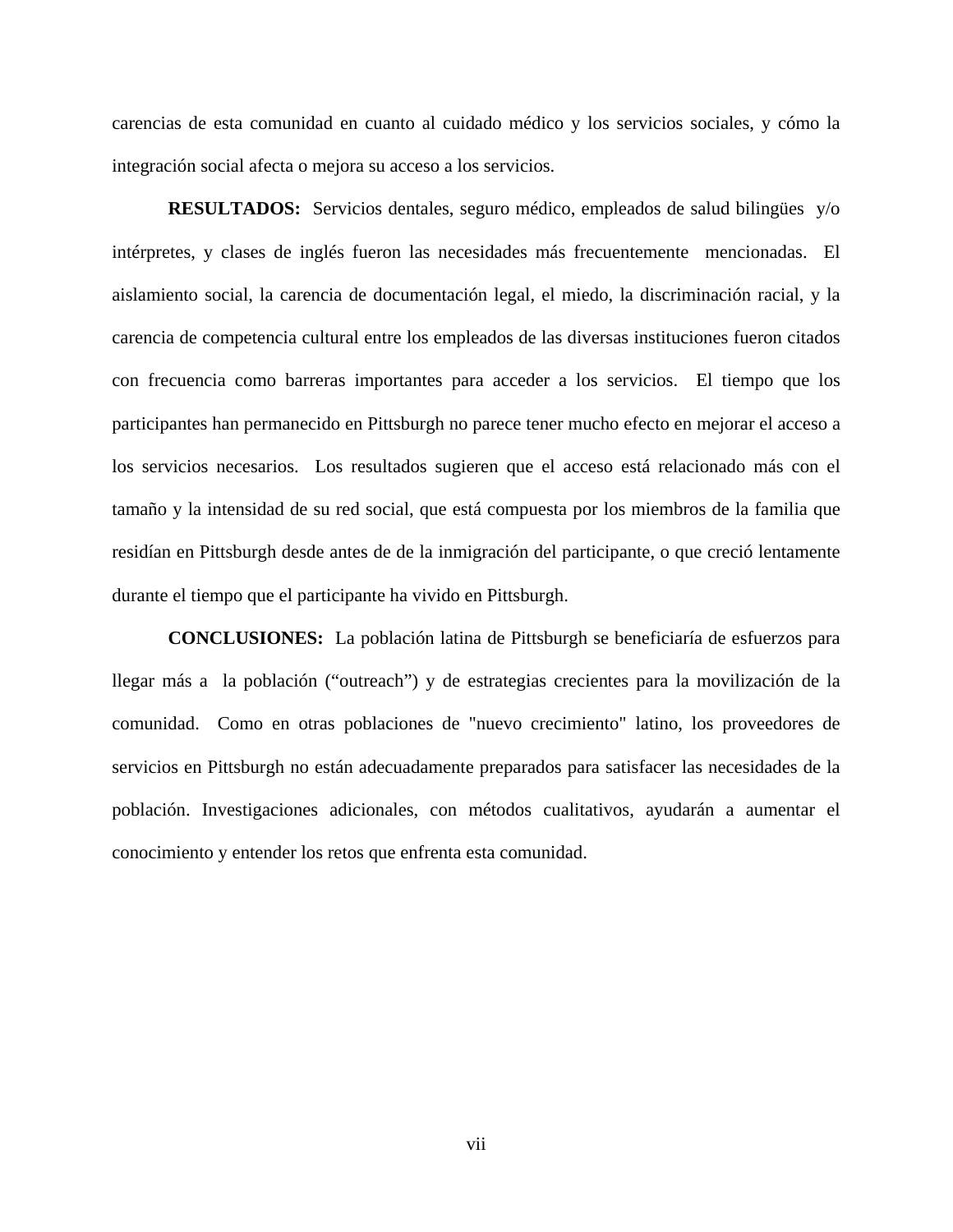# **TABLE OF CONTENTS**

| 1.0 |     |       |                                                             |
|-----|-----|-------|-------------------------------------------------------------|
|     | 1.1 |       |                                                             |
| 2.0 |     |       |                                                             |
| 3.0 |     |       |                                                             |
|     | 3.1 |       |                                                             |
|     | 3.2 |       |                                                             |
|     |     | 3.2.1 |                                                             |
|     |     | 3.2.2 |                                                             |
|     |     | 3.2.3 |                                                             |
|     |     | 3.2.4 |                                                             |
|     |     | 3.2.5 |                                                             |
|     |     | 3.2.6 |                                                             |
|     | 3.3 |       |                                                             |
|     | 3.4 |       | <b>COMMUNITY INTEGRATION AND SOCIAL SUPPORT NETWORKS 21</b> |
|     | 3.5 |       |                                                             |
|     |     | 3.5.1 |                                                             |
|     | 3.6 |       |                                                             |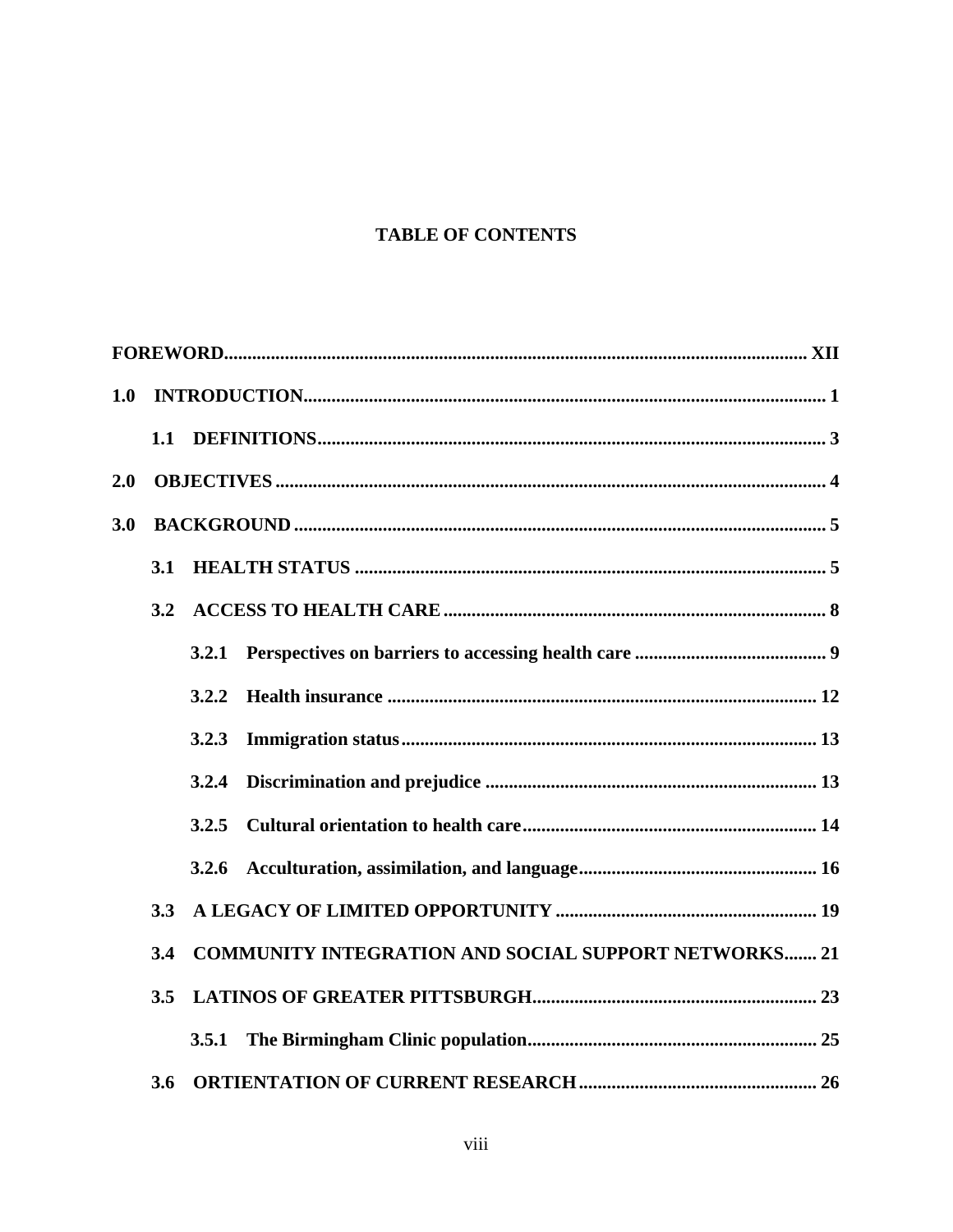| 4.0 |      |  |  |  |
|-----|------|--|--|--|
|     | 4.1  |  |  |  |
|     | 4.2  |  |  |  |
|     |      |  |  |  |
| 5.0 |      |  |  |  |
|     | 5.1  |  |  |  |
|     | 5.2  |  |  |  |
|     | 5.3  |  |  |  |
|     | 5.4  |  |  |  |
|     | 5.5  |  |  |  |
|     | 5.6  |  |  |  |
|     | 5.7  |  |  |  |
|     |      |  |  |  |
|     | 5.8  |  |  |  |
|     | 5.9  |  |  |  |
|     | 5.10 |  |  |  |
|     |      |  |  |  |
|     | 5.12 |  |  |  |
|     | 5.13 |  |  |  |
|     | 5.14 |  |  |  |
|     |      |  |  |  |
| 6.0 |      |  |  |  |
|     |      |  |  |  |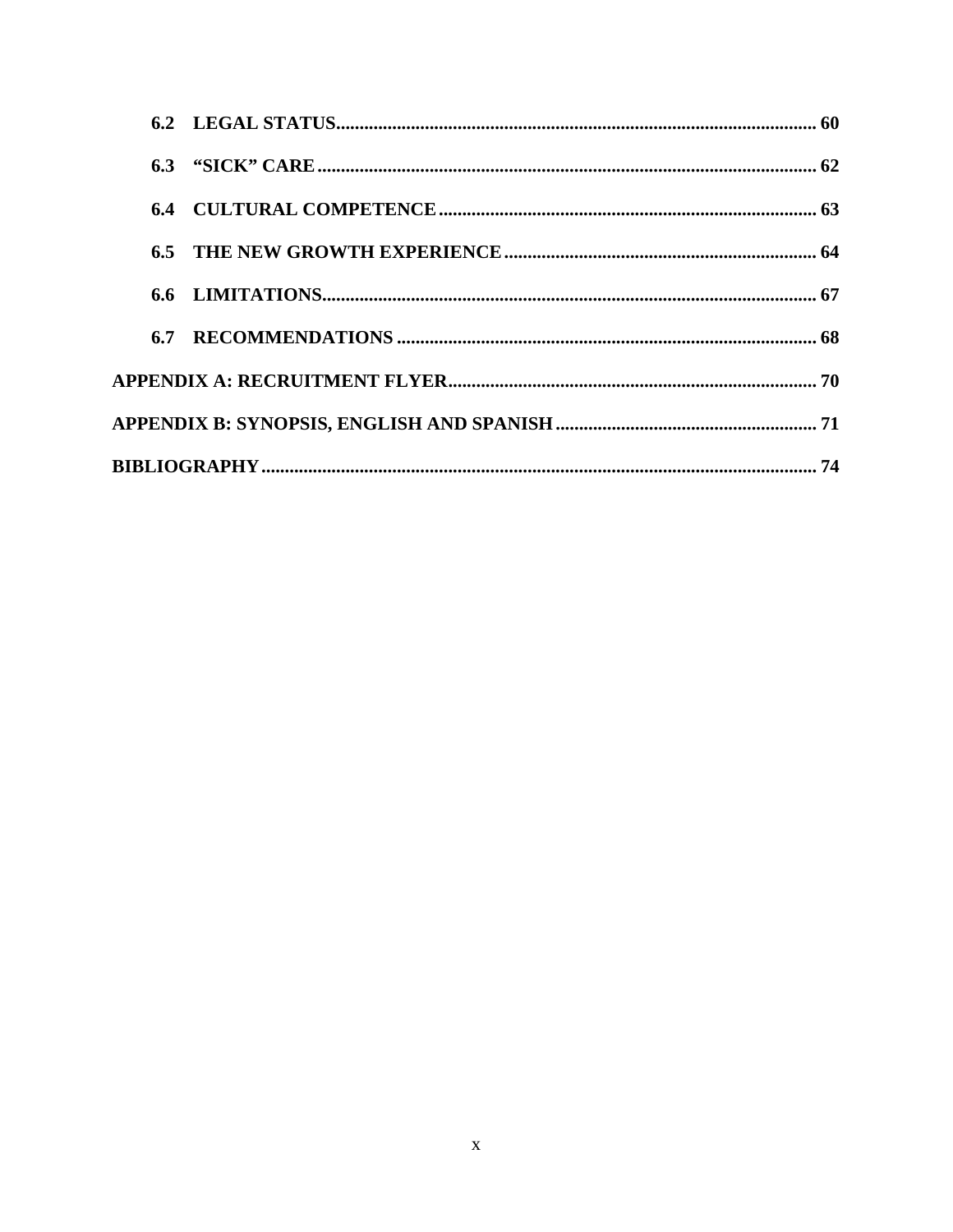# **LIST OF TABLES**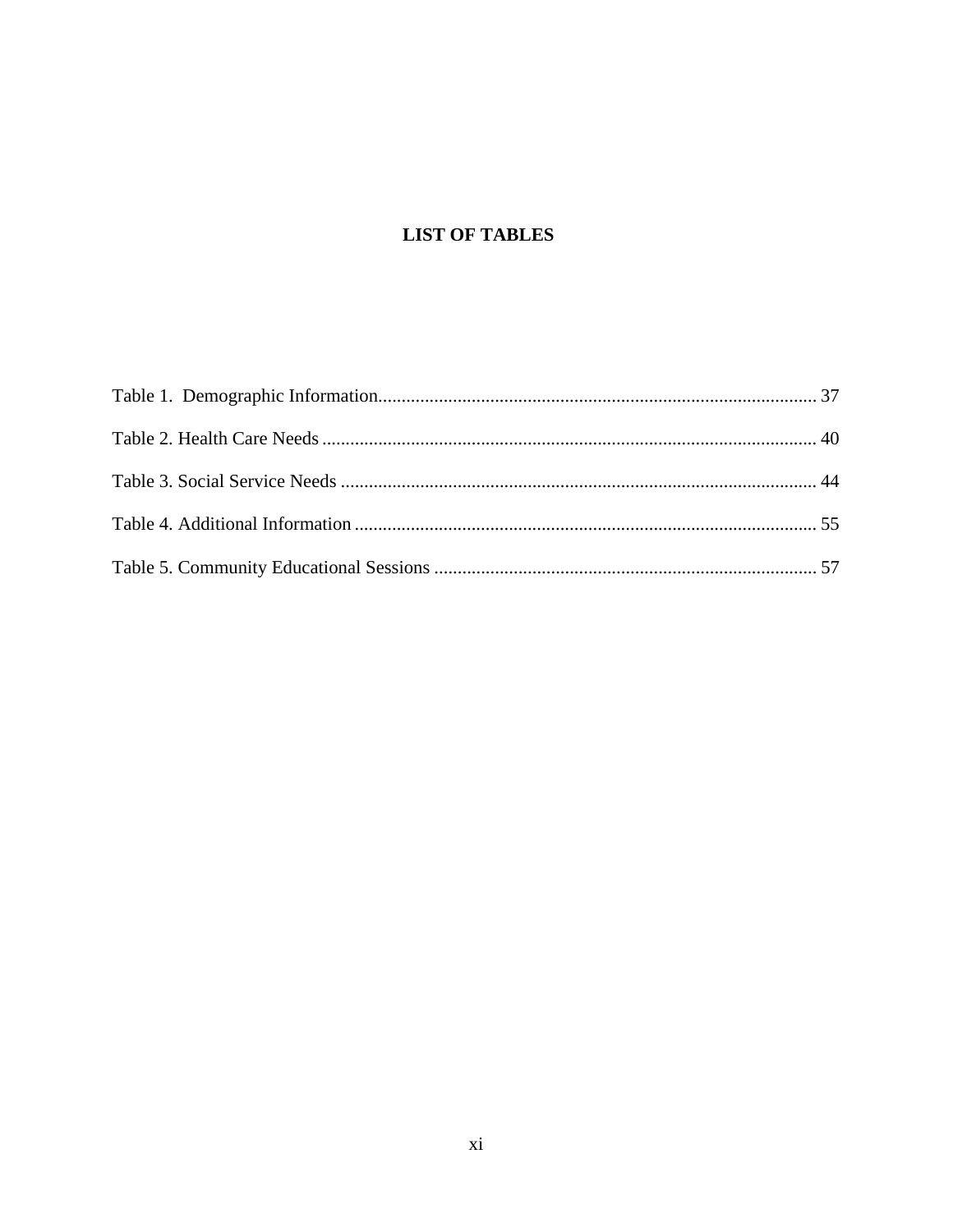#### **FOREWORD**

<span id="page-11-0"></span>The collection, analysis, and presentation of the information included in this study were facilitated by the efforts of many people. I would like to thank my thesis committee chair, Dr. Patricia Documét, for her insights and patience in helping me develop the idea and central themes for this study. Dr. Documét read every draft of my evolving thesis and contributed at every stage to my understanding and ability to conduct research within a Latino population. I would also like to thank Dr. Martha Ann Terry and Dr. Kathleen DeWalt, whose experience and expertise enabled me to carry out a study that addressed issues and generated knowledge relevant to both the fields of Public Health and Social Science. Dr. Terry, as well as my dad, Dr. Roger Manela, provided me with superb editorial help, which has enabled me to grow as both a researcher and a writer.

I would like to express my gratitude to the Director of the Birmingham Clinic, Mary Herbert, and to the rest of the clinic staff. They did much more than just tolerate my presence at the clinic every Saturday for months. Their enthusiasm for my study, their support for its objectives, and their genuine interest in its findings were instrumental in allowing me to recruit participants and infusing community members with their sense of the importance of my research. I would also like to thank Dr. Diego Chaves-Gnecco, who helped me recruit study participants at the Birmingham Clinic and who invited me to speak with his patients and their families at Children's Hospital, in order to advance my recruitment of participants. The kindness of the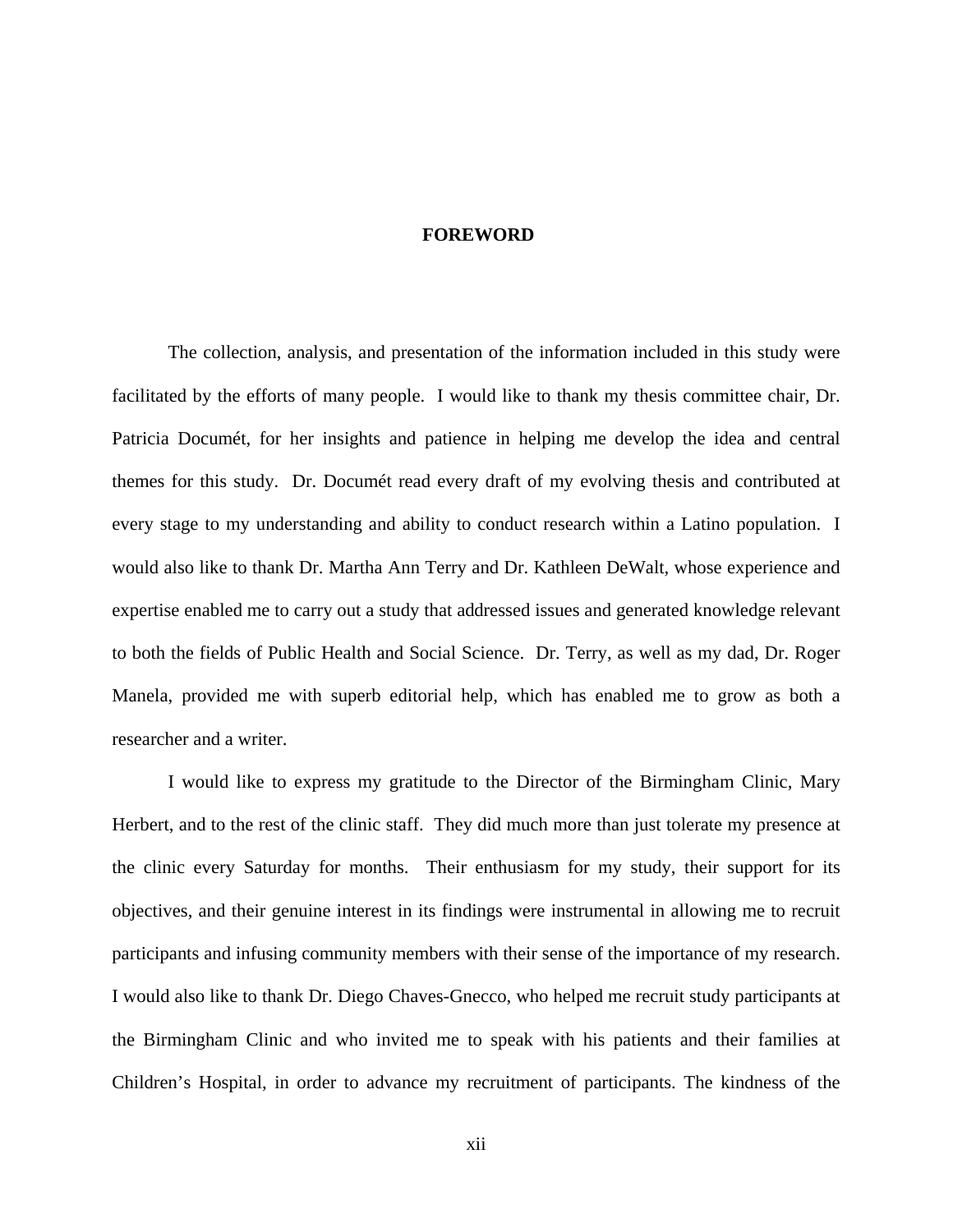medical staff I encountered during the course of this study has been wonderful and has fortified me at times when I was frustrated by the slow pace of some aspects of the research process.

Finally, and most importantly, I would like to thank the participants in this study for sharing their stories and revealing their feelings to me. The story I present in this thesis is their story, and many of the insights I have developed during the course of my research rest on the expertise of the immigrants who shared their experience with me. The strength and value of the conclusions in my study reflect the strength and validity of those who participated in this study. They invited me into their homes, made time for me in the midst their busy lives, and opened a window for me into their lives. I hope that in some small way this paper will help improve their access to available health care and other services, and ultimately help improve the quality of life for Pittsburgh's Latino community.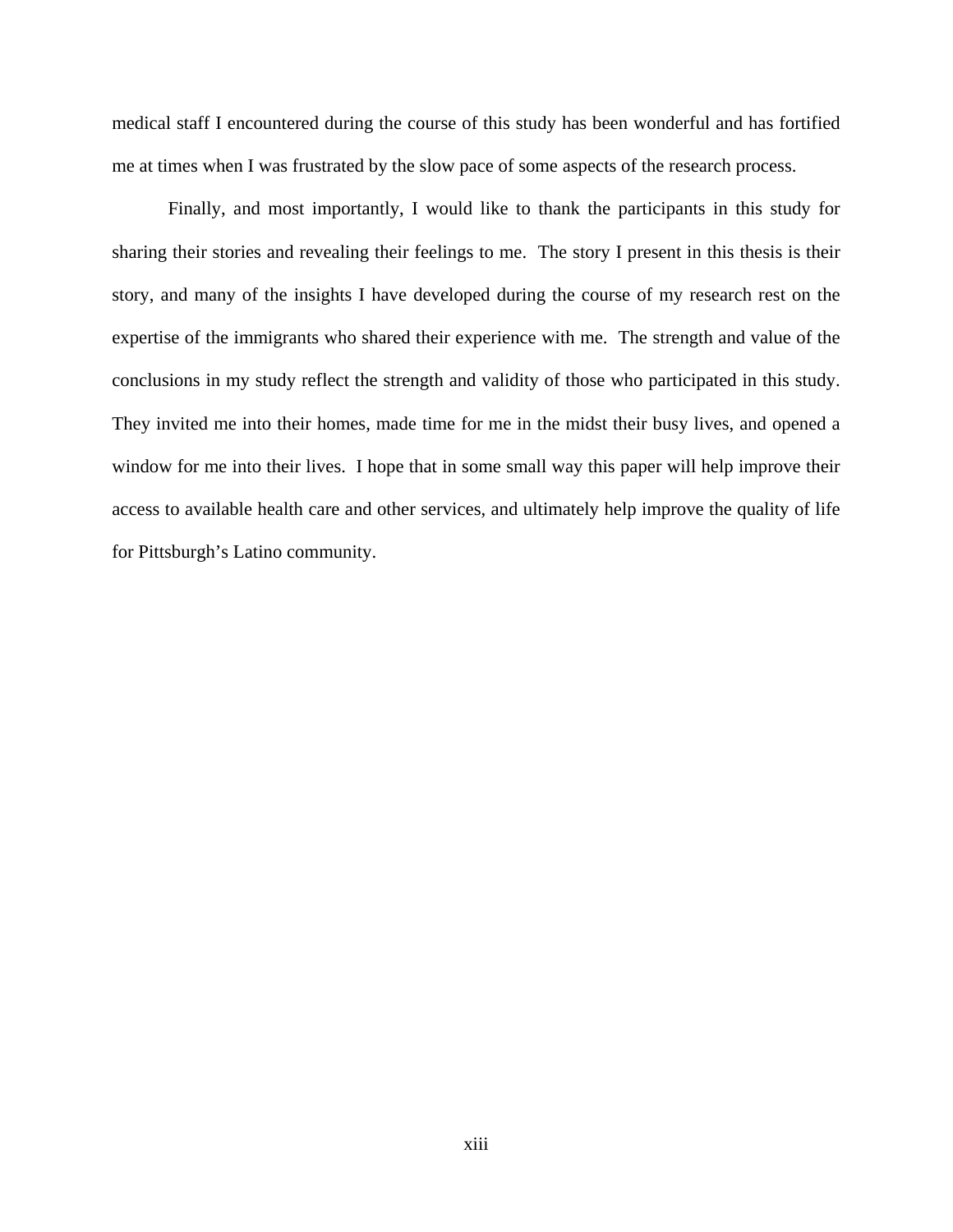#### **1.0 INTRODUCTION**

<span id="page-13-0"></span>The greater Pittsburgh area has a small but growing Latino population. In the last ten years, this population has grown more than 44% [1]. Unlike other large U.S. cities where Latino and other ethnic groups cluster in specific neighborhoods, the Latino population in Pittsburgh is dispersed, and there is not one specific geographic area in which Latinos are highly concentrated [2]. This means the Latino community in Pittsburgh is less visible, less organized, and less likely to have venues where residents can obtain culturally oriented goods and services [2].

The first effort to quantify and assess the situation of Latinos in Pittsburgh with regard to the availability and utilization of health services was done by Patricia Documét and described in her doctoral dissertation in Public Health. This study identifies several basic health care needs of Latinos that are specific to their culture and situation [2]. The study went beyond economic explanations, examining Latino Americans' culture to determine how it affects access to and use of health care services. Income is a strong determinant of the amount, type, and quality of care, a situation similar to that faced by other minority populations in the United States [2]. Lack of English proficiency and a desire for close, warm patient-provider relations were also characteristic of Latino populations, and were cited as potentially major barriers to Hispanic populations obtaining the kind of care they wanted from mainstream providers.

Data presented to the American Public Health Association in 2006 suggest that the Pittsburgh Latino population has gradually achieved greater stability [3]. The presenters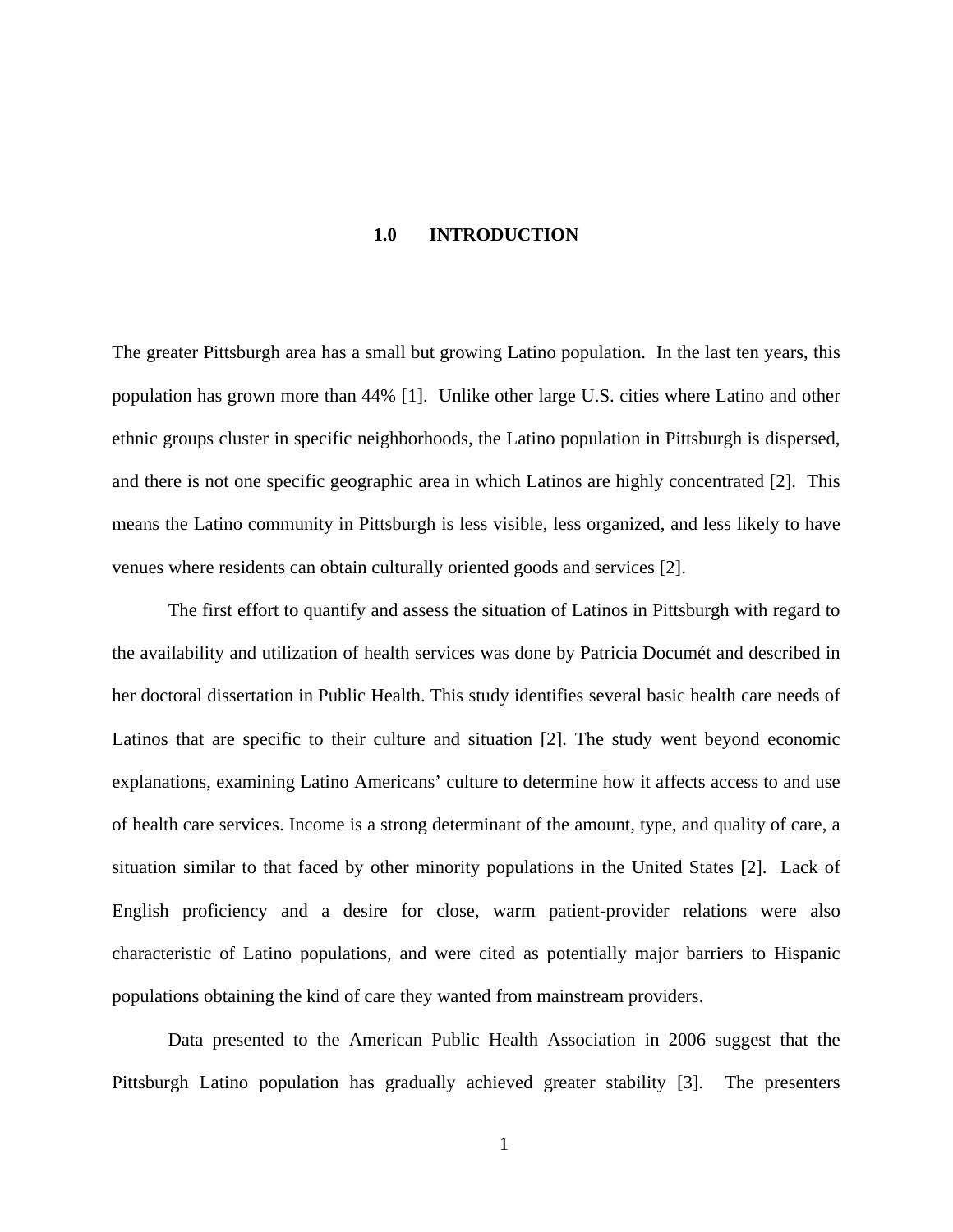recommended that future research focus on more qualitative data, collected directly from members of the population about their needs for clinical and social services, and about their experiences gaining access to and utilizing such services. They also pointed to the success of pairing services provided by academic institutions with those offered by community resource centers, and suggested that subsesquent investigations of Pittsburgh's Latino population look at data collected directly from health care consumers about which social and medical services are needed in the community [3].

This paper builds upon the recommendations of preceding research, by gathering qualitative information about the health care needs and experiences of Latino residents of Pittsburgh [3, 4]. It seeks to orient the efforts of future researchers toward more systematic collection and analysis of qualitative data, which are crucial for identifying and understanding patterns of health care needs and utilization among the population of largely uninsured members of Pittsburgh's Latino community. This exploratory study does not use a large sample, nor does it emphasize the collection and analysis of quantitative data. Rather, it seeks to uncover and examine issues about the unique situations that Latino immigrants in Pittsburgh may encounter.

A purposive sample was drawn from persons seeking health care services at the Birmingham Clinic, the only free clinic in the area that offers services in Spanish as well as English. Located on Pittsburgh's South Side, the Birmingham Clinic is an ideal access point for reaching Pittsburgh's uninsured Latino population. On Saturdays, from 10:00 A.M. until 2:00 P.M., doctors, medical students, and pharmacists voluntarily provide a variety of bilingual health care services, including general, internal, and family medicine; dispensing prescriptions; and obstetric and gynecological medicine. The clinic draws Spanish speaking patients from all over the tri-county area of Allegheny, Washington, and Beaver.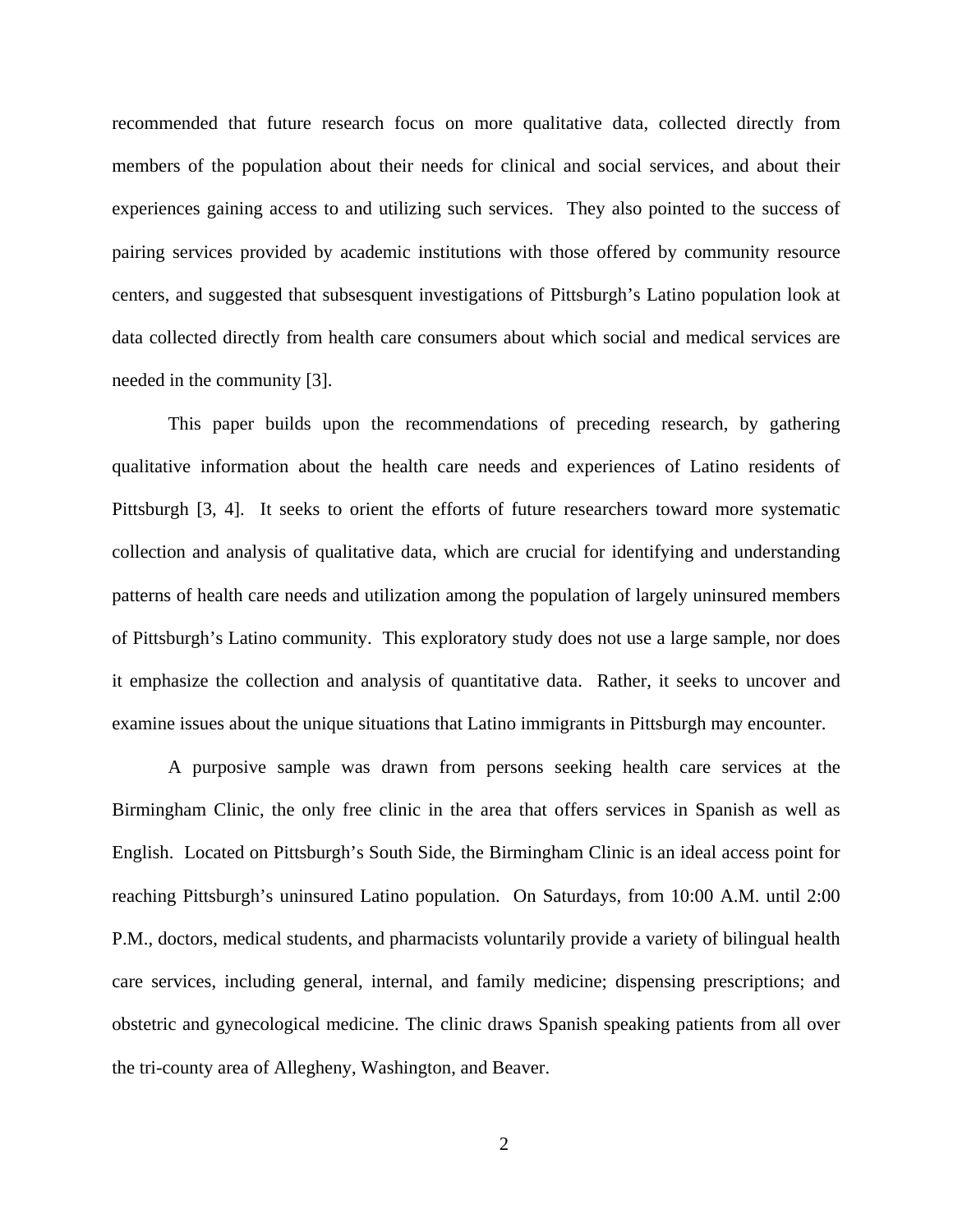<span id="page-15-0"></span>The interviews I conducted as part of this study collected information about the experience of Latino immigrants accessing health care and social services, and investigate the suggestion that increased economic and social stability are important determinants of health care utilization for Latinos. In addition, I explore several questions found relevant by other researchers about the determinants and nature of health care needs, about barriers to accessing heath care, and about the satisfaction Latinos feel with the health care they do receive.

#### **1.1 DEFINITIONS**

The following terms used throughout this study have specific definitions, which are presented here:

Latino: According to the Office of Management and Budget, refers to anyone "of Cuban, Mexican, Puerto Rican, South or Central American, or other Spanish culture or origin, regardless of race" [2].

*Community:* Any group of people unified by a specified shared characteristic, a way of life, or a pattern of behavior [5]. Community identification can occur through multiple nonexclusive avenues, including church membership, neighborhood of residence, location of a particular place and type of business, or membership in a specific and readily identifiable social network [6]. In the case of Latinos, the significant shared characteristic is being of Latin American ethnic origin. *Social integration:* The level, existence, and quality of social support [7].

*Social networks:* The formal and informal structures within which social support is provided, within which and social interaction takes place [7].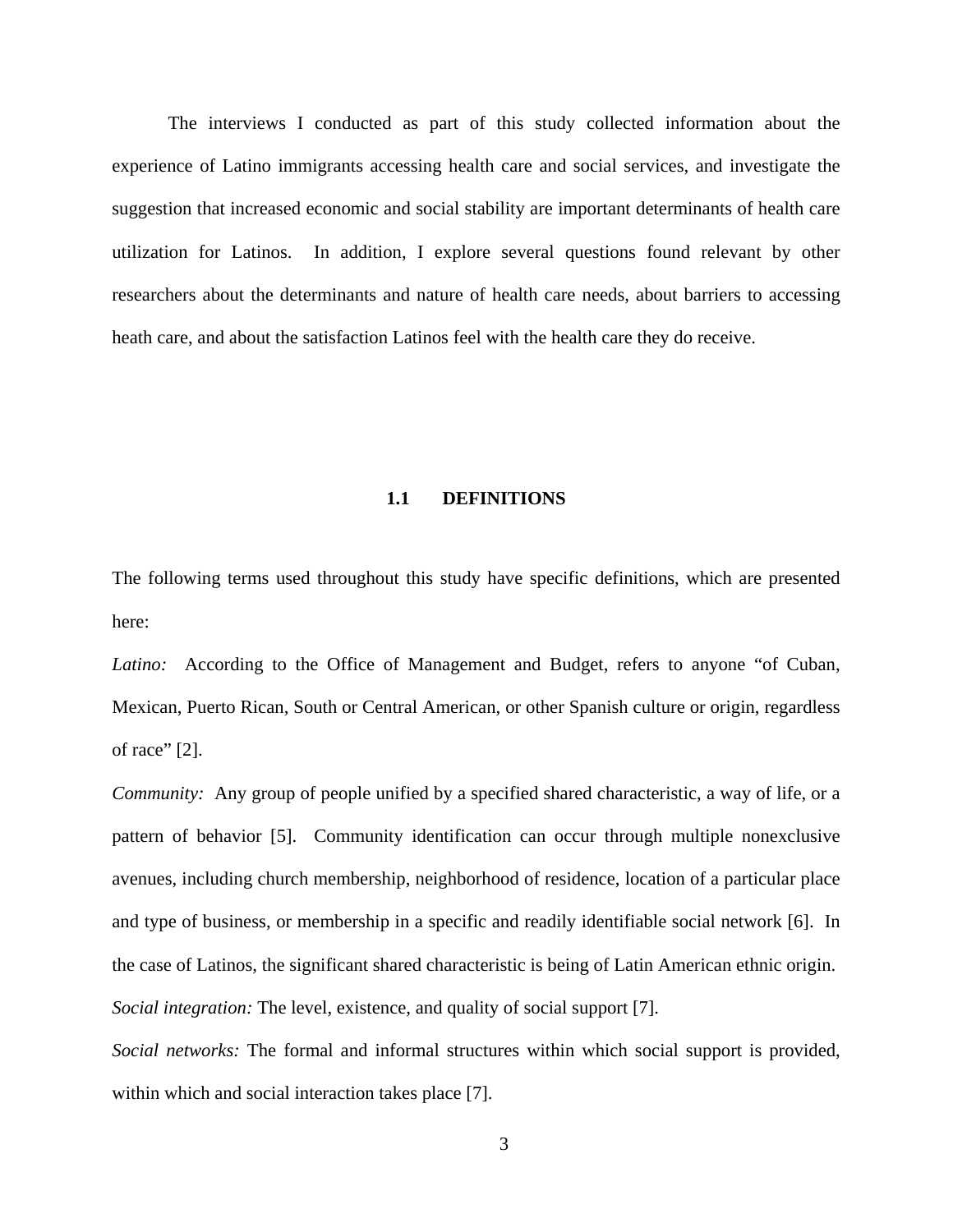#### **2.0 OBJECTIVES**

<span id="page-16-0"></span>Two major objectives guided both the interview design and data analysis, and provided a framework for presenting the study's conclusions and recommendations.

**Objective #1:** To determine *which of their specific health care and/or social service needs uninsured immigrants from Latin America feel are being met, and which they feel are not being met*.

- How does the length of time one resides in Pittsburgh affect his or her access to health care and other social services?
- What additional services do uninsured immigrants want?
- What kind of community educational or informational meetings do they feel could improve their health or access to health care?
- What barriers might reduce attendance to proposed educational sessions?

**Objective #2:** To determine *how uninsured Latin American immigrants feel that community integration influences access to health care and social services*.

• Do Pittsburgh's Latinos think that increased social stability has enabled themselves to focus on and receive help for a wider variety of health care needs?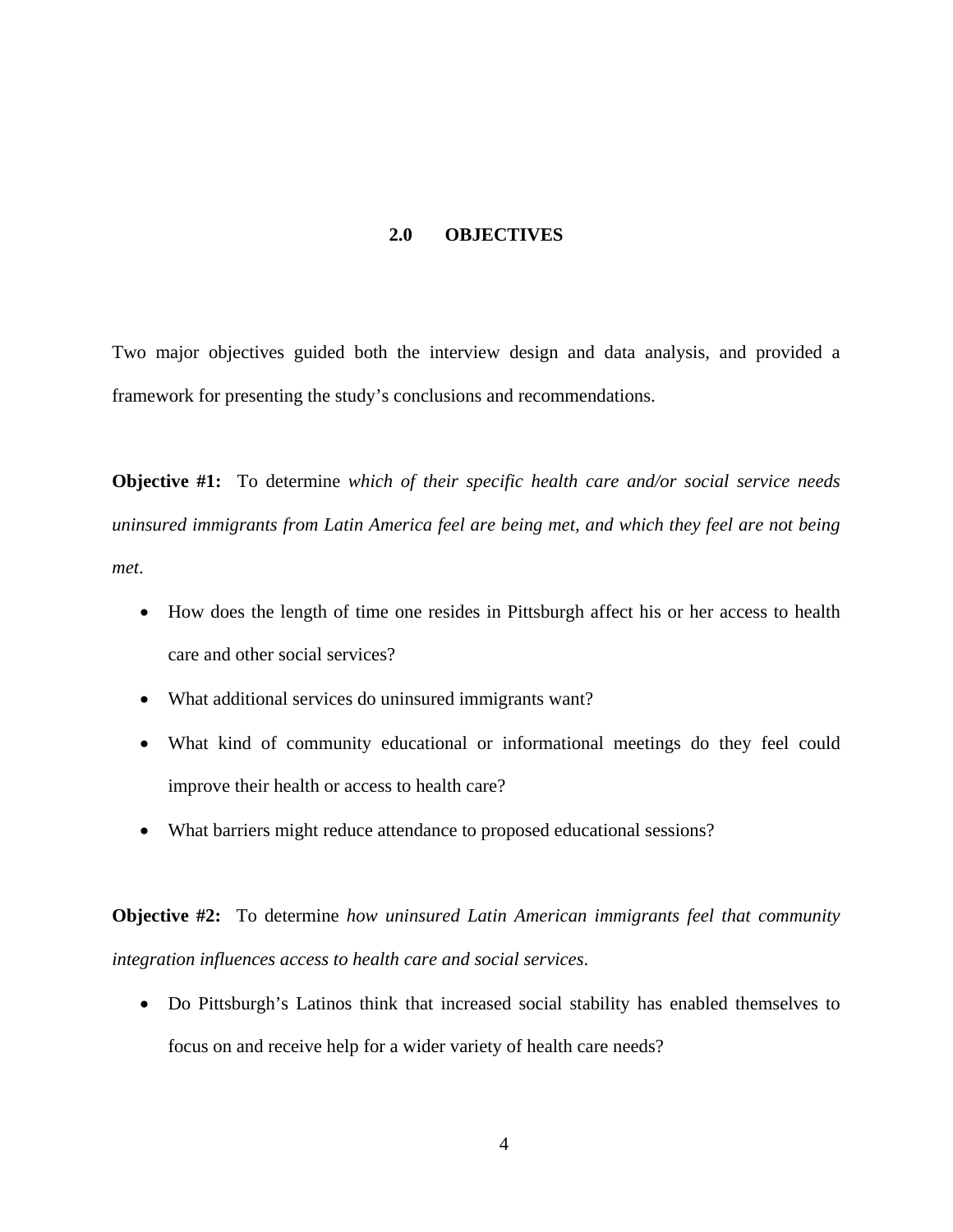#### **3.0 BACKGROUND**

<span id="page-17-0"></span>Latinos<sup>[1](#page-17-0)</sup> are now the most populous minority group in the United States, and this population is growing faster than any other ethnic group [8]. By the year 2025, the Hispanic population is expected to double, reaching almost 60 million. At this point, Latinos will comprise 18% of the population in the United States.

# **3.1 HEALTH STATUS**

Like other minority groups, the Hispanic population suffers disproportionately from chronic diseases, such as diabetes and heart disease [9]. Hispanics also have poor health outcomes for illnesses and health problems such as HIV/AIDS and high blood pressure [9]. Latinos do not receive immunizations at a rate equal to that of the non-minority population [8]. According to the Centers for Disease Control and Prevention, violence and accidents are significant causes of mortality within the Hispanic population [10]. In 2002, the average rate of death by homicide for non-Hispanic white males was 3.8%, compared to 13.2% within the Hispanic population. In addition, the death rate due to cutting or piercing, including both intentional and accidental

 $\overline{a}$ 

<sup>&</sup>lt;sup>1</sup> The terms "Latino" and "Hispanic" are used interchangeably. The terms "white" and "Anglo", as well as "black" and "African-American" will also be used interchangeably, and are used to describe populations within the United States that self-identify as non-Hispanic.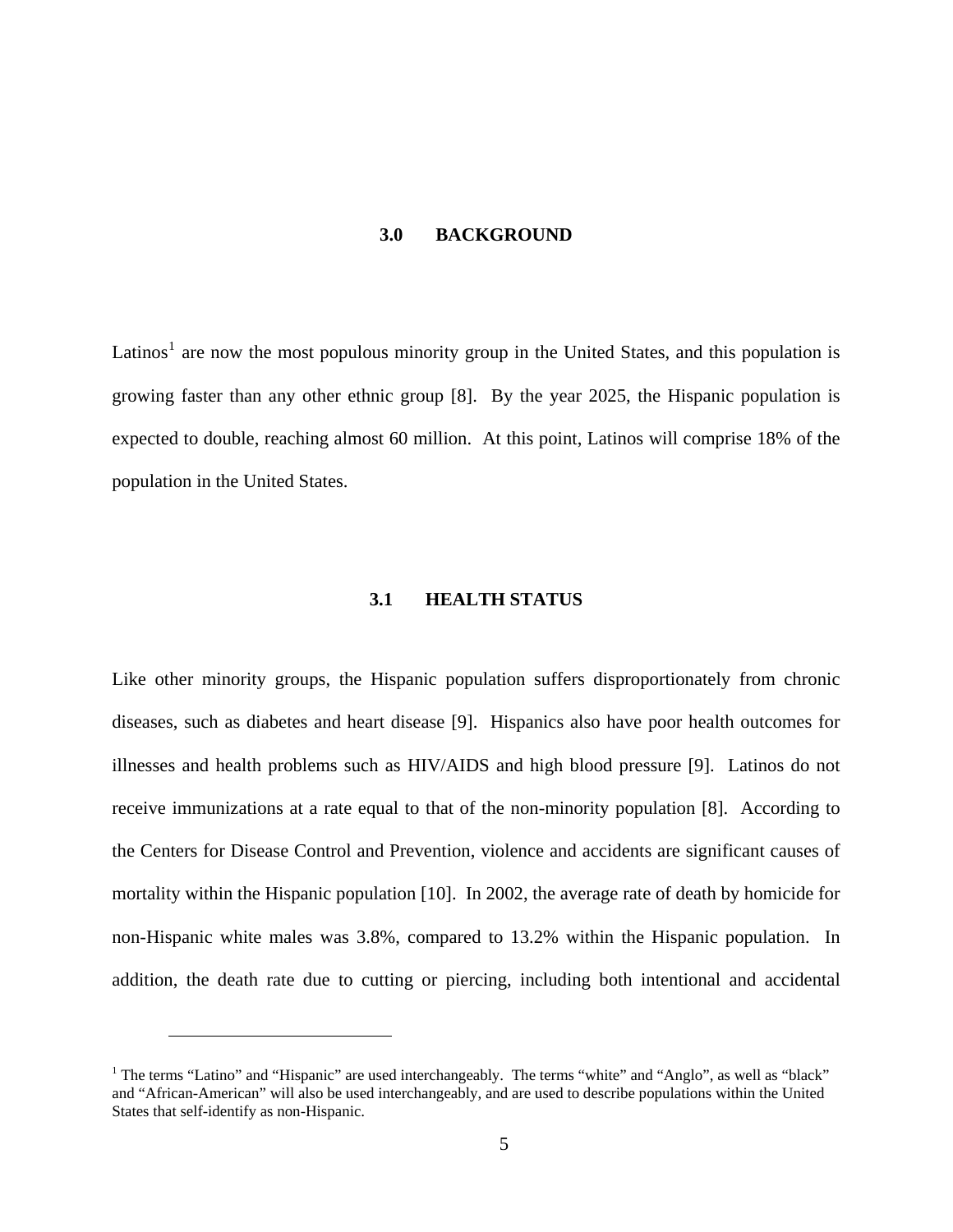injuries, was 1% for non-Hispanic whites and 1.9% for Hispanics. While this difference of 0.9% may seem insignificant, it is important to note that the rate for Hispanics is almost twice that experienced by the Anglo population [10].

In many instances, Latinos suffer from higher rates of disease than Anglos. Cervical cancer incidence rates are almost twice as high for Latinas than for white women [11]. Researchers report breast cancer is the number one cause of mortality due to cancer among Hispanic women, even though the incidence of this problem is higher among non-Hispanic women [12]. Usually, this is because Latinas are likely to be diagnosed with breast cancer only after their cancer has reached an advanced stage. Latinos suffer from morbidity and mortality due to diabetes at a rate almost 30% higher than that of whites [8]. Like breast cancer, early detection and treatment are key to saving the lives of people with diabetes. Also, each subsequent generation of children experiences higher rates of obesity and asthma, as each generation becomes more removed from their culture of origin and adopts the negative behaviors typical in unhealthy environments characteristic of low-income American families [13, 14].

It is important to mention that although Hispanic persons usually suffer poorer health outcomes than Anglos, there are also instances that have been described as an "epidemiologic paradox" [15]. One such paradox is the pattern of infant mortality rates among the Latino population. Because Latinos often experience socioeconomic conditions similar to blacks, Latino infant mortality rates might be expected to be similar. However, the infant mortality rate among Hispanics is actually more similar to that of white Americans [15, 16]. A California based study comparing black, white, and Hispanic mothers found that black and Hispanic women had similar rates of teenage motherhood, non-married childbearing, and underutilization of prenatal health care. However, the rate of adverse infant health outcomes for black babies was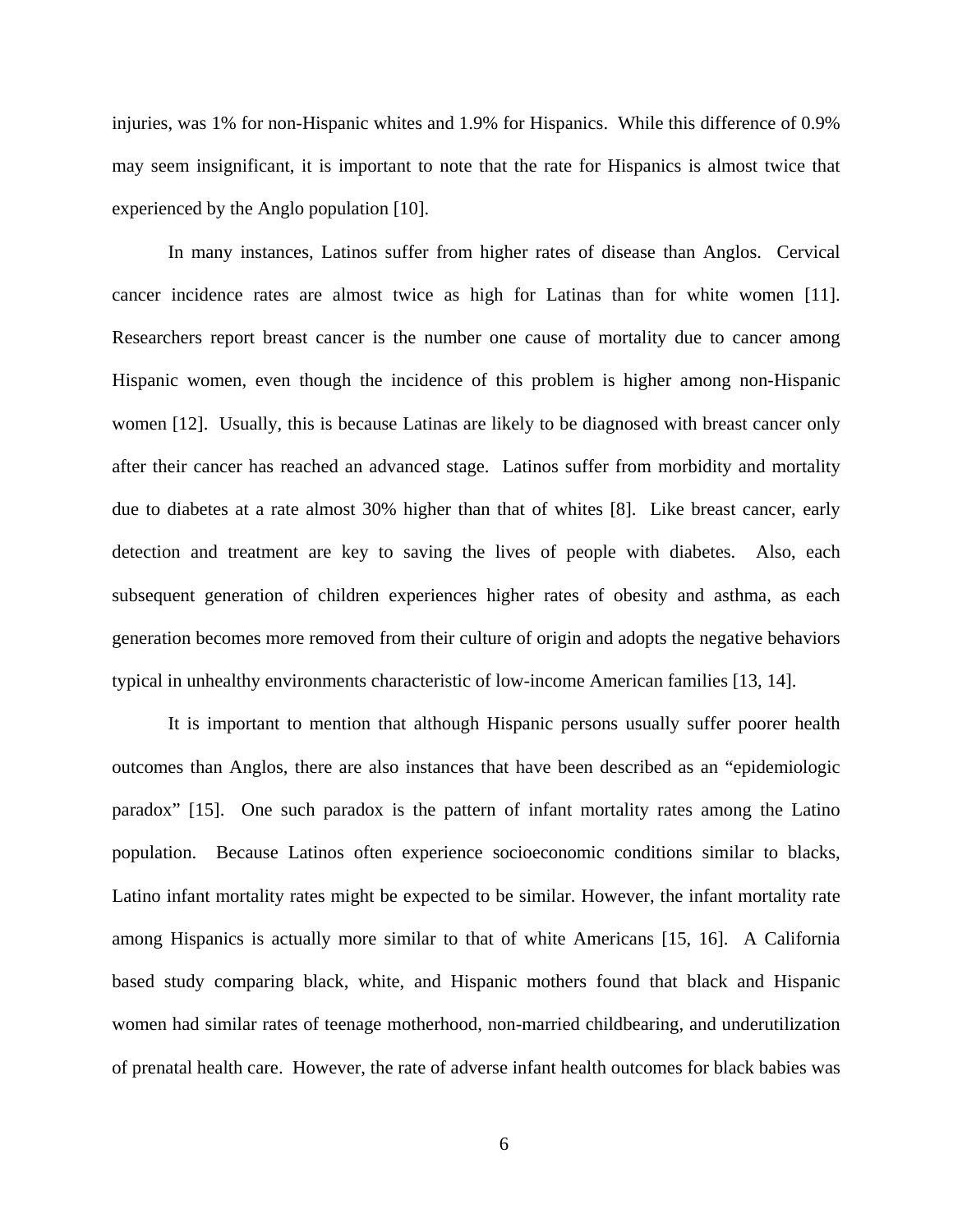nearly twice that of both white and Hispanic infants [16]. Perinatal outcomes for immigrant groups are frequently more successful than later generations [15], which may account for this finding, although the generational status of mothers was not discussed in this particular study. Unexpectedly low infant mortality rates among Latinos warrants further exploration, and researchers have suggested several explanations, including cultural differences in diet, the nature of Hispanic family and social support networks, and the absence of yet unidentified risk behaviors [15].

Other health outcomes among the Latino population not consistent with limited access to care include the incidence and mortality rates of cancer. The four types of cancer that cause the majority of deaths are breast, prostate, lung, and colorectal. Hispanics have lower rates of incidence, and often mortality resulting from these four cancers [18, 19]. While the Hispanic population is generally younger than the general population, and this may account for a portion of the comparatively lower rates, Latinos have a 33% lower age-adjusted cancer incidence rate than non-Hispanic whites, and a 38% lower age-adjusted cancer mortality rate as well [19]. In contrast, Hispanics do suffer from higher rates of incidence and mortality from other cancers, specifically those caused by specific environmental or infectious agents, such as stomach, liver, cervical, and gall bladder cancers [17]. Cancer mortality rates may be heightened by Latinos' limited access to health screening services, and by the fact that the later a cancer is diagnosed, the lower the chances of survival. Also, anecdotal evidence suggests that sometimes immigrants may return to their country of origin after a cancer diagnosis, which could also skew mortality rates [18]. Furthermore, the extreme diversity within the population categorized as "Hispanic" may account in part for rate inconsistencies, due to differences in genetics, diet, behavior, and other cancer risk factors [17].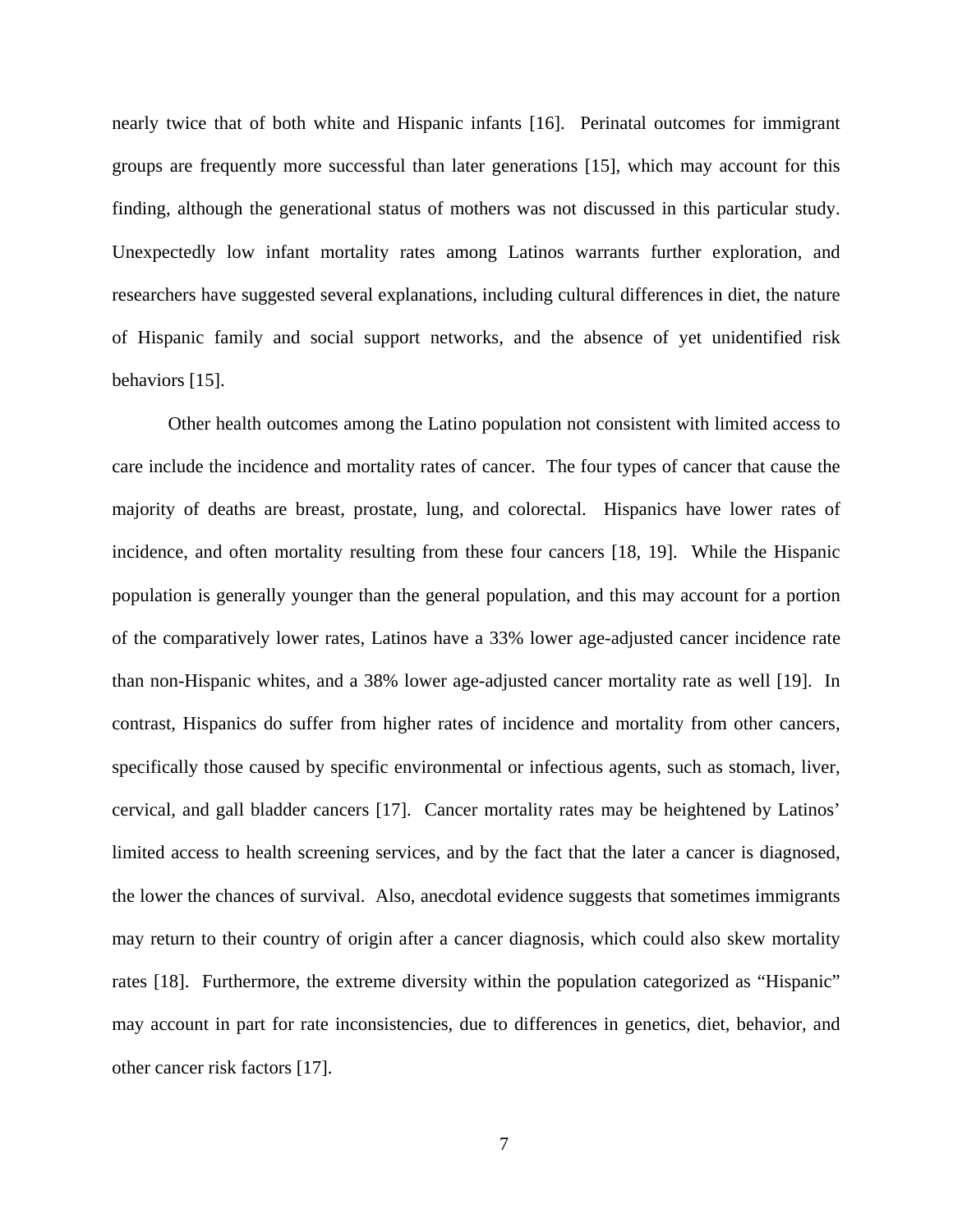# **3.2 ACCESS TO HEALTH CARE**

<span id="page-20-0"></span>There is strong evidence to suggest that young adults, ages 19 to 30, face the most barriers accessing health care in the United States, regardless of race, ethnicity, or gender [9]. Unfortunately, young adulthood is the period in a person's life when long-term health behaviors become well-established and reinforced, and when preventative health care services can have the most impact on longevity. The potential impact of not gaining access to health care is especially grave for young adult Hispanics. There are not adequate data on the proportion of young adult Latinos who have limited access to health care, or on the factors that limit their access to care, because there has not been enough research on this issue among this specific group (Latino adults between the ages of 19 to 30 years old) [9]. The proportion of Latinos who suffer from a range of health care problems indicates that it is especially important for young adult Latinos to obtain preventative care and heath screening services.

Recent immigrant status is one factor that is associated with limited access to health care. According to one study, over 90% of Hispanic young adult respondents reported being recent immigrants, living in the United States for less than five years. Furthermore, Latinos who have lived in the U.S. for more than fifteen years continue to report having only limited access to health care. An immigrant's access to health care does improve, however in a limited capacity. Researchers agree that it is reasonable to assume care is most limited for recently arrived immigrants [9].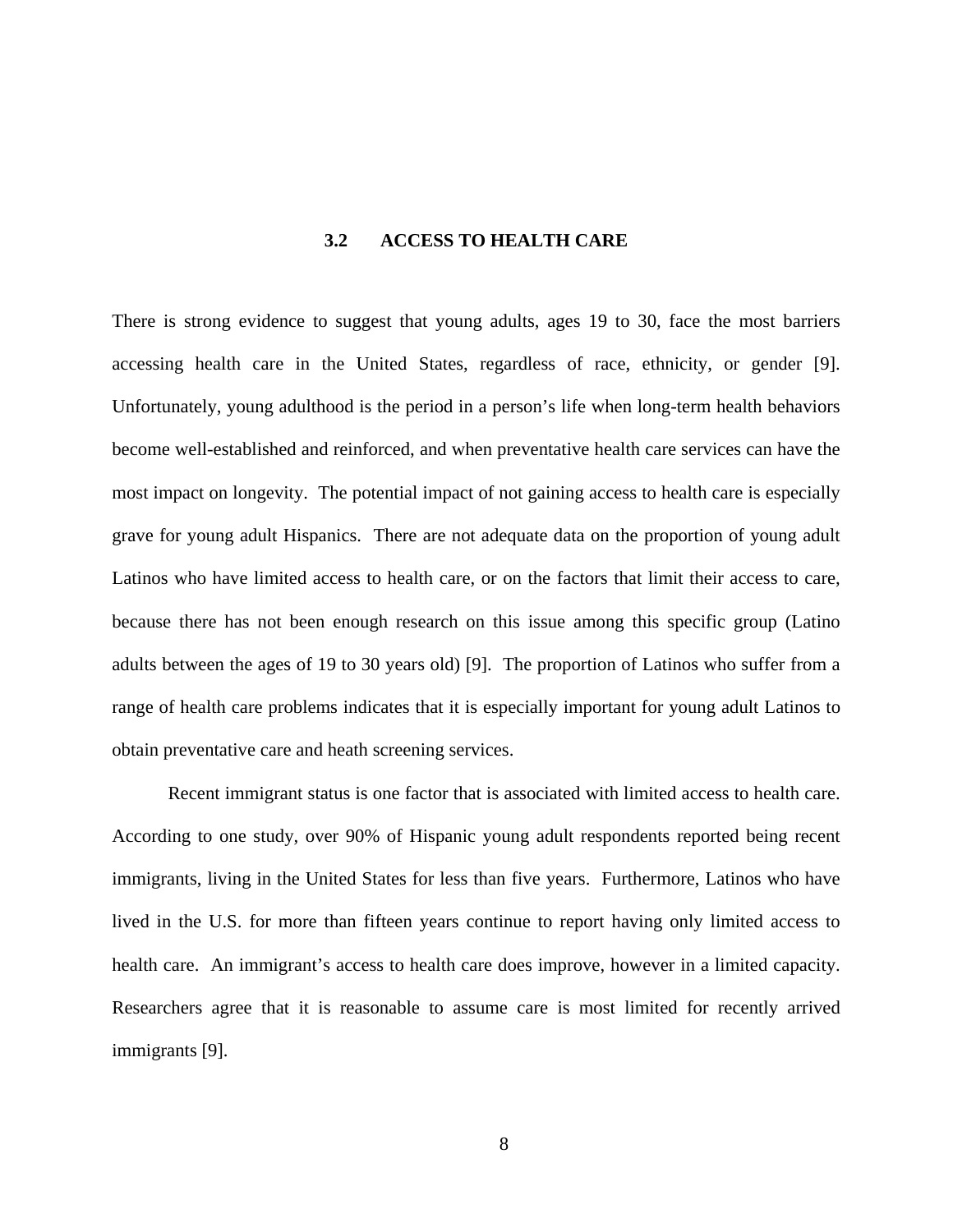<span id="page-21-0"></span>One study that investigated the influence of generational status on access to health care among Mexican American children found that almost half of first-generation children born in the U.S. to Mexican American parents had not seen a doctor within the past year [20]. Both Mexican American and non-Hispanic black children had similarly low rates of reporting a 'usual' source of care, and these rates were much lower than those of white children. Mexican American children still had limited access to health care after controlling for socioeconomic and health insurance status. First generation Mexican American children also experienced more barriers to accessing care than those from second or third generations.

Analysis of survey data reveals that while most barriers to accessing health care are related to income, citizenship, and marital status, when these factors are controlled, Hispanics still have disproportionately lower access to care than whites, and among Hispanics, access to care varies according to national origin [21].

## **3.2.1 Perspectives on barriers to accessing health care**

Barriers to health care can be viewed from a number of perspectives. Some barriers to accessing health care are organizational or structural, such as not having insurance or not speaking English. Others are more personal, such as preferring a warm close relationship with the care giver [8]. An example of a barrier which may be both personal and organizational is the fact that many Latinos find it difficult to get to and from appointments with health care providers at times when clinics are open, either because of their work schedule, or because they lack transportation [8]. The lack of viable public transportation options is a structural barrier that contributes to this problem.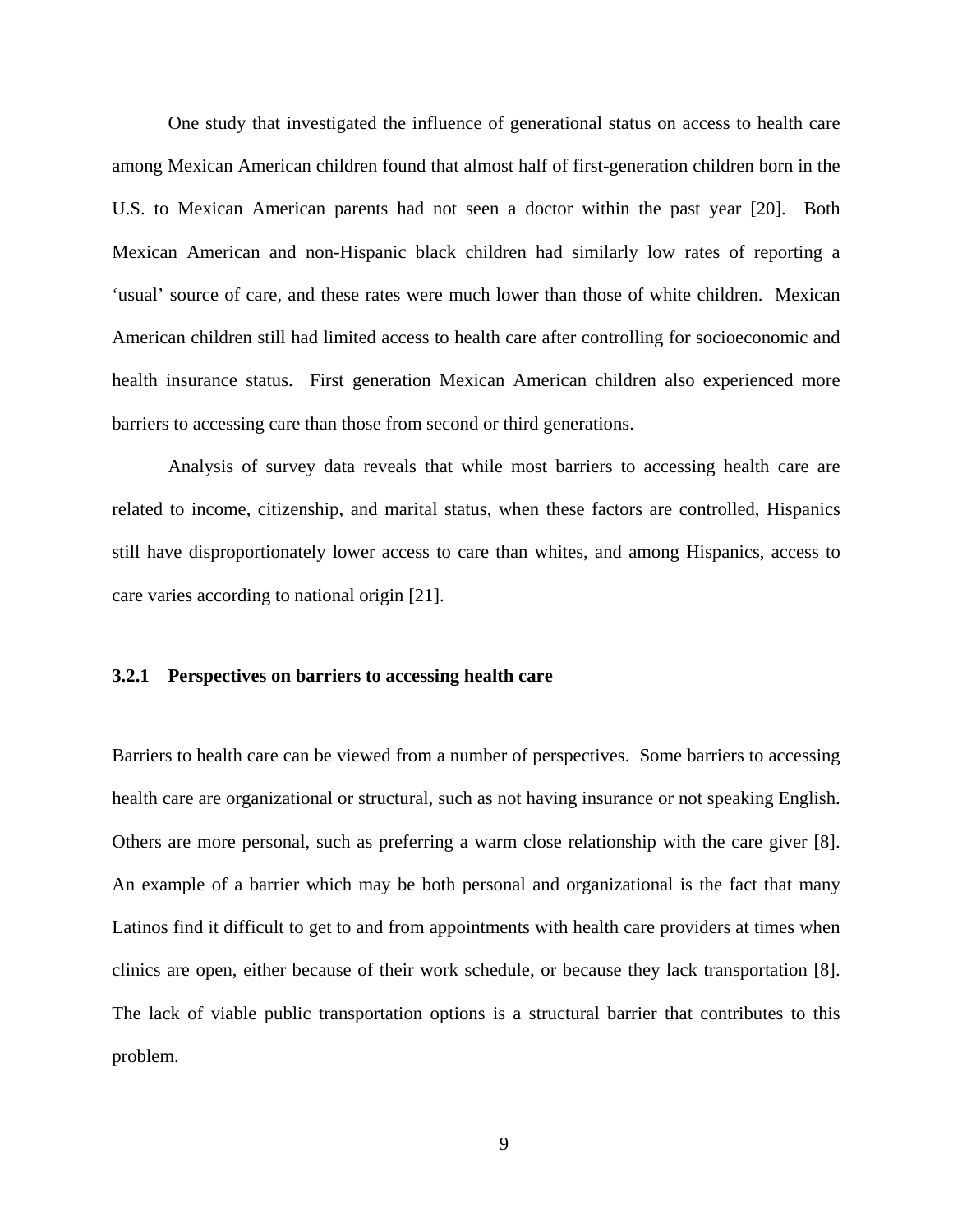Latinos are more likely than whites to visit transitory, less permanent health care establishments, such as mobile clinics or emergency rooms. Accessing the health care system through these kinds of settings makes it difficult to receive continuity of care, since this is not the main orientation of these delivery sites. It should also be noted that less permanent, less institutionalized health care delivery sites have recently been at greater risk for losing funding than more institutionalized, mainstream venues of care, which threatens the stability of Latinos' most frequently accessed health care delivery sites [8].

Many Latinos find it difficult to gain access to providers of specialty care. While 8% of whites report "major problems" obtaining referrals to specialty care, and 16% of blacks find it difficult, 22% of Latinos report difficulty getting referrals to providers of specialty care [8].

Barriers to health care can be assessed from both individual and societal perspectives. Attitudes and beliefs are generally considered individual characteristics. Past experience with illness is also an individual determinant of a person's sense of urgency when seeking health care services [21]. Whether or not one has health insurance can also be considered an individual determinant of access to care [21]. But, when a whole population is systematically denied the option of health insurance, or is limited by poverty and discrimination from obtaining insurance, it is a societal problem. People's perceptions of what ails them, how serious their health problems are, the prognosis for their problems, and the amenability of those problems to treatment are individual factors that shape how and from whom people seek health care. However, the way an illness is diagnosed, how and to whom it is referred for treatment, the nature and extent of the treatment, and the kinds of health care providers that typically treat the problem are all characteristics of the particular model of treatment that is applied, that is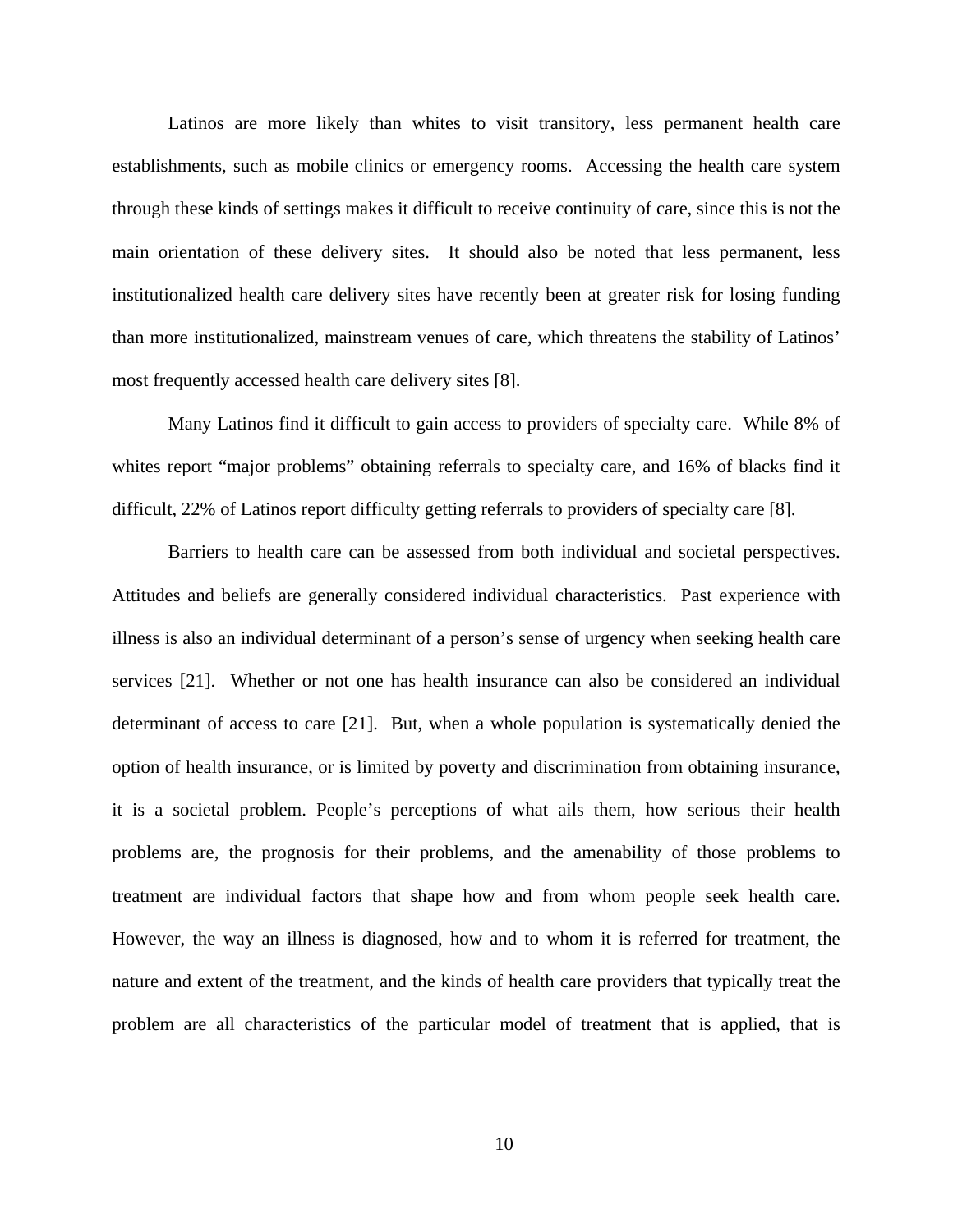determined at a societal or organizational level, with some local variation due to the availability and cost of health care resources.

In addition to the fact that individual, societal, and organizational factors determine access to and utilization of health care services, the perspectives of both providers of health care and the recipients of that care interact to determine access to and utilization of health care services. The level of agreement between providers and recipients regarding the most effective manner of health care delivery is a significant factor that can either promote access to health care services, or present a barrier to accessing services [21].

More and more health care professionals are recognizing the importance of improving communication with their patients to ensure that consumers understand their diagnoses and recommendations. Without this kind of communication between consumers and providers of care, it is unlikely that patients will understand and follow the recommendations of medical providers [22]. Some suggest that community-level interventions, reinforced by the social networking characteristics of Latino populations, would be especially effective in building consumers' understanding of the perspectives and information offered by mainstream health care providers [22, 23]. The concept of "collective efficacy" has been used to describe the "combination of social cohesion and shared expectations for beneficial action on behalf of that community" [23]. This mechanism can be used to improve health outcomes for the community as a whole, as well as to increase the health care compliance of individual members of the community.

Health care seeking behaviors, such as locating and returning to a consistent source of care, have been increasing among all populations in the United States. However, over the last 10 years, the increase for minority groups has been less dramatic than that of the majority. This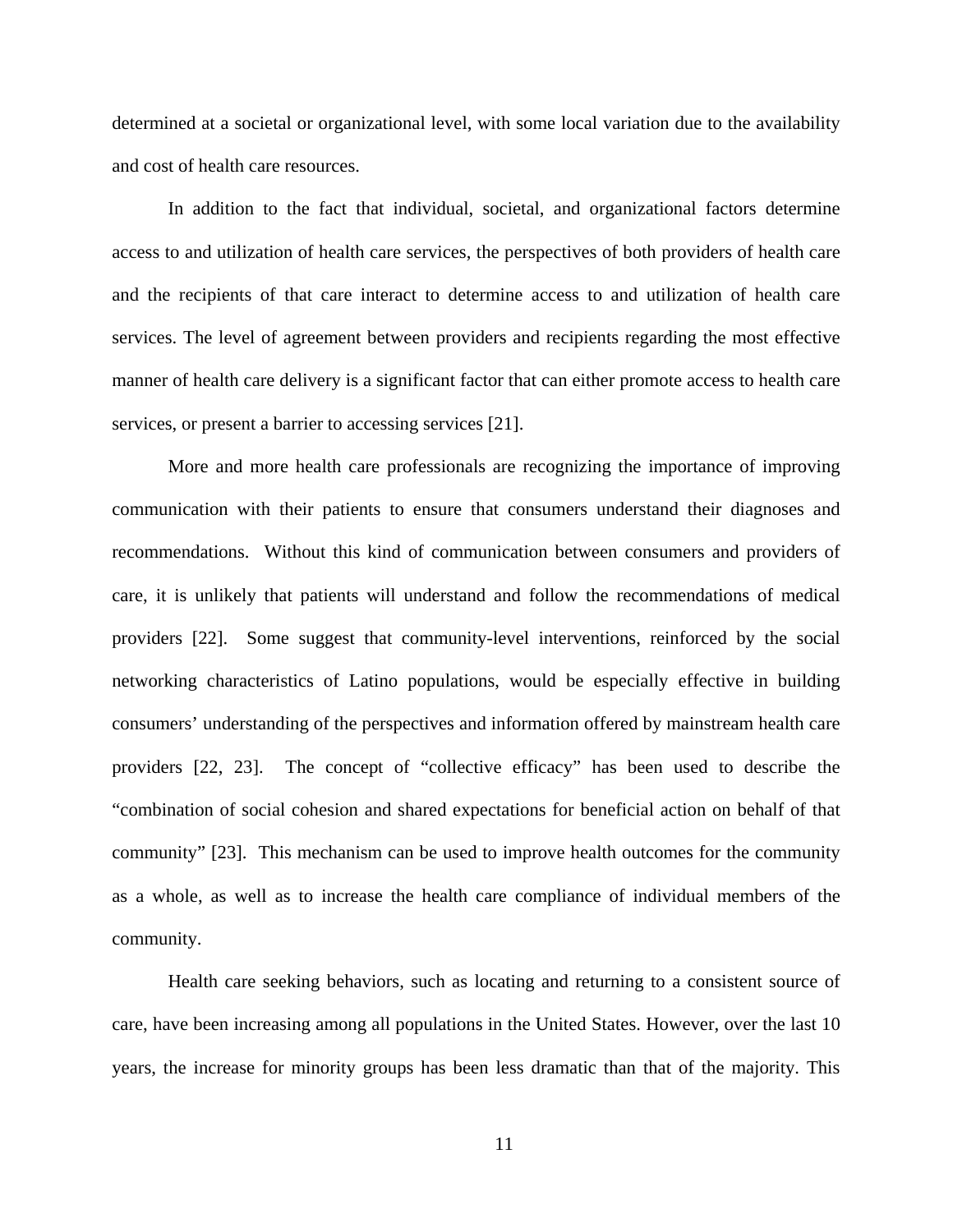<span id="page-24-0"></span>phenomenon among Hispanics may reflect the collective, compounded impact of barriers to access discussed above, and can be perceived as an overall societal barrier to health care for the Latinos [21].

#### **3.2.2 Health insurance**

The Kaiser Family Foundation reported in January of 2007 that at the national level, Hispanics are the ethnic group least likely to have health insurance coverage. Anglos are the group most likely to have insurance, with 69% of the white population having employer-based insurance, compared to 40% of Hispanics; only 13% of Anglos are completely uninsured, compared to 34% of Hispanics [24]. Of the 45 million uninsured persons in the United States, about a quarter are Latino [8]. According to the U.S. Census Bureau, in 2002 nearly 90% of whites had health insurance; almost 80% of African Americans reported having health insurance, but less than 70% of Latinos reported having such coverage [12].

The fact that the Latino population is less likely than the white population to have health insurance is no doubt related to Latinos' low socioeconomic status relative to whites [8, 9, 25]. For the most part, medical insurance in the United States is employer-based. If an employer provides health insurance, a worker and his or her family are likely to be covered. If an employer does not provide health insurance, a person and his or her family are not likely to be insured. Of the 11 million uninsured Latinos in the United States, 9 million report that at least one family member is employed full-time [8]. While most Latinos report that they are employed, less than 60% report that their employers offer them the option of health insurance [9, 25]. This may be because persons with low income jobs are likely to work in small businesses that do not offer health insurance.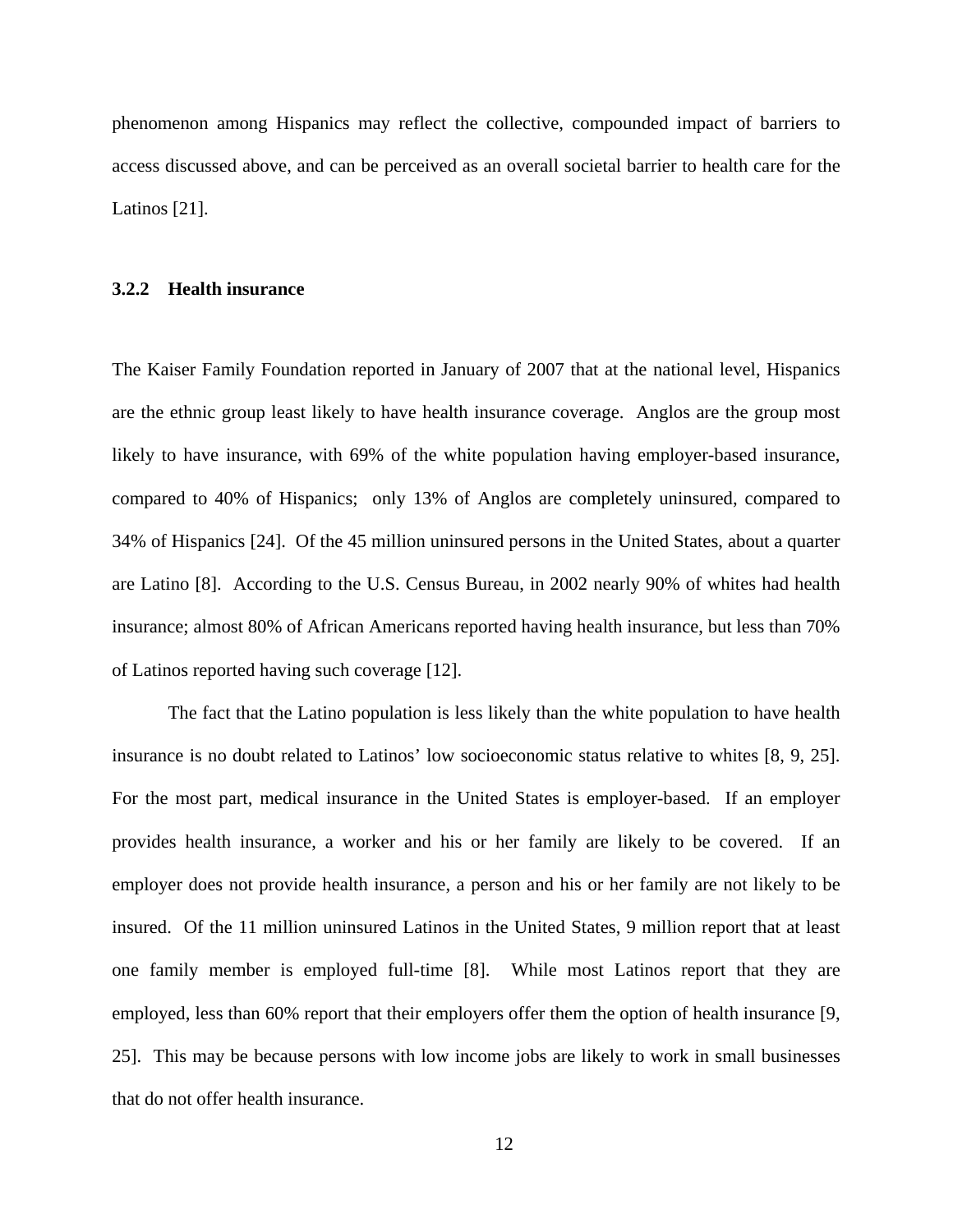<span id="page-25-0"></span>On the other hand, there are considerable data showing that whites are more likely to be offered health insurance, even when they work jobs similar to those of Latinos [9]. Furthermore, the high proportion of Hispanics without health insurance cannot be attributed to any type of resistance within the population to purchasing health care coverage. When offered an insurance option by employers, Hispanics are equally as likely to enroll as whites [9]. There is some evidence that the lack of health insurance among Latinos is a problem that is getting worse, not improving. The Center for Studying Health System Change found that the overall rates of enrollment in health insurance for Hispanics may be falling for "unspecified reasons." In 2001, 48% of Hispanics held employer-based insurance policies, while two years later only 40% of Hispanics reported having insurance [9].

#### **3.2.3 Immigration status**

An estimated one third of Latinos in the U.S. are born outside the United States [9]. Current figures on the number of legal residents are rough estimates, and data on illegal residents are even less reliable. Some researchers suggest that the presence of current and complete documentation is the single most important factor in determining access to health care for Latinos [26].

#### **3.2.4 Discrimination and prejudice**

Latinos' acceptance in the United States is limited by discrimination [27]. Many Latinos are discriminated against because their appearance: "bronze" or dark skin, dark eyes and hair, and facial features that reflect characteristics of the indigenous people of Latin America. In both the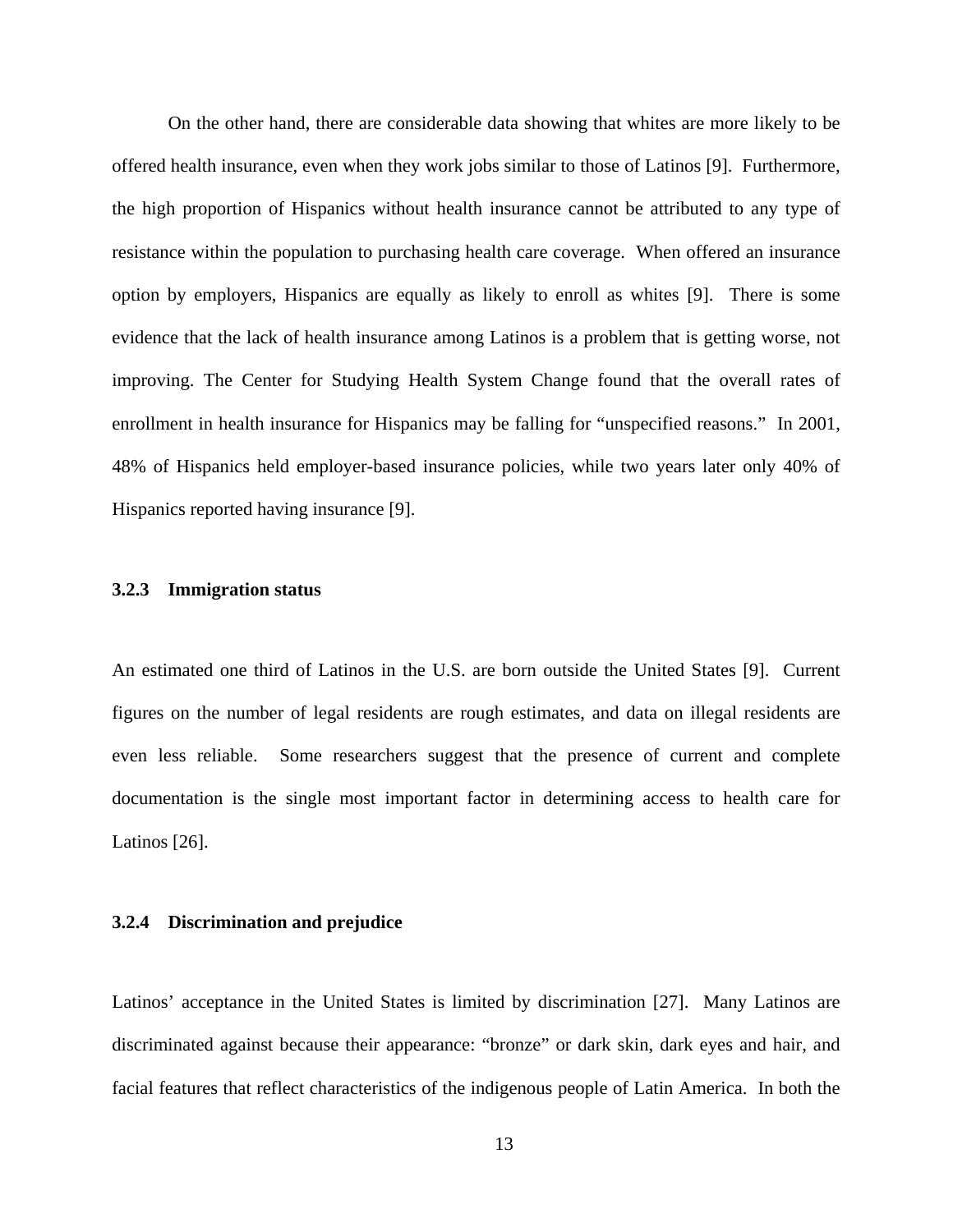<span id="page-26-0"></span>United States and in Latin America, there is a tradition favoring people with lighter skin. In Latin America, this reflects a colonial heritage during which elites traced their origins to Spain and other European countries and saw their lighter skin and absence of the features of indigenous people as a mark of elevated social status. Unfortunately, remnants of these attitudes continue [2, 27]. The phenotypic appearance that makes Latinos targets of racism among Anglos is used as a basis for racial prejudice and social elitism by other Latinos [27]. Speaking with an apparent Spanish accent is also used as an identifier of Hispanic persons as targets of racism [2].

#### **3.2.5 Cultural orientation to health care**

 $\overline{a}$ 

An important cultural factor to consider when looking at the way Latinos relate to health care is that Latinos often prefer to develop strong, long-lasting, close relationships with health care providers. This is not always possible within the mainstream system of health care in the United States [2, 12]. There are also certain cultural features commonly associated with how Latinos communicate with and orient themselves toward care givers. These include *fatalismo*  $(\text{fatalism})^2$  $(\text{fatalism})^2$ , *familismo*  $(\text{family})^3$  $(\text{family})^3$ , sense of community, historical and cultural orientation to Catholicism, respect for the authority of physicians, and *personalismo* (personalism) [28, 29].

The expert-recipient model characterized by considerable social distance, typical of doctor-patient relationships in HMO-style and other U.S. health care settings was designed for middle to upper-class Anglos. This does not fit well with the type of relationships many Latinos prefer to have with their health care providers [22]. This is an example of how lack of cultural

<sup>&</sup>lt;sup>2</sup> The idea that an individual can do very little to change their fate or to alter God's plan [29].

<sup>&</sup>lt;sup>3</sup> The sense of collective loyalty to one's family, which may overshadow one's responsibility to themselves [30].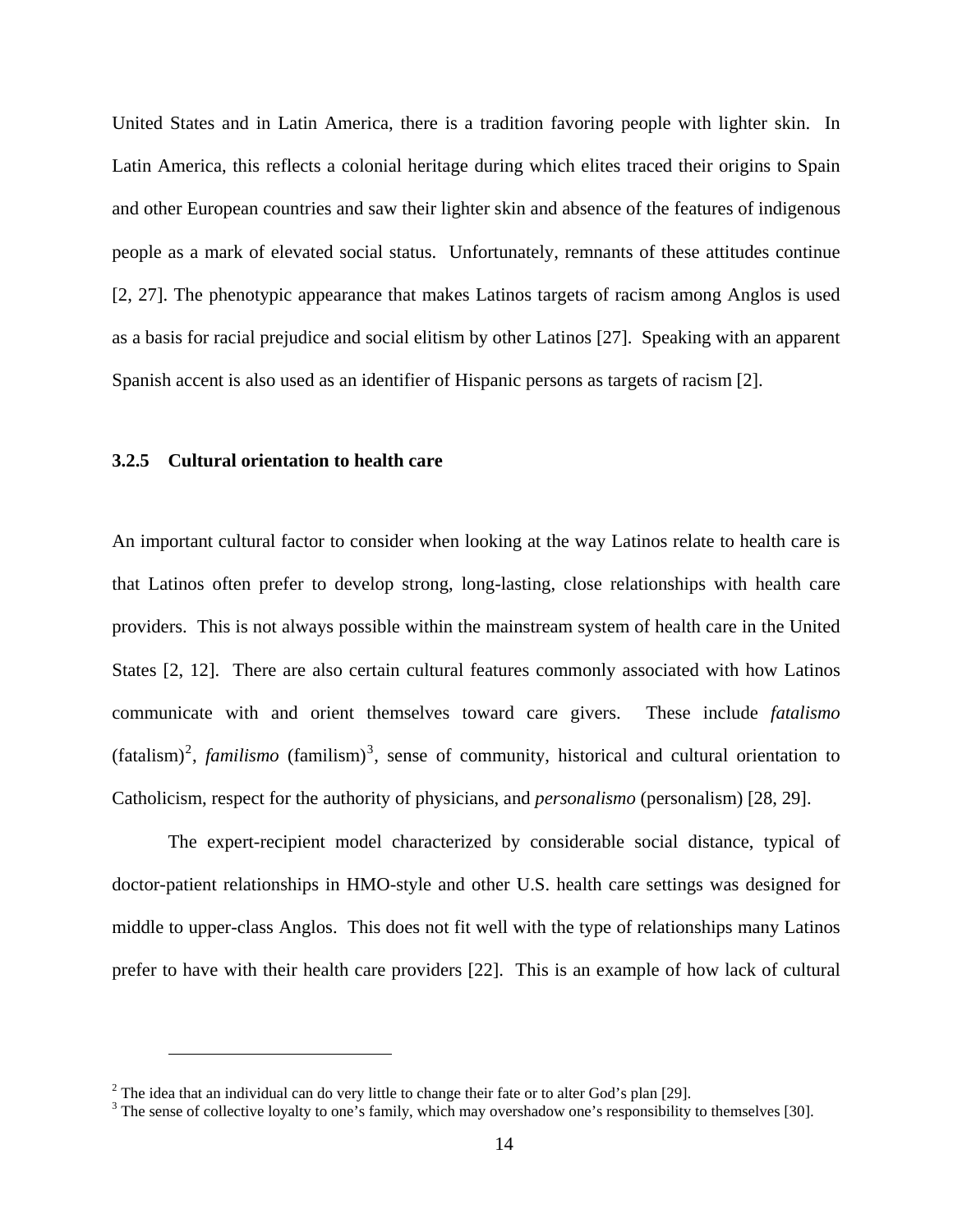competence among health care providers can present very real barriers to Latinos seeking and obtaining health care [8].

Over the last thirty-five years, social researchers have looked at the ways Latinos relate to health care from a number of perspectives. In the 1970s, anthropologists and ethnographers favored a cultural explanation based on what was seen as typical of the way Mexican Americans relied on traditional *curanderos* (folk healers) for much of their health care [25]. It was thought that Mexicans in the United States were reluctant to use mainstream health care systems because of strong ties to their ethnic communities and local health care networks. Social researchers thought that Mexican Americans were willing to use Anglo doctors only as a last resort. These researchers paid little attention to the barriers that limited the access of many Mexican Americans to mainstream health care institutions. Issues such as poverty, lack of health insurance, limited English proficiency, and lack of transportation prevented many Mexican Americans from accessing mainstream Western doctors until their health problems were quite serious, and often beyond the point where treatment could be optimally effective. This reinforced the belief among some Mexican Americans that using Anglo doctors was a sure route to death or disability, and further alienated segments of the Mexican American community from mainstream health care institutions and providers [25]. Anthropologists focused on what they saw as a preference among Mexican Americans for traditional medicine and discounted the effect of barriers that limited access to mainstream health care institutions. Some anthropologists suggested that integrating *curanderos* into mainstream medical institutions would encourage Hispanic populations to seek help from Anglo doctors before their illnesses had progressed to the point where treatment would no longer be effective. Today, this perspective seems simplistic and outdated [21].

15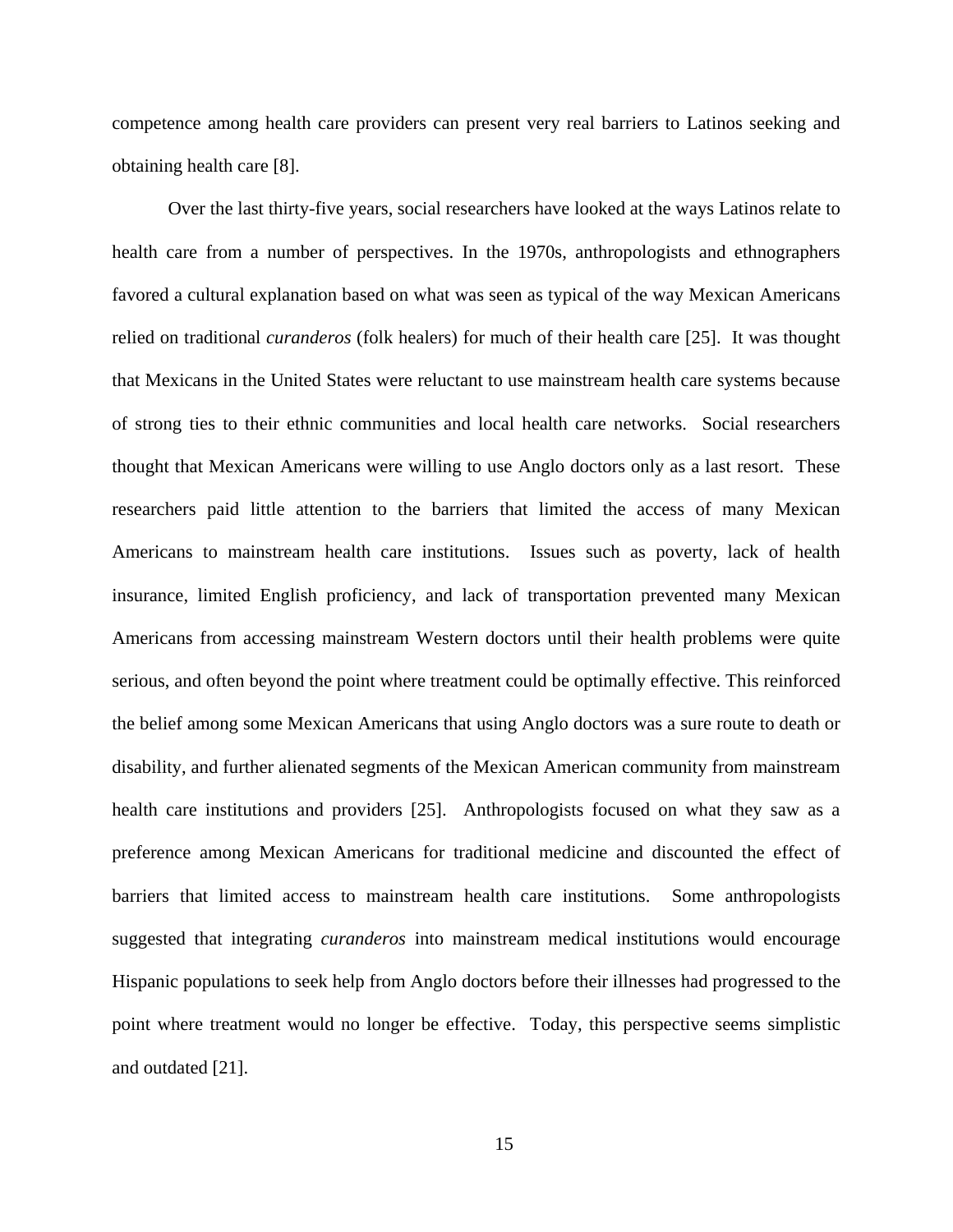<span id="page-28-0"></span>In the 1980s, social researchers suggested that Hispanics favored home remedies and traditional medicines over prescription drugs [25]. However, the reason for this was never fully explained. Some suggested that home remedies and traditional methods of healing were familiar and were reinforced by the ethnic identification of Hispanic people. However, it is just as likely that many Latinos did not have sufficient access to mainstream providers of medical care nor to the funds necessary to purchase expensive prescription drugs [25].

Today, health care providers are more aware that Latinos often take a pragmatic approach to health care, accessing services from both mainstream and traditional systems of health care. Public health planners no longer assume that Hispanic consumers have any problem integrating services from traditional and mainstream health care providers, nor do they view this practice as somehow contradictory or problematic [31].

## **3.2.6 Acculturation, assimilation, and language**

Acculturation and assimilation are frequently cited in public health publications as having an impact on access to health care. Teske and Nelson differentiate acculturation from assimilation [32]. They agree that for assimilation to occur acculturation must have begun. However, assimilation is not necessary for acculturation. Furthermore, they note that assimilation assumes a unidirectional change, whereas acculturation is a two-way process: not only does the immigrant group integrate into the host country's way of life, but it also retains and shares its culture of origin with the new country. In general, acculturation is seen to be a less wrenching process than assimilation, because it does not entail total abandonment of one's previous way of life [32]. Both acculturation and assimilation are dynamic processes which can occur at the individual and/or community level [32].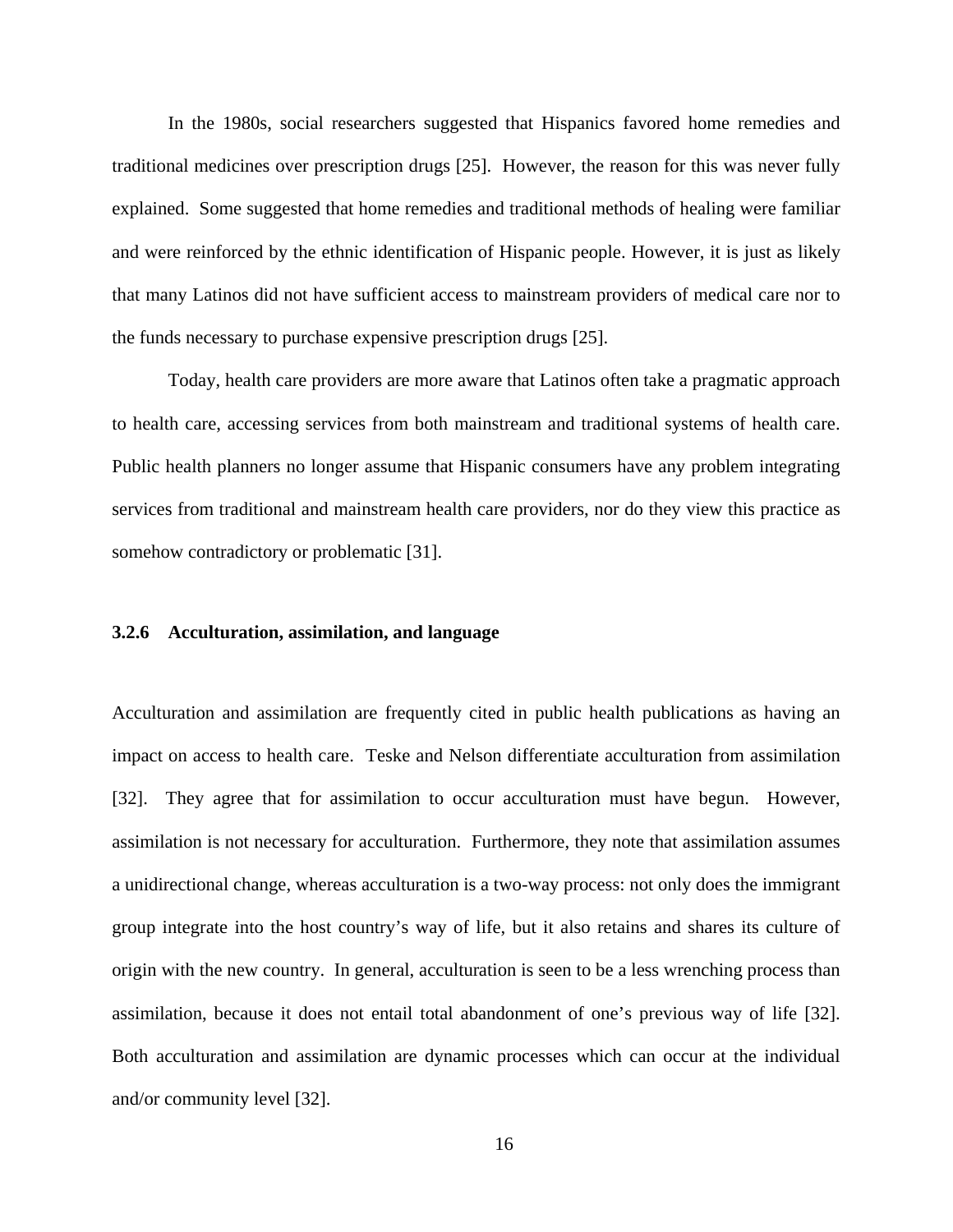The importance of acculturation as a condition for benefiting from mainstream U.S. health care services is often illustrated by researchers. An argument made is that as Latino immigrants increase their levels of interaction with the institutions and culture of the United States, they gradually become acculturated, and over time, their patterns of behaviors become more mainstream, and their use of available health services increases [33].

Researchers often use language preference as a significant indicator of cultural integration [34]. Results have shown that language barriers do adversely affect access to and satisfaction with heath care among Latinos [28]. Latinos comfortable with English have patterns of health care utilization similar to the population as a whole. For example, English fluency has been positively associated with Hispanic women's desire to take an active role in their health care decisions and with their willingness to ask questions and seek information from health care providers [28].

Latinos who do not speak English are more likely to come from lower socioeconomic brackets [12]. Their limited English proficiency also increases the likelihood that they will struggle with bureaucratic processes that could open the door of access to care, such as filling out insurance forms and scheduling appointments [8]. Language barriers also make it difficult for Spanish speakers to understand their diagnosis, follow instructions for taking medication, and pursue recommended follow-up care.

However, while some researchers have demonstrated that acculturation may have positive impacts on one's utilization of health care, and thus on one's overall health, it can also have detrimental impacts on health behavior. For example, one study found that among Hispanic women, increased acculturation was accompanied by increased alcohol use, and for

17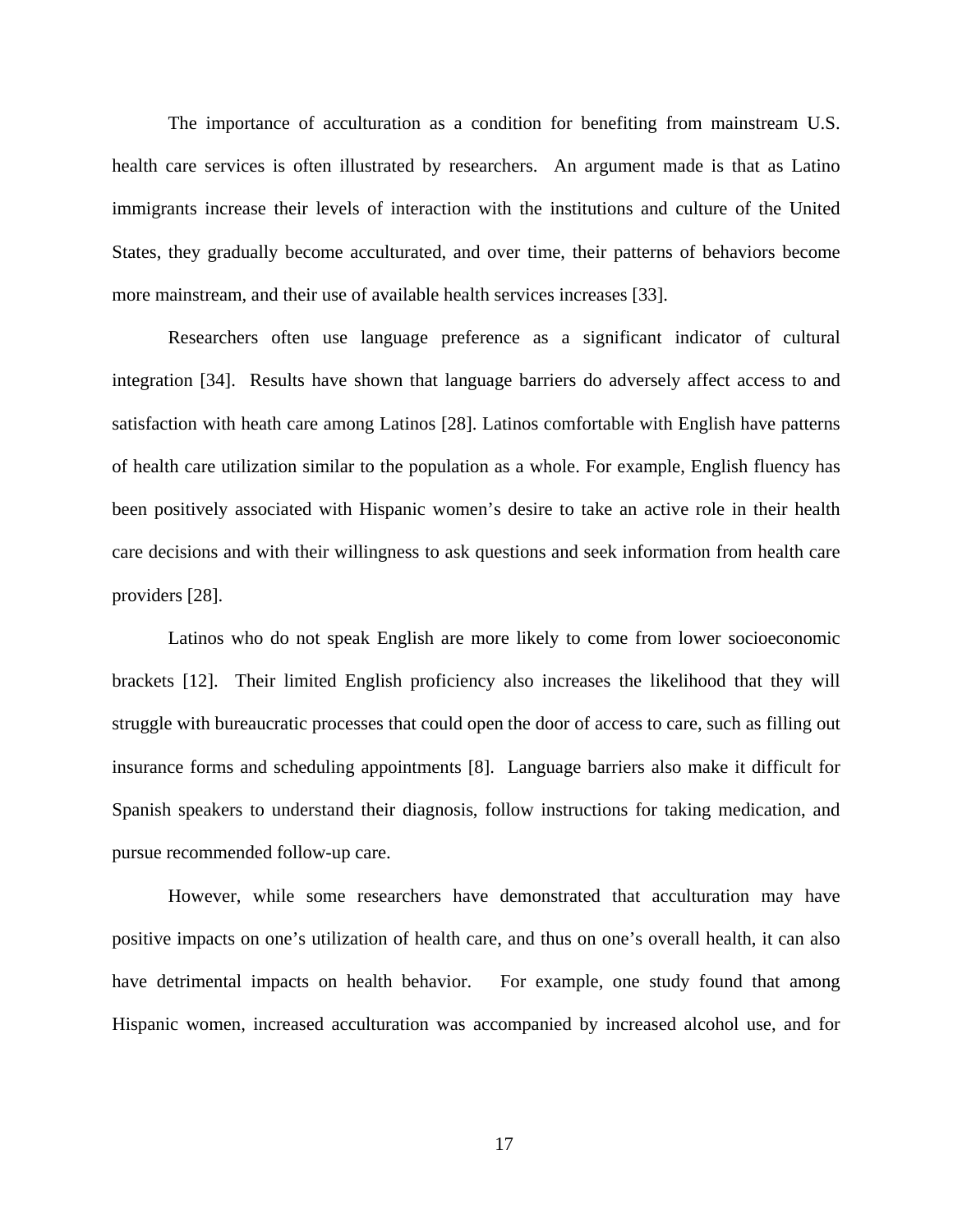both men and women increased acculturation included a disruption in following more traditional, balanced, and healthy diet [35].

While it is important to consider how acculturation and assimilation have been cited as explanations of patterns of access to health care and social services, there is doubt that researchers should continue using 'acculturation' and 'assimilation' to measure social integration, or as measurable variables in health research [36].

The measurement of acculturation and assimilation pertains to the nature of conceptual definitions, which are presumptive and vague. Hunt, Schneider, and Comer (2004) scrutinized 69 works published about acculturation among the Hispanic population between 1996 and 2002, and in the majority of articles the words "acculturation," "culture," and "mainstream culture" although frequently used, are rarely defined [36]. This study also concluded that broad generalizations characteristic of assimilation and acculturation studies do not pay sufficient attention to the cultural differences between Hispanic populations living in the United States.

Hunt, Schneider, and Comer also point to the presumptive dichotomy inherent in the concept of acculturation, which assumes that individuals move along an axis from "less acculturated" to "more". This concept perpetuates the assumption that Latin American and Anglo American cultures have been historically separate. Mexico and the United States share a long history, especially in the Southwestern United States, where Anglos and Hispanics have shaped the local culture simultaneously. In this context, a simple bipolar concept of acculturation does not apply [36].

While most of the authors who used the concept of acculturation point to a relationship between increased acculturation and health outcomes, 61% claim that low acculturation correlates with better health, while the other 39% find that low acculturation is more consistent

18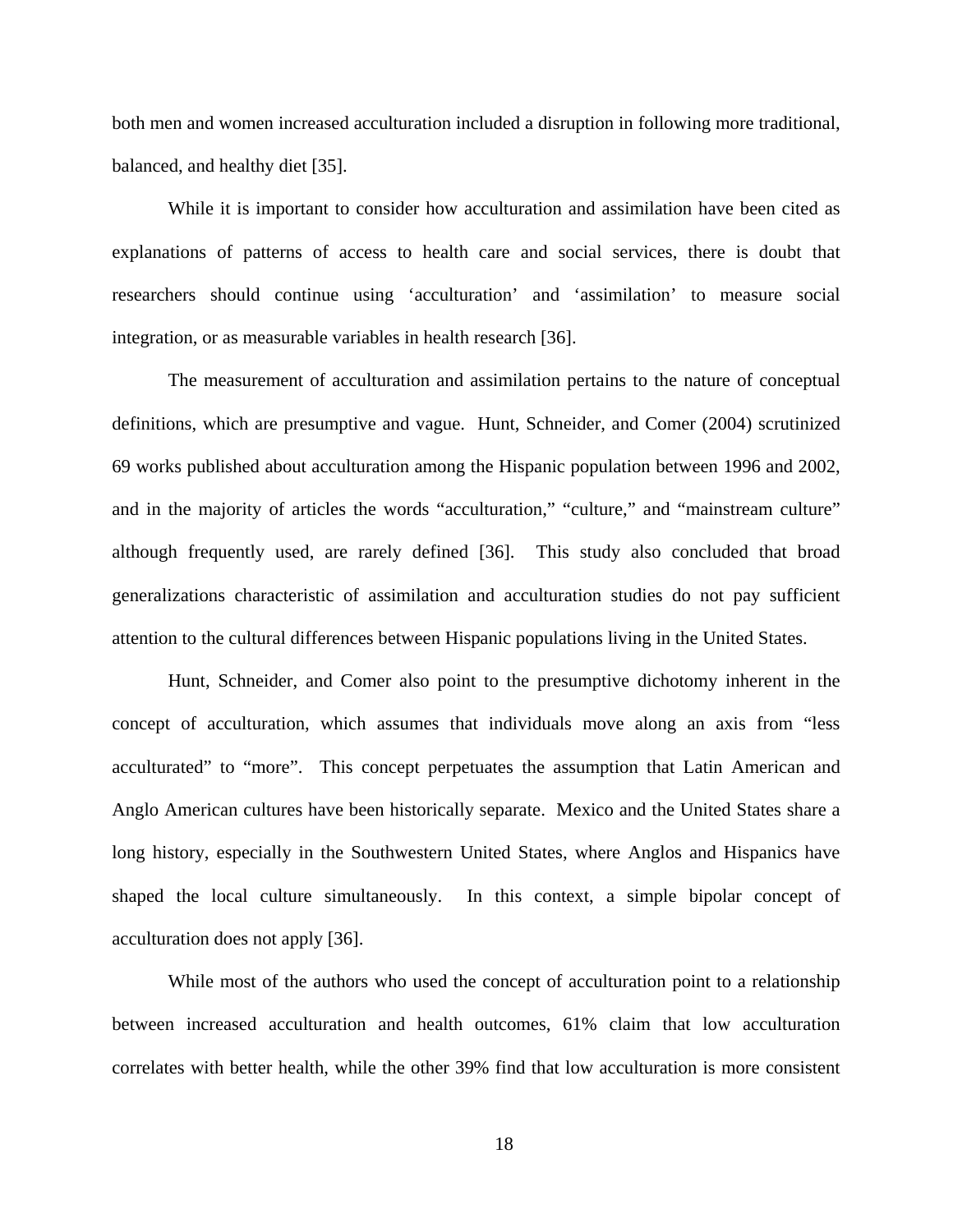<span id="page-31-0"></span>with poorer health outcomes [36]. Even if researchers cannot agree on the conclusion, it is still problematic that retention of Hispanic culture must be either a "source of dysfunction" or, in contrast, a "therapeutic panacea" [37]. Perhaps it is best to simply recognize that language use and cultural adaptation do have an impact on access to health care, rather than completely collapse the concepts inherent in the process of acculturation into measurable, determinative variables.

#### **3.3 A LEGACY OF LIMITED OPPORTUNITY**

Even though Latinos are the fastest growing minority in the United States [3, 9], they face many injustices in the United States. Much of Latin America was economically exploited and politically destabilized, first by European colonialists and later by capitalist enterprises based in England and the United States. As a result, many of today's immigrants from Latin America have come north to escape or improve upon unfavorable circumstances at home [38]. However, despite the promise of greater opportunity in the United States, many Latinos face significant barriers to full participation in American society. This includes access to and utilization of the U.S. health care system.

It has been well documented that minority populations, regardless of race, ethnicity, or socioeconomic status, face significant barriers when attempting to access health care [25, 39]. This is true for recent Latino immigrants to the United States, for other recently arrived immigrant groups, and for the Latino groups in the Southwest who have been present for over 400 years [9, 27]. Despite advanced medical technologies and excellent health care services in the United States [21], Latinos have not benefited as much as the rest of the population from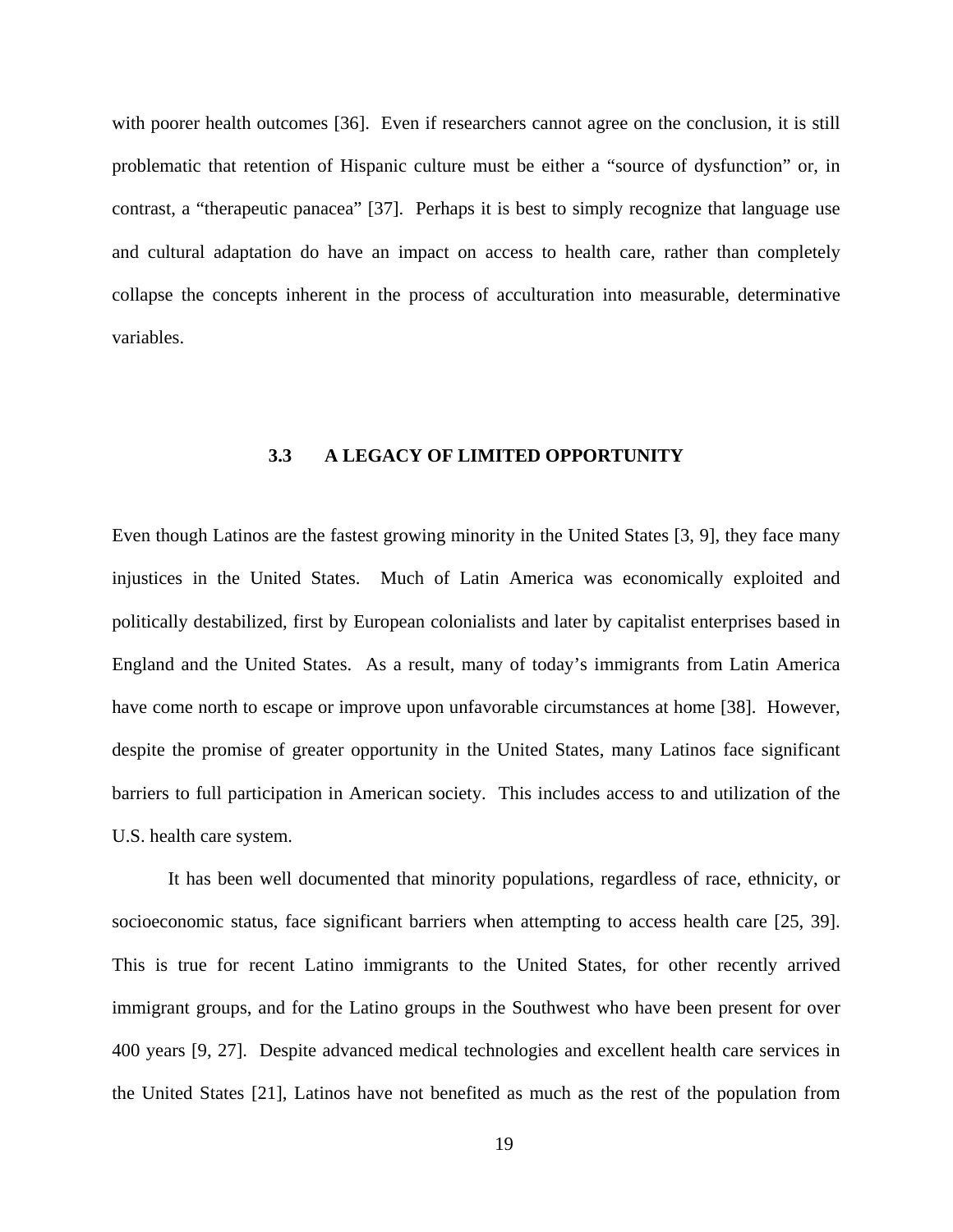advances in health care and medical treatment. Reasons for this include lack of insurance, too few health facilities that cater to the needs of the Latino population, limited transportation, provider's lack of Spanish proficiency, lack of child care, and limited ability to take time from work [8].

The low socioeconomic status of Latinos, relative to the Anglo population, is often cited as a major reason for their limited access to health care. Latinos are twice as likely as whites to live in poverty [8]. In general, adults with low incomes are most likely to postpone needed medical care, such as filling prescriptions or visiting the dentist [39]. Unfortunately, the poor often have both chronic and acute health problems that should not wait for treatment [39]. Furthermore, Latinos are less likely to have a usual source of health care [9, 12, 25], and, people of Hispanic origin are less likely than whites to use preventative health or dental services [9, 25].

Health disparities characterize Latinos' access to and utilization of health care services relative to Anglos, even when socioeconomic situation and insurance status barriers are removed. This suggests that cultural factors among Latinos limit their access to and utilization of health care, independent of socioeconomic status and insurance coverage [21]. Furthermore, lack of culturally appropriate health services limits their satisfaction with the health care services they do receive [9].

In addition, the work some Latinos do also can limit their use of health care services. Among migratory farm workers, many of whom are Latino, transitory lifestyle makes it difficult to maintain an ongoing relationship with a primary health care provider and limits the likelihood that health care, especially preventative care, will be coordinated or consistently maintained over time [12].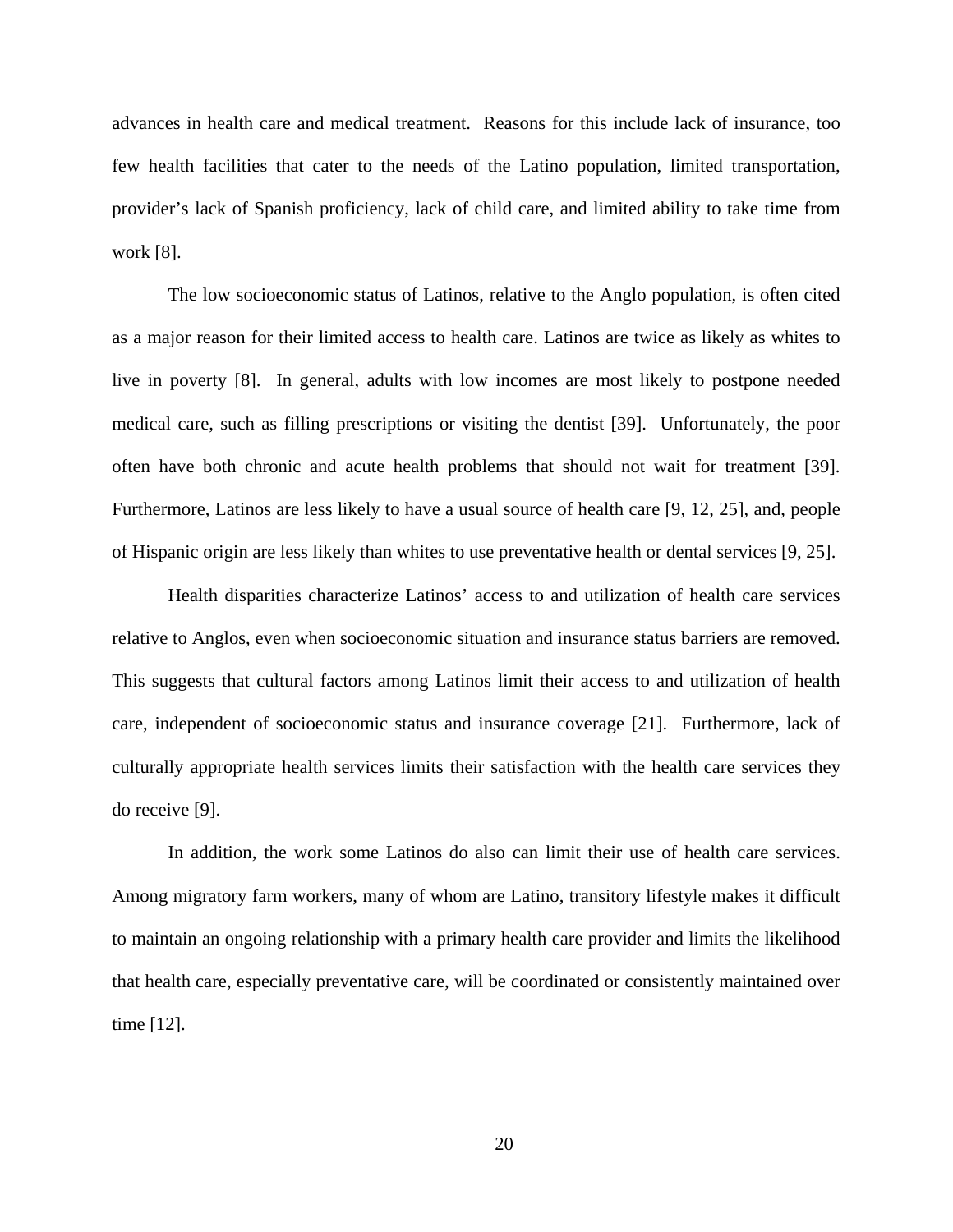<span id="page-33-0"></span>Another factor that contributes to Latinos' limited access to health care is that minority groups make up 30% of the U.S. population, yet have only minimal representation in the fields of medicine and other health care professions. The picture is no better when we see the provision of health care and public health services from a societal perspective. Only 17% of public health officials are from a minority group; less than 16% of academic positions in public health are held by minority persons; only 3% of medical school faculty members are nonwhite; and less than 2% of senior leadership positions in health care are held by persons from minority groups [8]. This underrepresentation poses a barrier to health care access and utilization by Latinos. Without a proportional number of Latinos in the health care fields, the system is less likely to respond to the needs of the population in a manner that is culturally appropriate.

# **3.4 COMMUNITY INTEGRATION AND SOCIAL SUPPORT NETWORKS**

While the concept of social integration has been well studied, there is little discussion of the relationships among social stability, community integration, and access to and use of health care by a Latino population. Due to this paucity of data, I have chosen to examine aspects of these constructs for which data do exist, and which seem to be most significantly related to health care access and outcomes. I have paid special attention to social support and social networking as indicators of community integration and social stability.

Social networks are shaped and defined by the size and nature of one's community, and by the degree of one's social integration and participation in that community [25]. Social support is a transactional exchange between an individual and his or her environment. The community in which support systems exist provides both formal and informal avenues for building and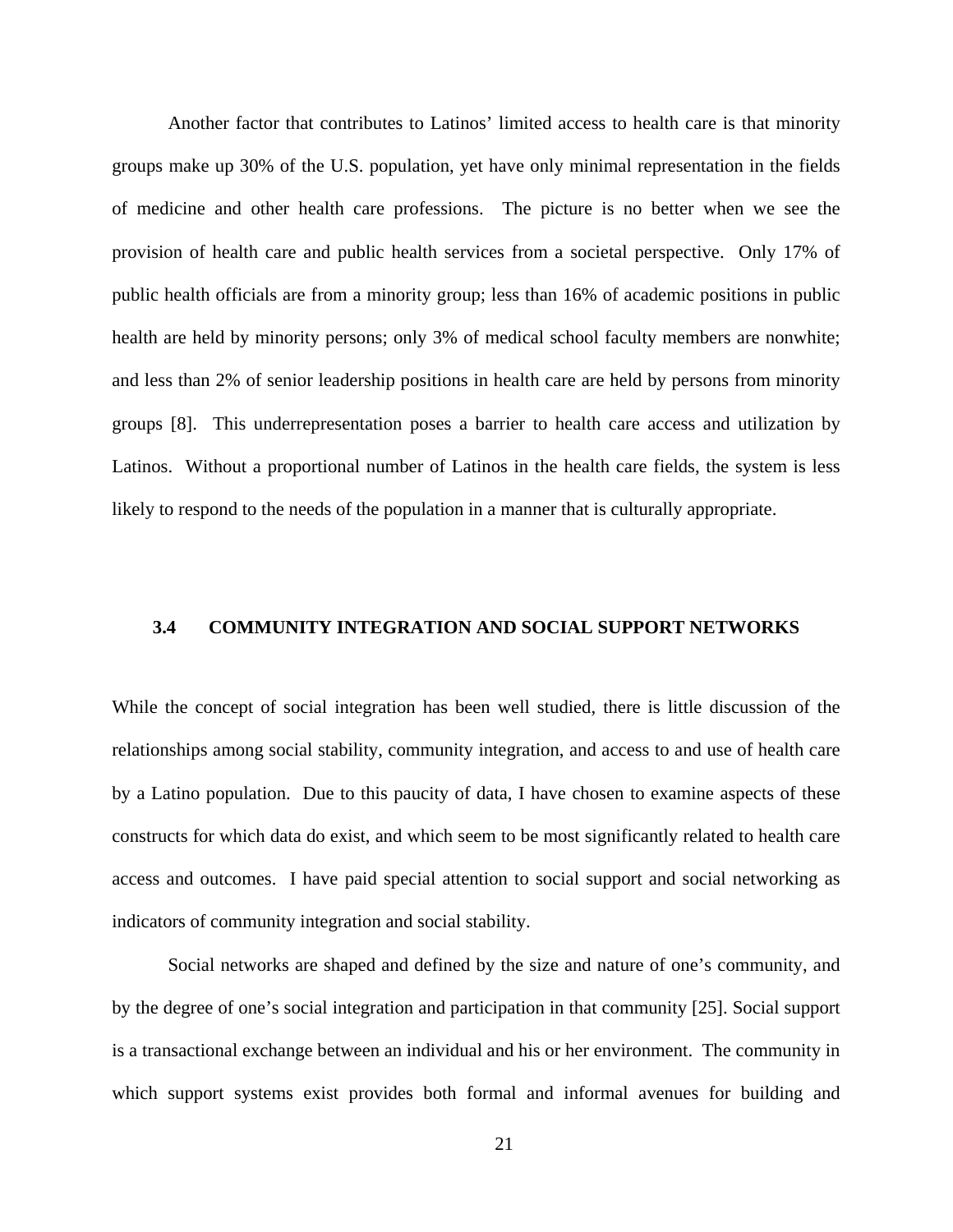maintaining social relationships. These relationships increase an individual's feeling of connectedness, and the perception that support is available if and when it is needed [6]. Social support has been shown to be associated with positive health outcomes, regardless of one's ethnic identity and across a range of health problems [6]. For example, a person's ability to depend on a spouse, on members of a church, or on other kinds of social affiliations can have a profound influence on his or her health outcomes.

Social networks and shared perceptions profoundly influence ideas and approaches to treating both mental health and physical health problems. Support networks also help reduce morbidity and mortality, and decrease the impact of stress [7, 22]. For example, people with few intimate relationships, low levels of social support, and diffuse social networks have a relatively high incidence of depression [40]. Support networks generate preventative, therapeutic, and comforting processes that diminish the effects of illness, ease transitions, and mitigate the impact of stressful and traumatic life events [6]. People not well integrated into the life of their community, and those who have weak social networks, are at a relatively high risk of prolonged morbidity and mortality, even when they do not have major health problems [22].

Hispanic people tend to rely on their family for support before turning to other social affiliations [25]. Researchers in Arizona report that the state's Latinos usually depend on those close to them to help decide when it is time to seek medical care [41]. This finding has also been observed within Pittsburgh's Latino population [2].

 Another group of researchers created a social integration index, based on participants' reported number of close friends or relatives, presence/absence of weekly contact, and reported weekly church attendance [42]. This index was averaged for four U.S. Hispanic groups: Mexican-Americans, Central Americans, Cuban Americans, and Puerto Ricans. It was found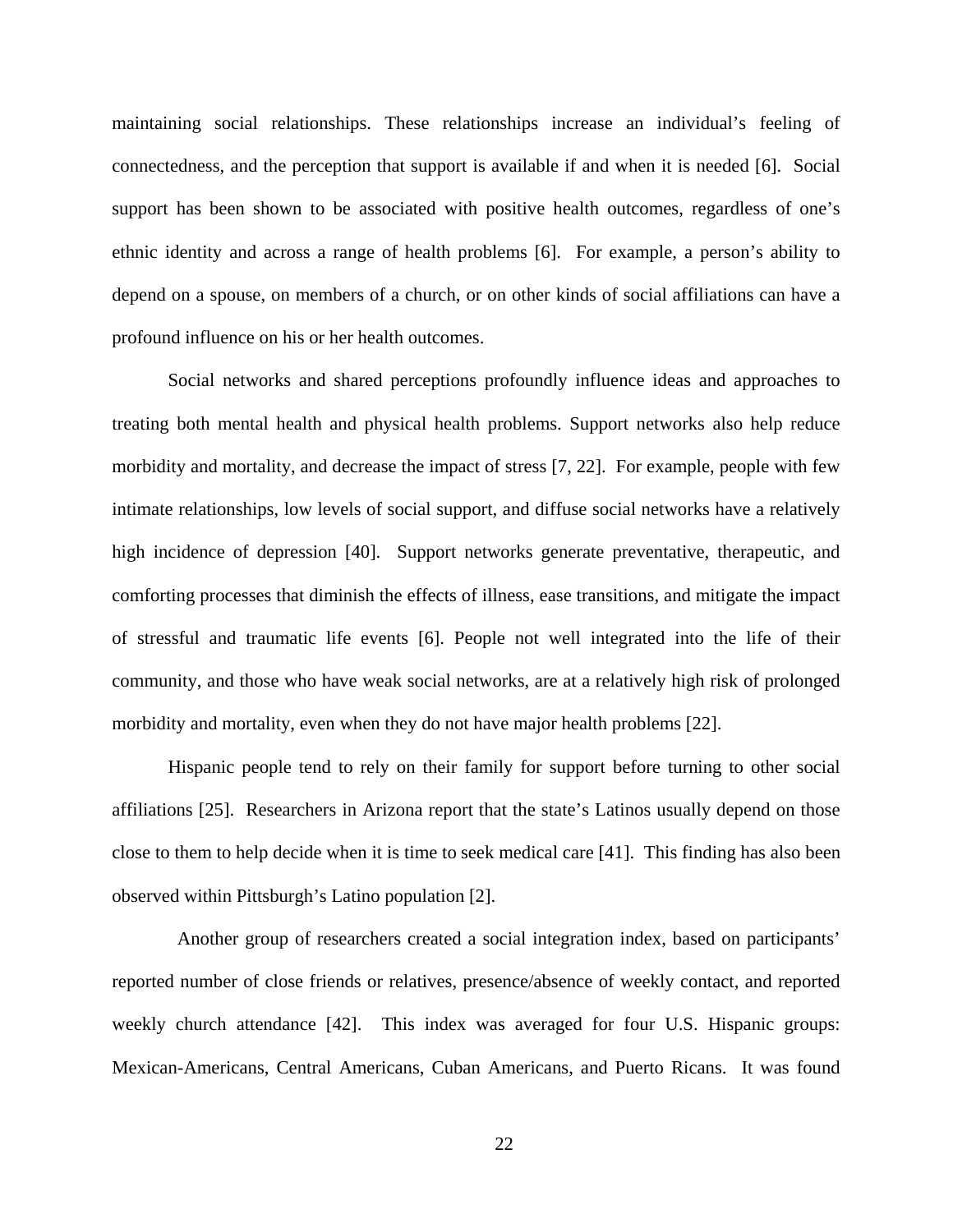<span id="page-35-0"></span>that Mexican-American women have the highest levels of social integration, and they also are the group of Latinas most likely to have had recent cancer screening tests [42]. This effect was slightly more significant for Pap smear tests than mammography.

Garbers and Chiasson, in a study of Dominican and Mexican families in New York, found that social networking and support systems among women are effective mechanisms for transmitting health care information [43]. For example, even though older women had relatively low levels of education and poor access to health care, they were significantly more likely to perform breast self-examination after discussing this process with other female family members. These results suggest that kinship and social networks can effectively disseminate health care information in underserved communities, even when more typical and formal methods of health education may not be effective [43].

## **3.5 LATINOS OF GREATER PITTSBURGH**

Allegheny County's Latino community is thought by most to be so small that it is considered "invisible." However, the Latino population of the greater Pittsburgh area is growing rapidly. From 1990 to 2000, Allegheny County's Latino community increased by over 44%, from 7,749 to 11,166 [1]. While census data do not provide a more recent count, a proportional population projection based on birth rate increases conservatively estimates there are 20,000 Latinos in Allegheny County (P. Documét, personal communication, April 24, 2007).

One indication of growth in the Latino population is the number of patients that attend the Birmingham Clinic, which serves a significant cross-section of the uninsured Latino community. On Saturdays, interpreters, bilingual doctors, pharmacists, and other medical staff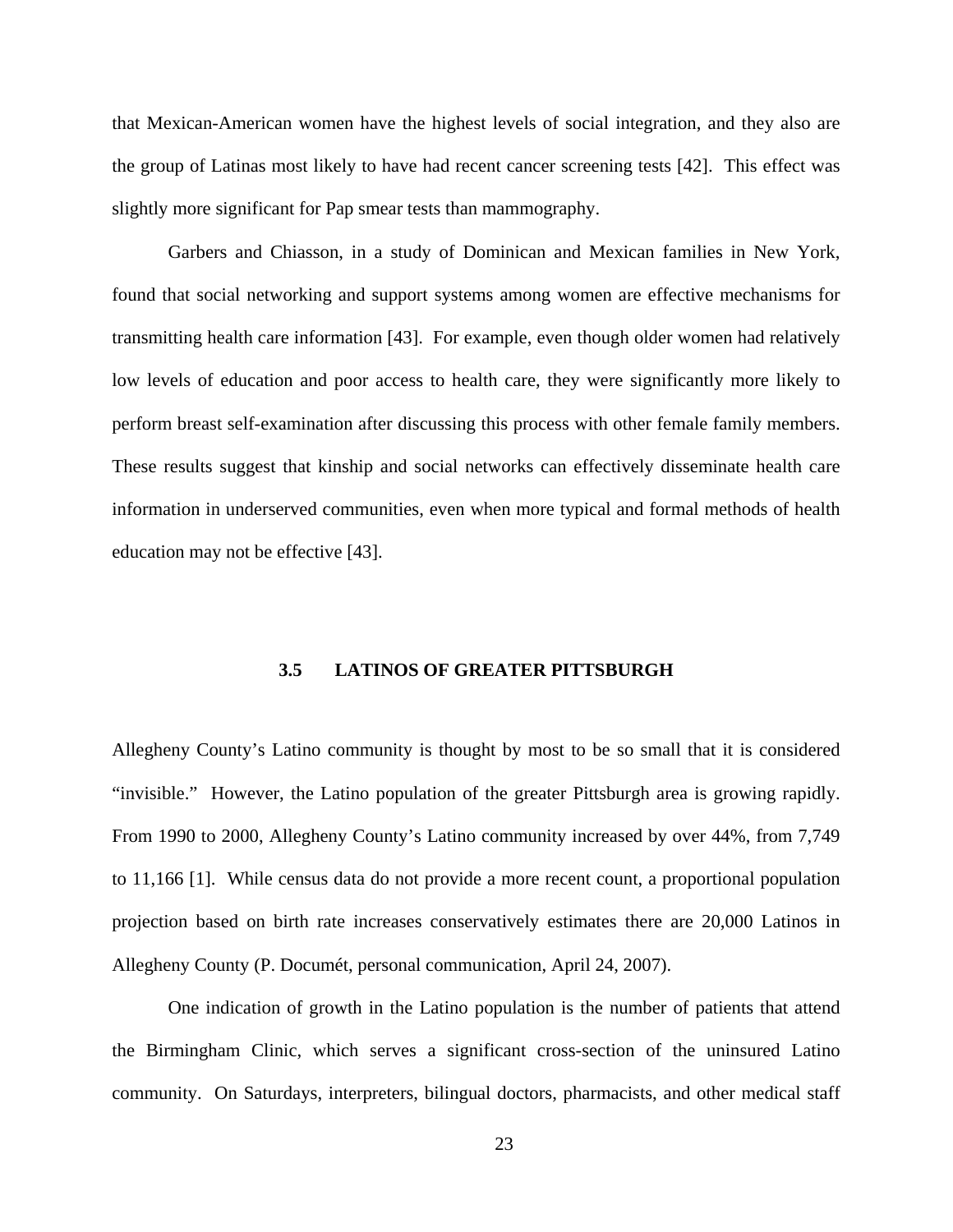volunteer their services. In 2003, 120 Spanish speaking clients sought health care from the Birmingham Clinic. In 2005, this number had grown to 325, and in 2006 it was 415. This increase may reflect improved outreach efforts by and on behalf of the clinic, and better strategies for communicating with the Latino population about the existence of the Birmingham Clinic and the free, bilingual services it provides. In either case, growth in utilization of the clinic reflects the community's increased need for services.

Despite this community's rapid growth, greater Pittsburgh's Latinos are not concentrated in one or two neighborhoods, as is the case in many other areas of the United States. The Kaiser Foundation compared access to health care for "new growth" communities to "major Hispanic centers". A new growth community is one in which the Hispanic population is highly dispersed, yet growing rapidly. A major Hispanic center is an area in which there is a stable and flourishing Hispanic community, such as New York City, Los Angeles, Miami, and Chicago. One of the characteristics distinguishing new growth from major centers was the limited availability of safety-net providers within new growth communities. This was determined by residents' proximity to community health centers or hospitals [44]. Pittsburgh's Latino population may be described as a "new growth community," since the dispersion of the Latino community helps maintain the illusion that there are no Latinos in the Pittsburgh area. In actuality, there is a significant Hispanic population spread throughout the city and tri-county area of Allegheny, Beaver, and Washington [2]. The fact that Pittsburgh's Hispanic population is not organized as a whole but exists in smaller separate groups, is itself a barrier that limits the availability of and access to health care [2].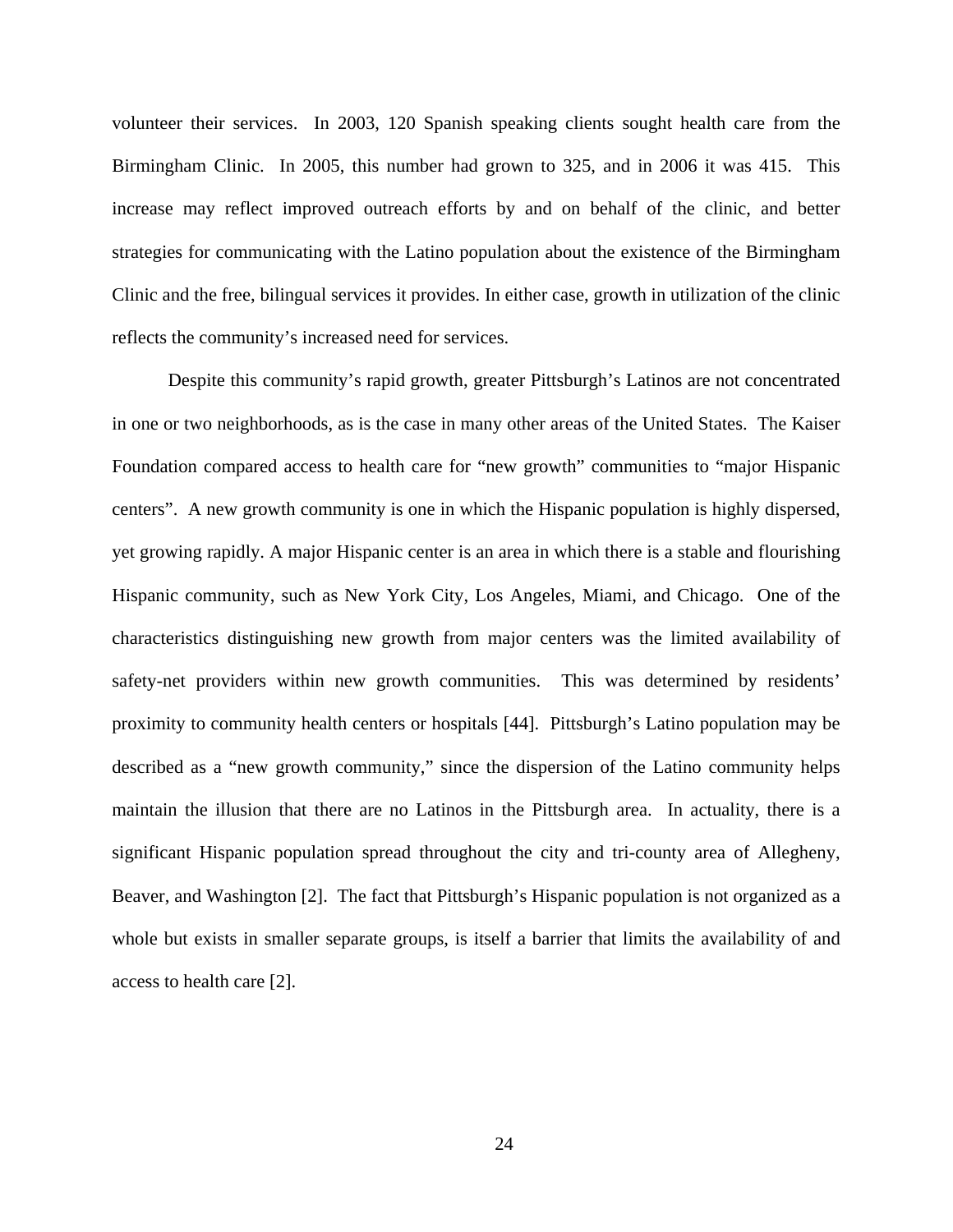### **3.5.1 The Birmingham Clinic population**

In 2005, 83% of attendees at the clinic, including Latinos and Americans, were uninsured (M. Herbert, personal communication, February 5, 2007). While a small number of persons who attend the clinic have some form of insurance, such as Medicare or private insurance, the majority of Latinos who use the free services offered by the clinic have no health insurance coverage. It is reasonable to infer that an even greater proportion of Hispanic clinic visitors are uninsured compared to non-Hispanics, due to the bureaucratic nature of employer and government based insurance policies. For example, lack of English proficiency poses a major barrier to completing the necessary paperwork when enrolling in a health care program, and absence of complete legal documentation prevents an immigrant from even applying for health insurance.

The most recent data available indicate that 38% of Latinos in the Pittburgh area have no health insurance [2]. Of those who attend the Birmingham Clinic, 70% do not have a social security number, which is necessary to obtain most health care and social services in the United States. In 2004, just under two thirds of Latinos attending the Birmingham Clinic were from Mexico, with the rest coming from other Latin American countries. Approximately 84% find out about the clinic from friends or through their church (M. Herbert, Clinic Director, personal communication, March 7, 2007).

Comparing data from 2003 with data from 2005 shows that, over the years, many of the Latino patients who continue to use the clinic have achieved greater residential stability, in terms of renting living space as opposed to staying with friends [3]. The number of people living in one household has declined, while family size has generally increased. Median income has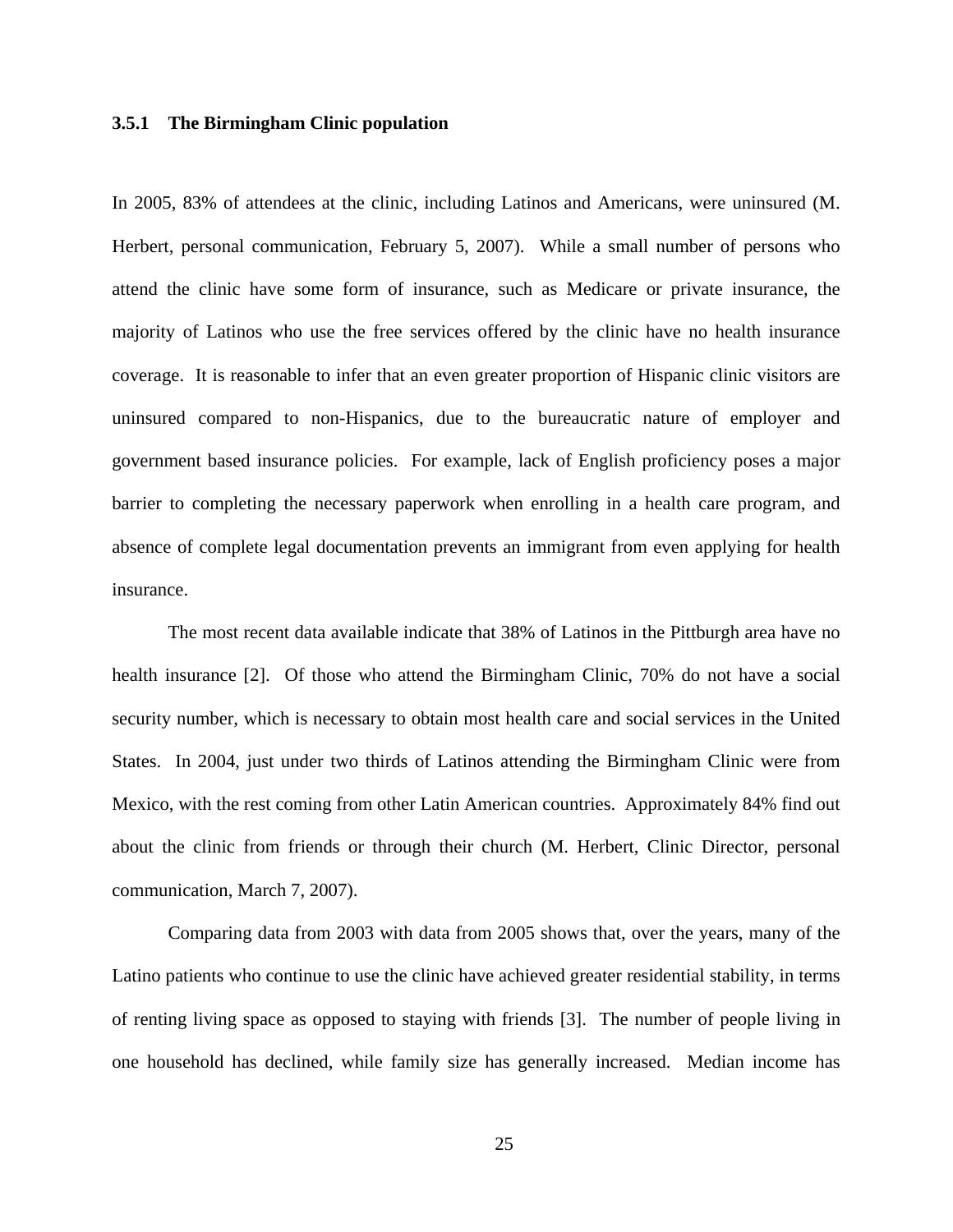increased somewhat, and more patients are reporting visiting the clinic for a physical exam or other preventative procedures, as opposed to seeking help only for specific urgent problems.

#### **3.6 ORTIENTATION OF CURRENT RESEARCH**

This paper addresses many of the issues facing the Latino population of Pittsburgh. Latinos often face higher disease incidence, and greater barriers to care than the population majority. The study on which this paper is based focuses on identifying the social and medical needs of uninsured Latinos who attend the Birmingham Clinic, concentrating on young adults because they are more likely than children, or the elderly, to encounter difficulty obtaining needed medical care. This paper focuses on immigrants from Latin America, as opposed to Latinos in general, because immigrants face more barriers to accessing care. One aim of this study is to collect information about whether or not Latin American immigrants feel that their living situation has become more stable. Another goal is to learn more about the levels of social support and community integration Birmingham patients experience, and how these factors have affected patients' access to health care and social services.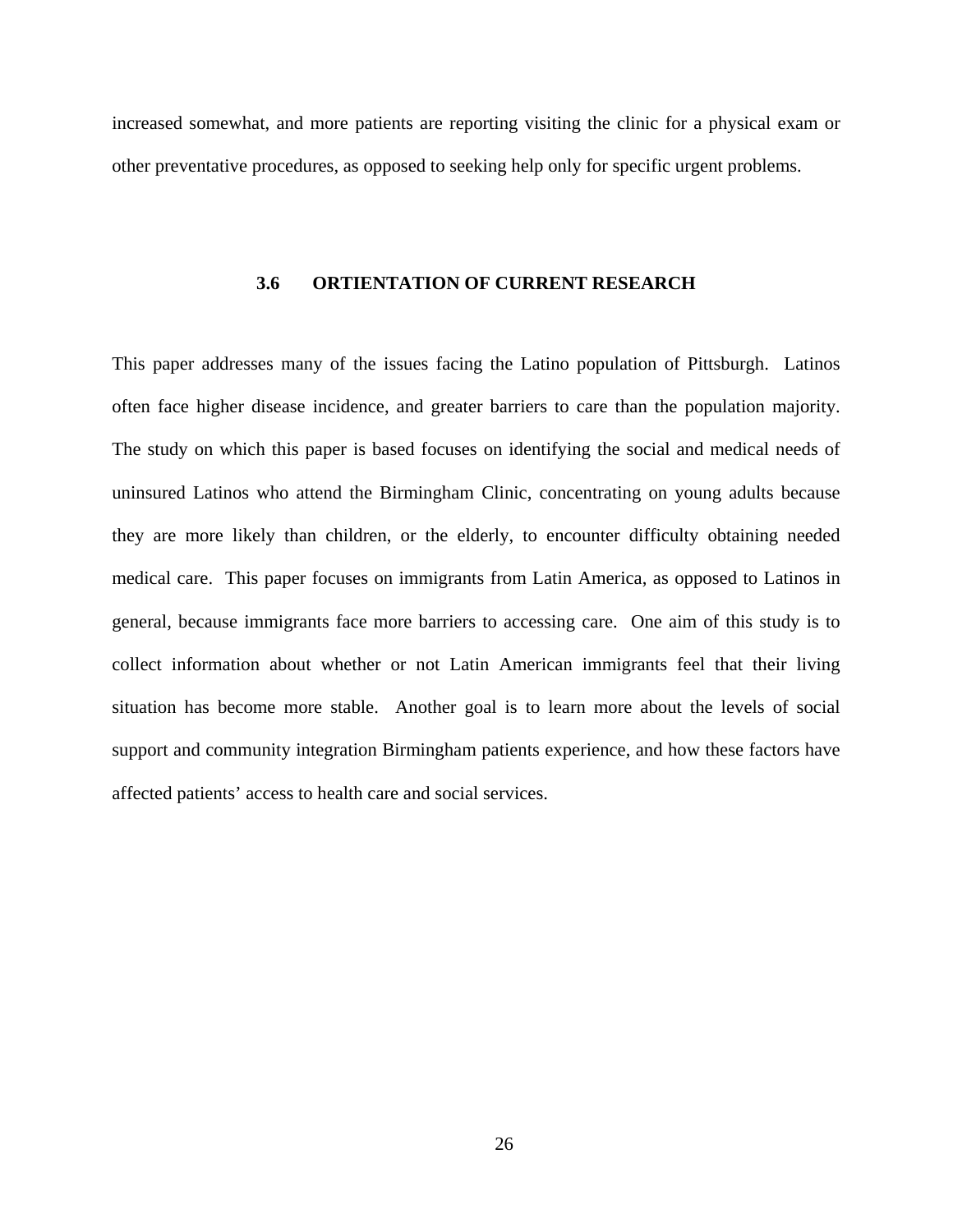### **4.0 METHODOLOGY**

The paper is based on a set of interviews conducted with a sample of Latin American clients at Pittsburgh's Birmingham Clinic. The research methods used in this study are consistent with those used in many other qualitative studies. The main method of data collection was openended interviews, combined with a small amount of ethnographic observation. Analysis was performed by mining interview transcriptions for themes, and individual stories were used to highlight similarity and diversity of experience.

While I am a non-Hispanic woman and my first language is English, I have studied Spanish for more than a decade, have spent considerable time in Latin America and have worked in Hispanic communities in the United States. I feel comfortable in the context of Latin American culture, and enjoy using Spanish as my second language.

# **4.1 SAMPLING**

The purposive sample in this study consists of eight Latin American immigrants, seven chosen from the clients of the Birmingham Clinic, and one from Children's Hospital. Criteria for selecting potential interviewees were that they be young adult immigrants from Latin America who either have no medical insurance, or are underinsured and thus rely on the clinic's free services. Latinos born in the United States were not eligible for participation. Persons from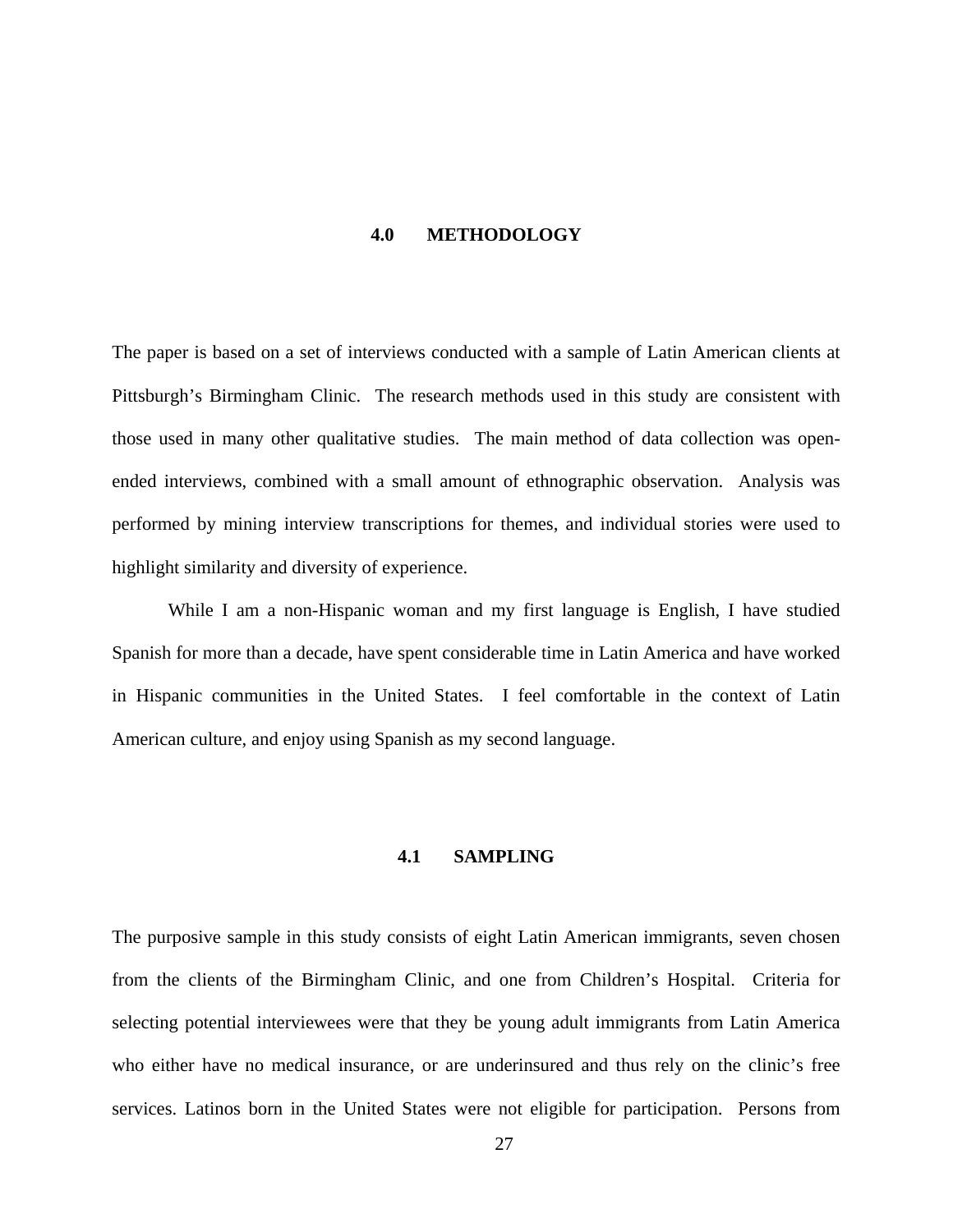especially vulnerable populations, such as the mentally ill, were not eligible for the study. The Institutional Review Board at the University of Pittsburgh approved the study (IRB #0702017) before any recruitment of respondents or data collection began.

I sought both male and female participants, with length of time in the United States ranging from just a few days to years. Because most of greater Pittsburgh's Latinos are Mexican, I wanted to include respondents from Mexico, as well as representatives from other Latin American countries. I intended to recruit respondents who reported a range of occupations and educational levels. A sample with these characteristics would represent the diversity found within the Hispanic population. I initially planned on recruiting ten to twelve participants, but later found that eight to ten was more realistic. I was in fact only able to recruit eight.

The Birmingham Clinic on Pittsburgh's South Side neighborhood was used as the primary recruitment access point. The University of Pittsburgh School of Medicine maintains a standing relationship with this clinic; for several years, bilingual students from the medical school have been volunteering their services to the clinic on Saturday afternoons. This previously established trust between the clinic and university allowed me to build upon that relationship, extending it to myself, a student of the University's Graduate School of Public Health. In addition, my previous year volunteering within the Latino community in the area of health promotion verified my commitment and legitimized my intent to work within the population at the clinic. I initially approached the clinic's director with a research proposal, and she agreed that the project would be mutually beneficial for both the academic institution, and for improving the health of the community.

Patients at the Birmingham Clinic fill out an intake form when they arrive. I assisted with this routine process, using these forms to determine a participant's eligibility based on his or

28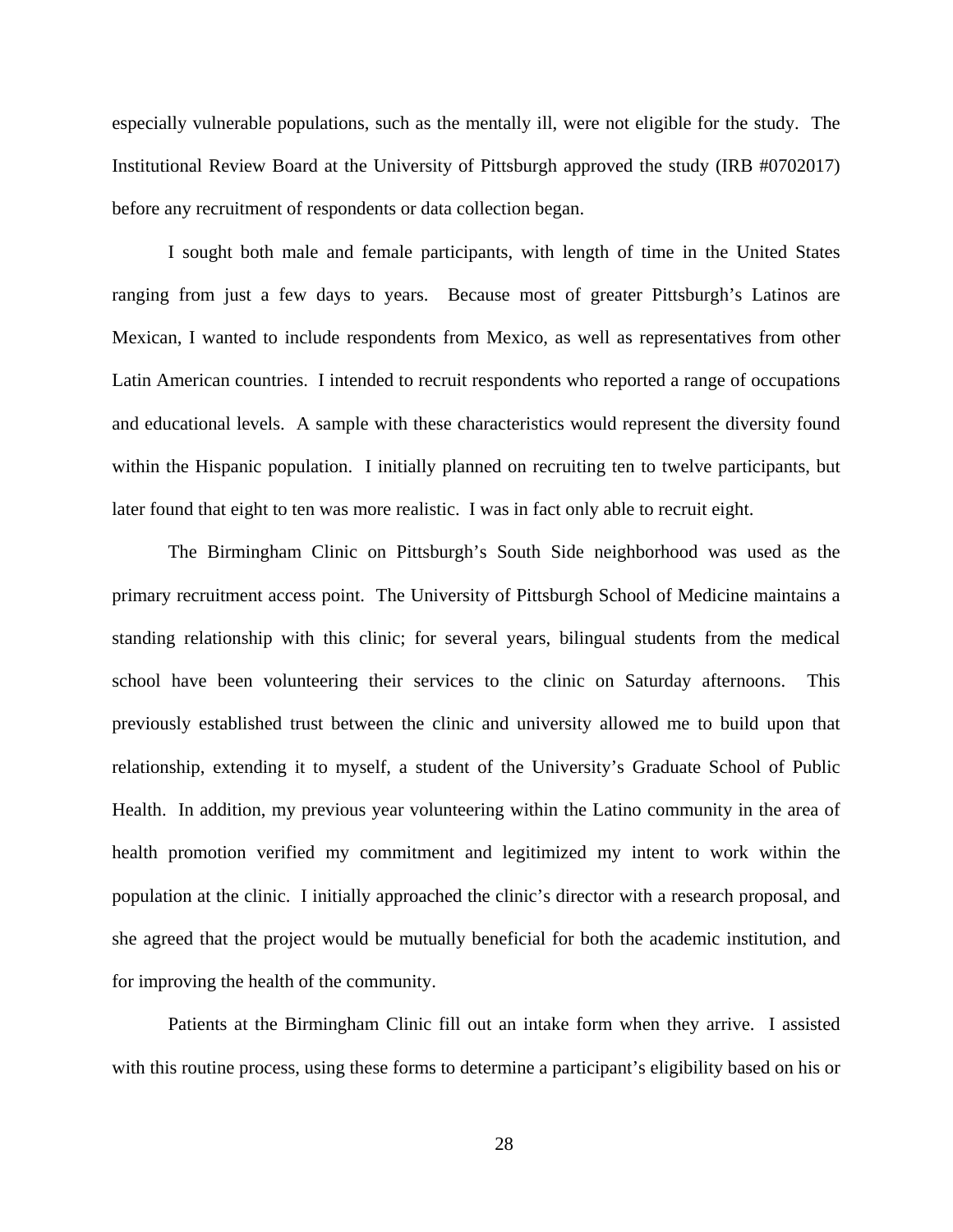her basic demographic information. I approached potential participants explaining briefly the study's purpose, and asked if the potential participant would agree to schedule an interview for another time, or during and after their current clinic visit.

Initially, respondents were recruited exclusively at the Birmingham Clinic. When recruitment proved to be slow, Dr. Chaves-Gnecco, a volunteer at the clinic, invited me to recruit participants at a Tuesday clinic where he provided bilingual pediatric services at Children's Hospital. The doctor, a Latin American immigrant himself, introduced me to potential participants, allowing me to describe the study to parents who were waiting for their child's appointment. I recruited one participant at Dr. Chaves-Gnecco's Tuesday clinic.

Most of the people I approached declined an interview. Some directly cited work or family obligations. However, most who refused did so indirectly by responding that they would call me, but not following through. Patients who intended to participate typically scheduled an appointment immediately to meet with me later in the week. I left flyers with my contact information at the clinic, and I asked participants to give flyers to friends, but I did not recruit any participants via these flyers (see Appendix A).

I considered whether the lack of some form of compensation for participants had an effect on my ability to recruit participants. Generally speaking, expecting compensation is not yet the standard within this community, as it is for African American communities who participate in research studies (P. Documét, personal communication, March 25, 2007). However that is not to say that lack of compensation can be completely ruled out as one reason for the low numbers of study enrollment. It is also possible that sensitivity of undocumented persons, and their fear of deportation posed limitations to my ability to recruit. It is most likely that members of this community are busy working, and have many other priorities to attend to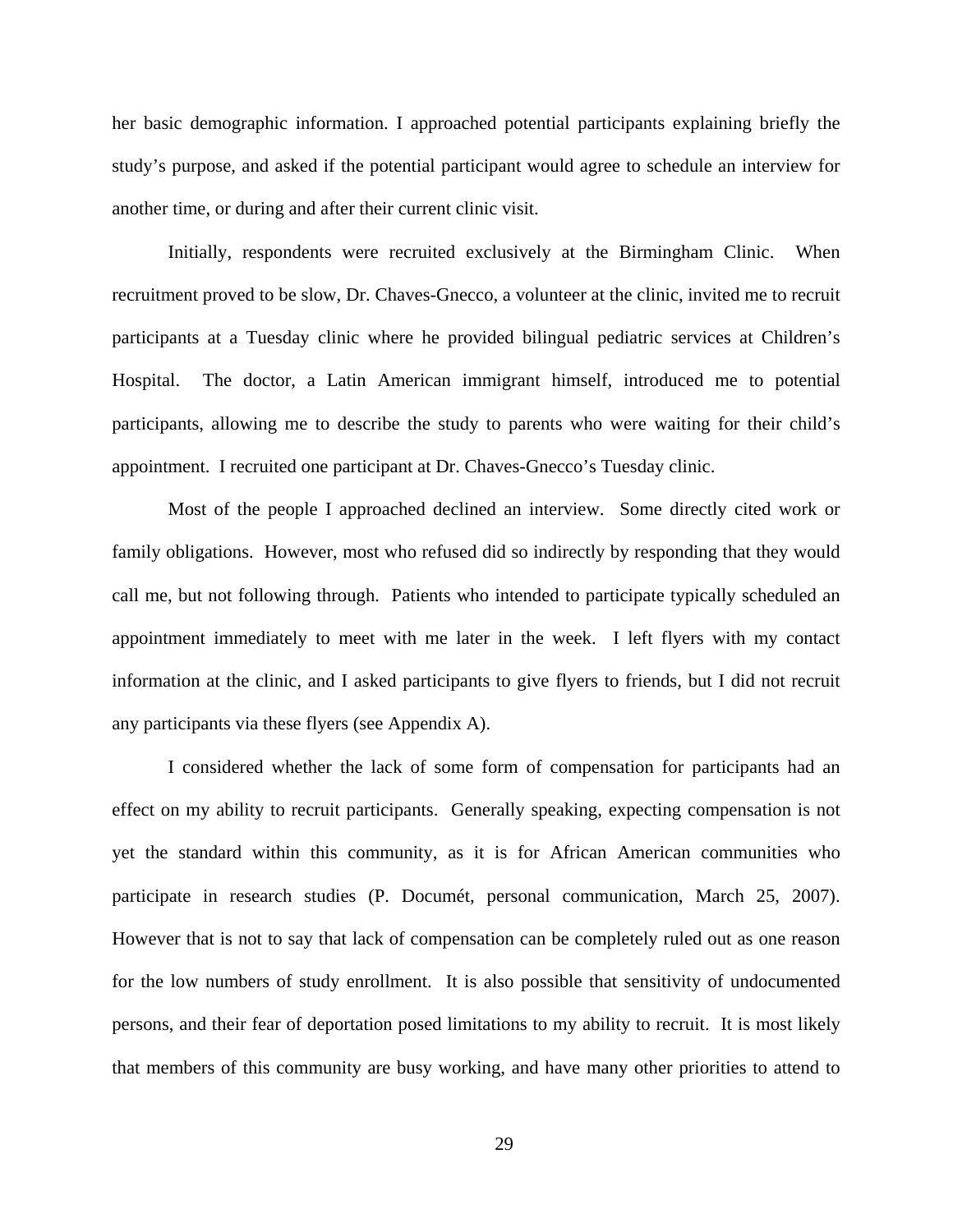before being able to commit to an hour-long conversation with a stranger for which they may never receive direct benefits.

# **4.2 DATA COLLECTION**

Before each interview, I handed the respondent a bilingual document summarizing the study's intent, its potential risks, and explanation of benefits. Prior to audio recording, respondents created a false name that was attached to the interview number, to preserve anonymity, and guarantee confidentiality. This study presented no foreseeable risks. No form of compensation was offered to participants, and there were no direct benefits. Respondents did know that summaries of the information gathered would be shared with local service providers, and could benefit the Latino community as a whole. The document I provided participants served as a consent agreement, and was read aloud in Spanish, word for word, at the beginning of each interview. I provided my name and contact information, as well as information about the study's supervisor.

Interviews consisted of qualitative questions designed to elicit personal information relevant to the main research objectives [45]. Interviews allowed for the exploration of the social and cultural contexts in which respondents lived, and how those contexts shaped their access to health care. All interviews were recorded on a digital voice recorder, and I took notes throughout each interview. Interviews with female respondents were conducted at the respondent's home, at the clinic, or at some other convenient and appropriate site in the community. Interviews with male respondents were conducted either at the clinic or at some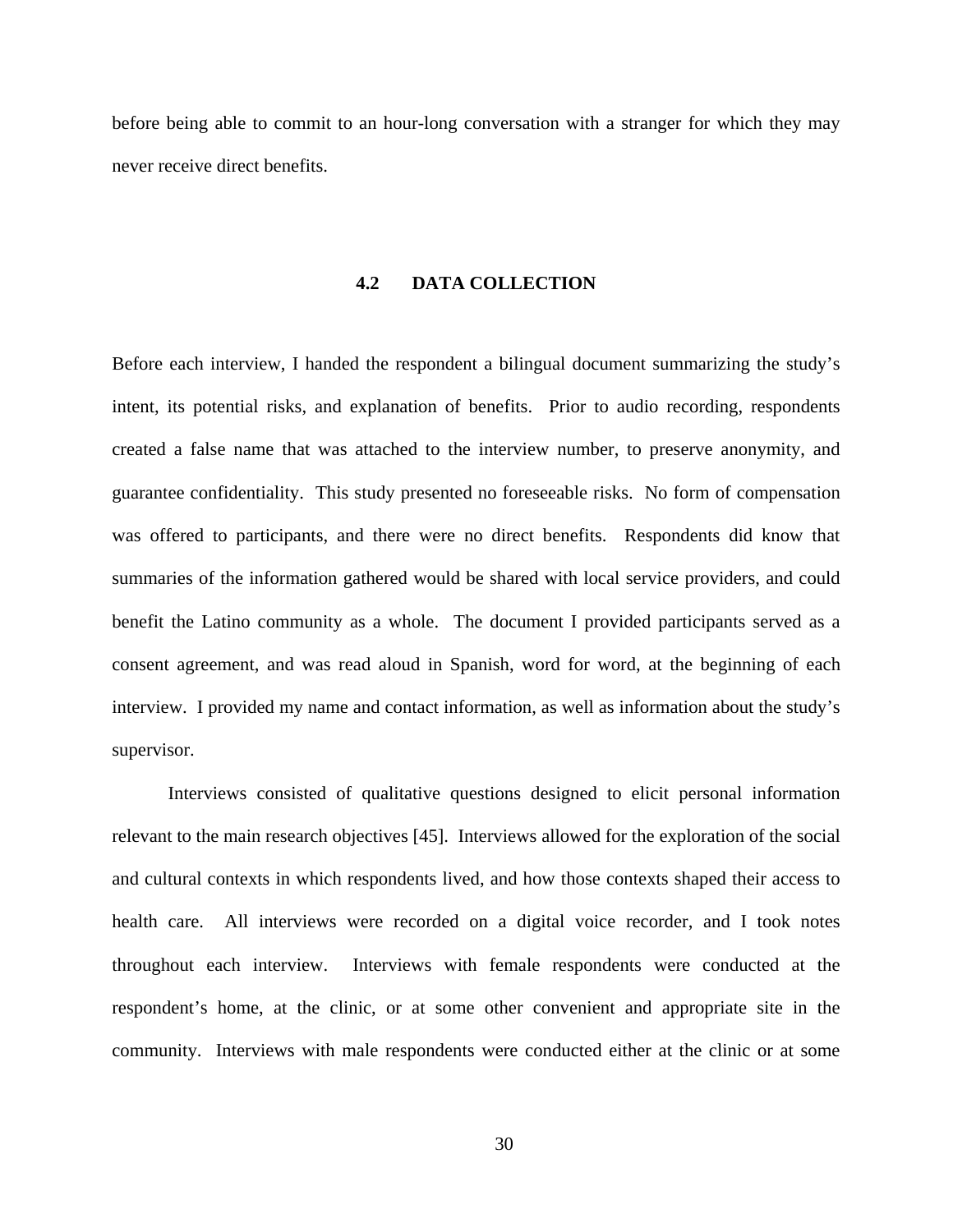convenient and appropriate site in the community. It was not considered appropriate for me, as a female, to conduct interviews at the homes of male respondents.

When interviews were conducted in the participant's home, data collection strategies included observation of the home itself, as well as any social interactions which occurred among family members during the interview [46]. I recorded additional notes immediately following each visit, and these observations provided data that complement the information obtained during the interview, enriching my understanding of respondents' social contexts.

Interviews were conducted within a flexible framework and addressed each of the research objectives [45]. There was a set list of questions that I wanted to discuss, but allowed for natural diversion conversation which could potentially add insight to the information I was gathering. The interviews were conducted in a conversational manner appropriate to the collection of qualitative data from an ethnographic perspective [46]. The main focus of the interview was on what immigrant Latino consumers of health care saw as their health care needs, and how they felt about the health care they sought and received. Emphasis was placed on uncovering respondents' perceptions of the nature and severity of any barriers they encountered accessing the kind of health care they felt they needed and wanted.

The semi-structured interview format allowed me to guide the discussion toward the research objectives, while maintaining a dialogue in which respondents freely shared their feelings and observations about the health care system [45]. I aimed to create a supportive environment, in which respondents were able to reinforce answers with narrative stories. My goal was to encourage participants to feel relaxed and to give candid responses, rich in detail and replete with examples. Following a brief reintroduction and a few minutes of small talk, interviews began with simple demographic questions and evolved into more open-ended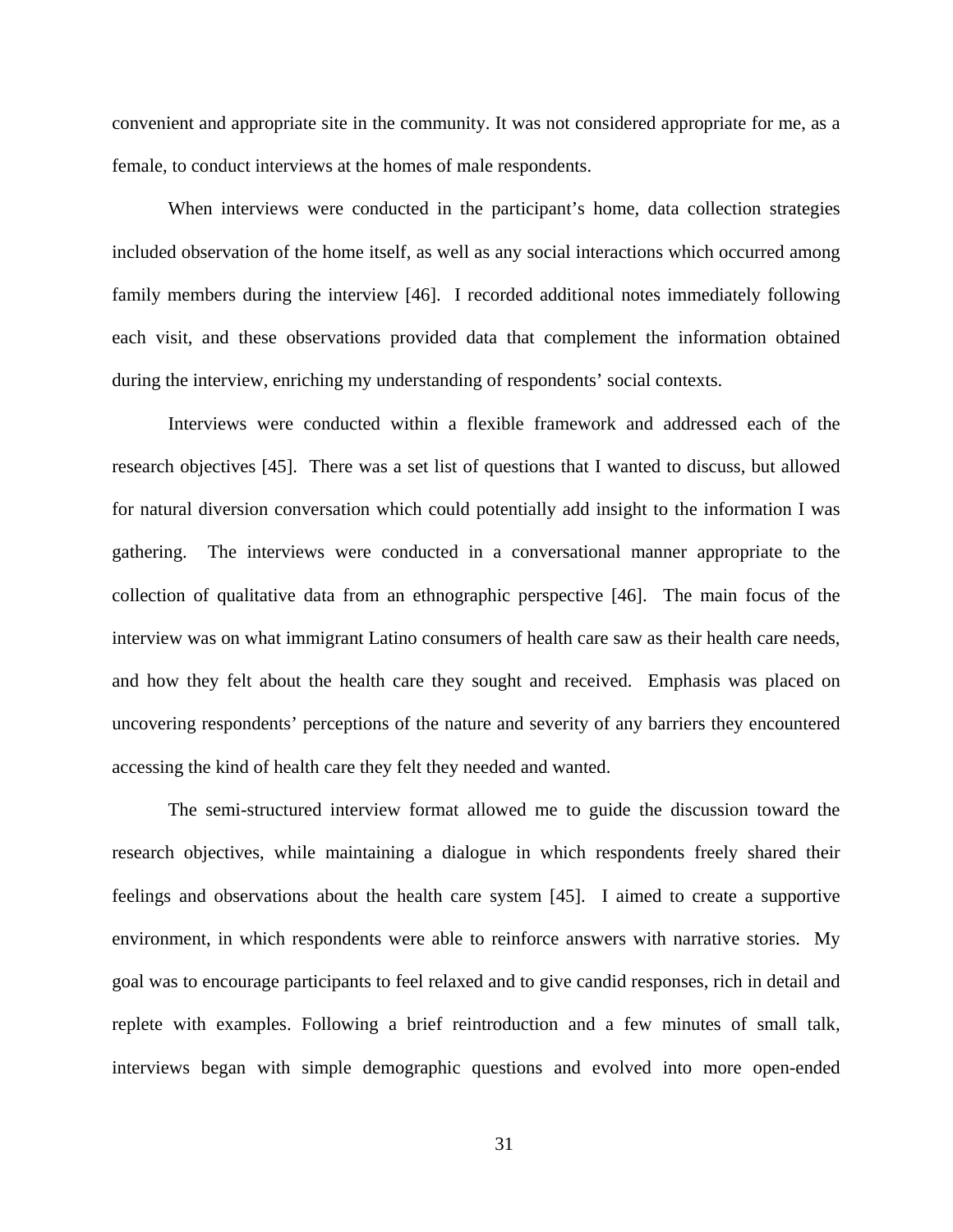exploratory questions. When participants revealed significant information relevant to the main research questions, I used focused probes to elicit additional data.

Interviews were conducted in the respondent's language of choice. Most respondents spoke only Spanish. Some respondents were also proficient in English, and these interviews were conducted with these participants using both languages.

The following series of questions (translated back to English) are typical of what I asked respondents, in order to expand upon the main research objectives:

- How are your medical care necessities realized through the services offered at the Birmingham Clinic?
- What other health services would you like that the clinic does not actually offer?
- What social service needs are not currently satisfied?
- How long have you lived in the Pittsburgh area?
- How have your medical care needs changed since your relocation?
- Would you consider attending a community educational session, in Spanish, where topics of medical care or other problems would be discussed?
- What would you like to learn about?
- Where and when should we meet?
- What could presenters do to help you attend?

When respondents provided only short answers, I encouraged them to share more information by asking "why," "how," or "can you tell me more about that?" If respondents did not completely understand my question, I provided examples, while taking care not to lead respondents. For instance, if a single man with no children and a steady job did not understand what was meant by "social services," I might have used the example of "child care" or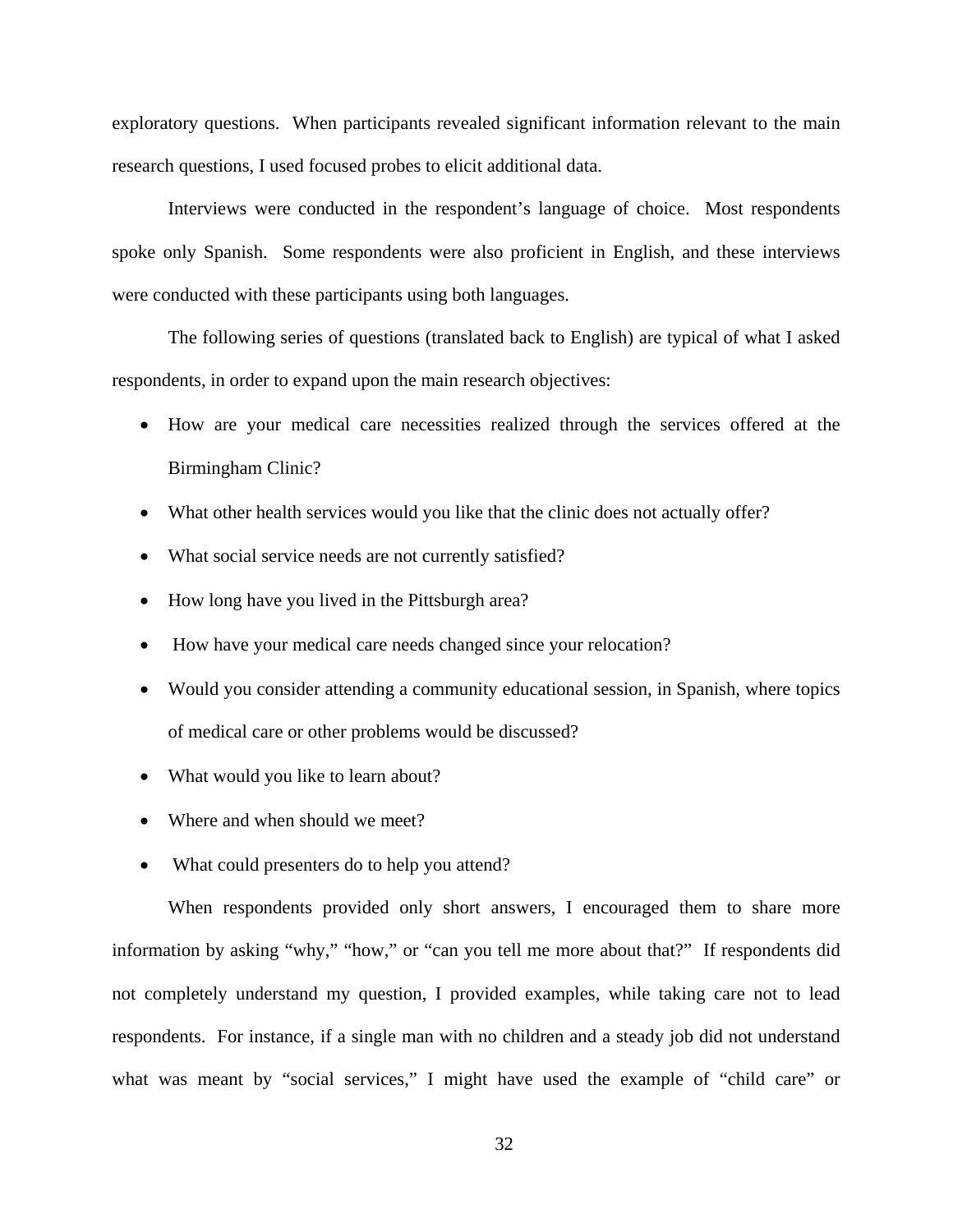"employment seeking assistance" to illustrate the type of answers I was looking for. Knowing that he had employment and did not need child care, I could demonstrate the nature of social goods without giving him a potential actual response.

Initially, respondents were not asked about their educational levels. During two interviews, respondents were not asked about the community educational meetings.

In general, not all participants were asked exactly the same questions, partly because of the nature of open-ended, conversational interviews, and partly due to insights I developed throughout the course of the study. For example, fear and racism were not topics that I initially incorporated into my line of questioning. After speaking with María (all names are pseudonyms), it became apparent to me that these issues had a profound impact on access to services. From interview three and beyond, respondents were asked directly about these issues, in case these ideas did not manifest themselves during the natural course of conversation. I found that incorporating these concepts into my questions was extremely beneficial, as most participants had an experience to share that related to at least one of these barriers to access.

## **4.3 ANALYSIS**

Immediately following each interview, the digital recording was uploaded for transcription. When participants responded to specific research questions, I transcribed our dialogue word for word. When the interview became more casual and conversational, and less relevant to the study, I summarized the discussion. For this reason my data exist in both languages, featuring the language of the discussion, as well as notes in the language with which I am most comfortable, English. All interviews were transcribed by me, and translated by me.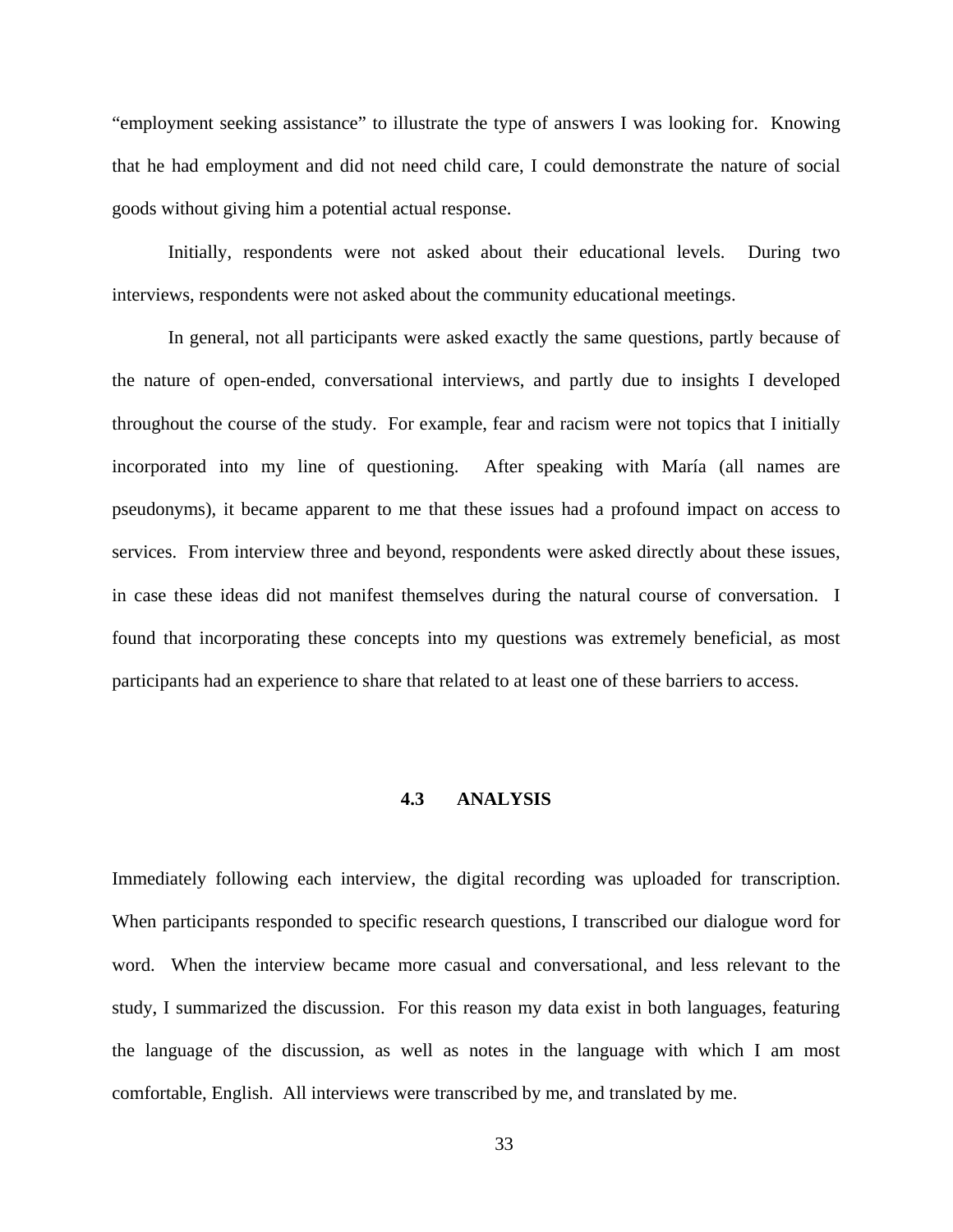The first level of analysis occurred during transcription. I typed direct answers to specific research questions in bold, so that these answers would be easily identifiable at a later time. Also, I typed particular recurring themes in a specific font colors. The second round of analysis occurred when I first read transcriptions. Each theme was assigned a code, and a unique color. Recurring themes provided evidence of similar experience accessing health care. Diversity in responses provided anecdotal evidence of the individualized range of experiences. I created a coded list of relevant responses, which was illustrated by personal stories which supported participants' ideas. I read and reread the transcriptions, and temporarily saved recordings, in the event I needed to refer back to the original conversations. Because of the small number of participants in this study, data analysis was done without a computer-based qualitative analysis program.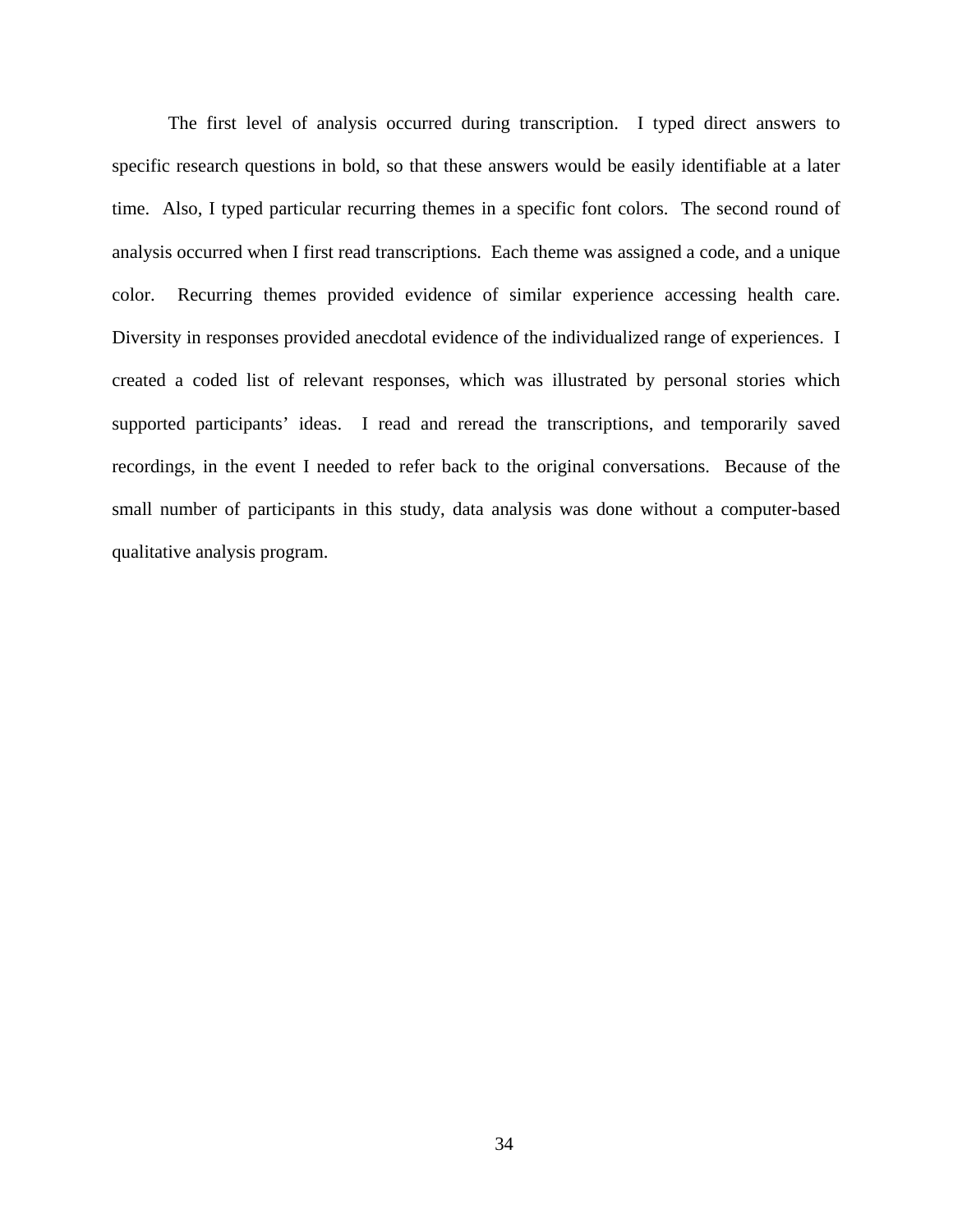#### **5.0 RESULTS**

Over the course of two months, a total of eight participants were interviewed. These respondents came from a range of demographic backgrounds, and reported a wide variety of experiences accessing health care and social services in the United States.

# **5.1 DEMOGRAPHIC PROFILES**

The demographic profiles of each respondent can be found in Table 1. Four participants were male, and four were female. All participants can be described as "young adults": three were 26 years old, two were 27, and one respondent each was age 29, 31, and 44. Two respondents reported coming from Mexico City. Two more respondents come from Toluca, Mexico. One participant came from the countryside in Michoacán, Mexico. One respondent came from Guatemala, one from Peru, and one from Argentina. One subject self-identified as "Hispanic," one as "Argentina," (Argentinean) and one as "Peruana" (Peruvian). Two participants identified themselves as "Mexicano" (Mexican). One subject told me he "didn't care," how he was identified, and went on to say that while he feels he is "Mexican-American," he believes that others (Americans) think of him as "just Mexican". Two participants did not self-identify.

Four participants spoke Spanish exclusively, and two were completely bilingual. Another two reported knowing "a little" English.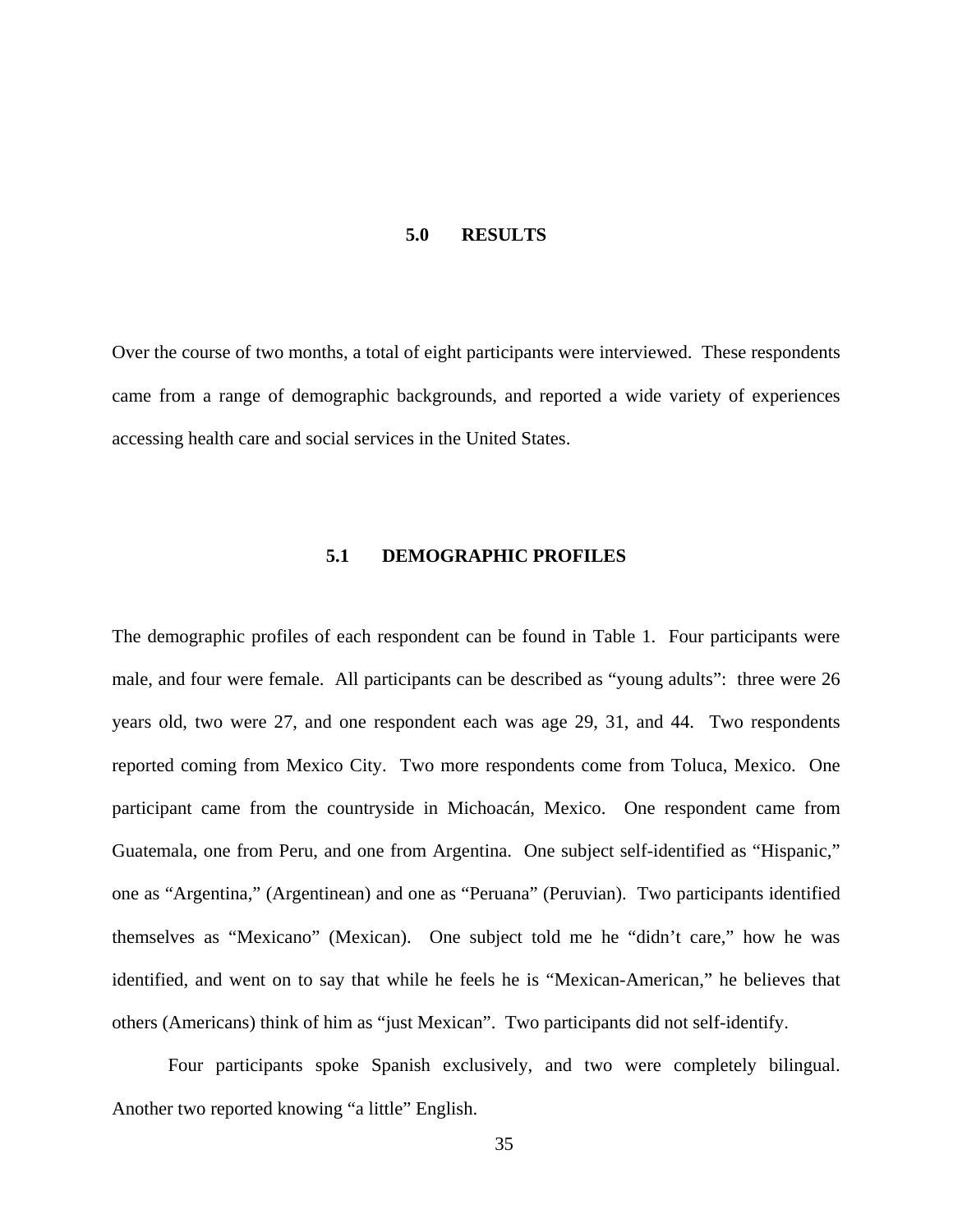<span id="page-48-0"></span>The subjects resided in a variety of living situations. Two single adults lived with friends, one single adult lived with his brother. Three women lived with their children and spouses; two of these women also lived with additional family members, such as parents or cousins. Additionally, there were two adult men who resided with their parents and siblings.

Of the five participants from whom I requested educational level, one reported that he did not finish high school. The other four completed high school. Two participants started but did not finish college. Finally, one participant held a Master Degree and two Bachelor degrees.

Two participants reported working in "housekeeping" at a hotel. One of these two described himself as a supervisor. Three women in the study reported being homemakers as their principal occupation; however one of these women plans on finding a job when her infant ages a few more months. One participant works in a bodega<sup>[4](#page-48-0)</sup>, stocking vegetables, and two more work in construction. One of the construction workers specified painting and bricklaying as his activities.

 Respondents reported a range in length residence in greater Pittsburgh. One participant had only been in Pittsburgh eight days, two had been in the area for two months, one participant for a year, and one participant for four years. Three participants had lived previously elsewhere in the United States. One of these told me she had been in Pittsburgh for six months out of seven years in the States, one respondent had been in the city for one year out of one year and four months, and the other said he'd lived in Pittsburgh for three years out of five.

 $\overline{a}$ 

<sup>&</sup>lt;sup>4</sup> A small local grocer or corner store [47].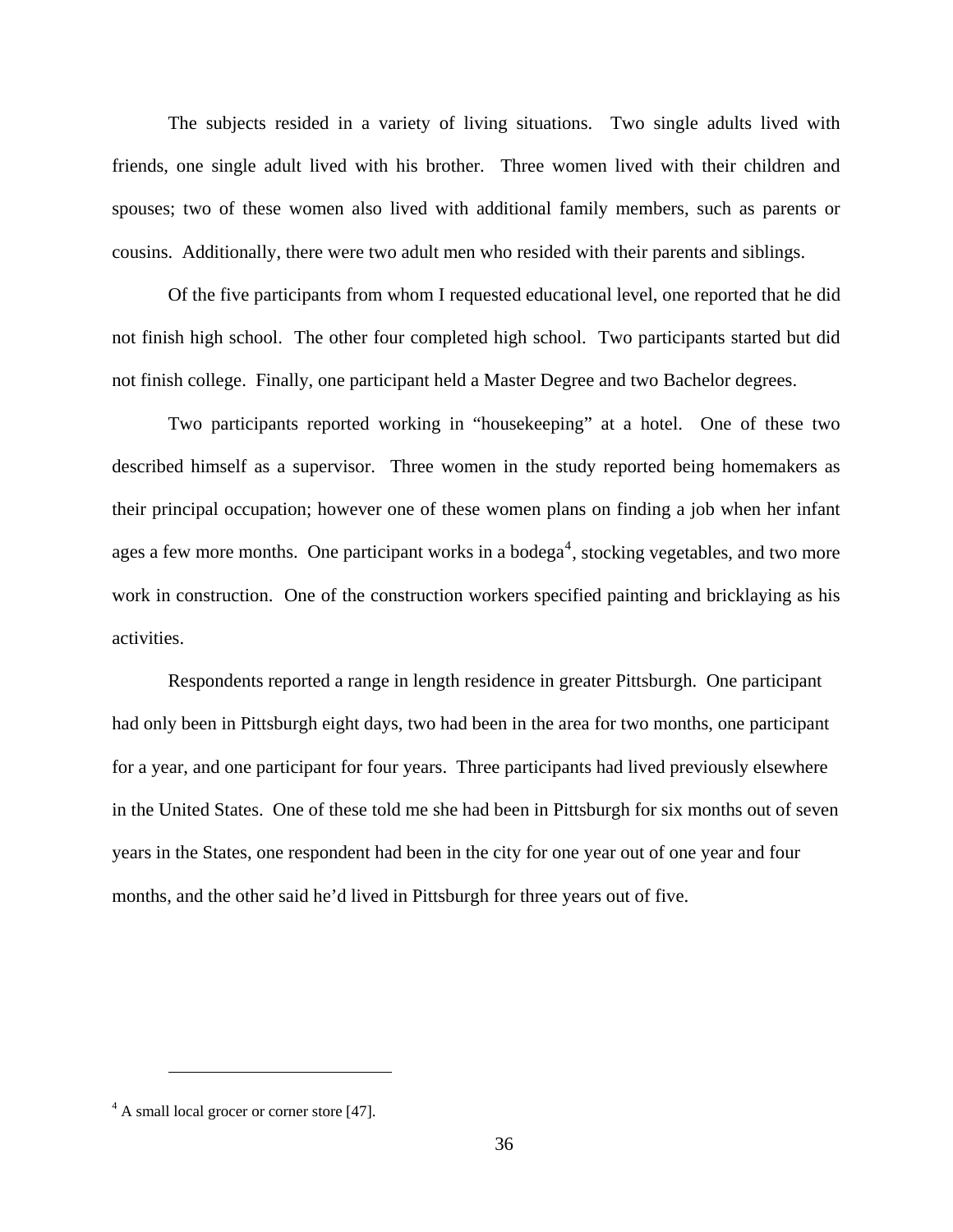# **Table 1. Demographic Information**

|                       | <b>Mariela</b> | María     | <b>Silvio</b>                                                                                                                             | <b>Raziél</b>         | Ana                  | <b>Nene</b>  | <b>Mauricio</b> | <b>Robert</b>     |
|-----------------------|----------------|-----------|-------------------------------------------------------------------------------------------------------------------------------------------|-----------------------|----------------------|--------------|-----------------|-------------------|
| <b>Gender</b>         | F              | F         | M                                                                                                                                         | M                     | F                    | F            | M               | M                 |
| $Age*$                | $26 - 28$      | 26-28     | $26 - 28$                                                                                                                                 | 26-28                 | 29-35                | 29-35        | 35-45           | 26-28             |
| Country               | Guatemala      | Mexico    | Mexico                                                                                                                                    | Mexico                | Argentina            | Peru         | Mexico          | Mexico            |
| <b>Residence</b>      | Rural          | Suburban  | Urban                                                                                                                                     | Suburban              | Suburban             | Urban        | Rural           | Urban             |
| <b>Self-ID</b>        | DK             | DK        | Mexican-Am                                                                                                                                | Hispanic              | "Argentina"          | "Peruana"    | "Mexicano"      | "Mexicano"        |
| Language              | Spanish        | Spanish   | Bilingual                                                                                                                                 | <b>Mostly Spanish</b> | Spanish              | Bilingual    | Spanish         | Mostly<br>Spanish |
| <b>Living With</b>    | Friend         | Family    | Parents                                                                                                                                   | Alone                 | $Family +$<br>mother | Family       | <b>Brother</b>  | Parents           |
| <b>Education</b>      | DK             | DK        | <high school<="" th=""><th><b>High School</b></th><th><b>High School</b></th><th>Grad. School</th><th>DK</th><th>1 Year Univ.</th></high> | <b>High School</b>    | <b>High School</b>   | Grad. School | DK              | 1 Year Univ.      |
| <b>Employment</b>     | Hotel          | Homemaker | Construction                                                                                                                              | Hotel                 | Homemaker            | Homemaker    | Construction    | Stocking          |
|                       | housekeeping   |           |                                                                                                                                           | housekeeping          |                      |              |                 | groceries         |
| <b>Length of Stay</b> | Days           | 6 months  | 3 years                                                                                                                                   | $<$ 2 years           | $<$ 6 months         | 4 years      | $<$ 6 months    | $>1$ year         |

\*Respondents' ages were collapsed into ranges to avoid potential identification of participants in this small, closely-knit community setting.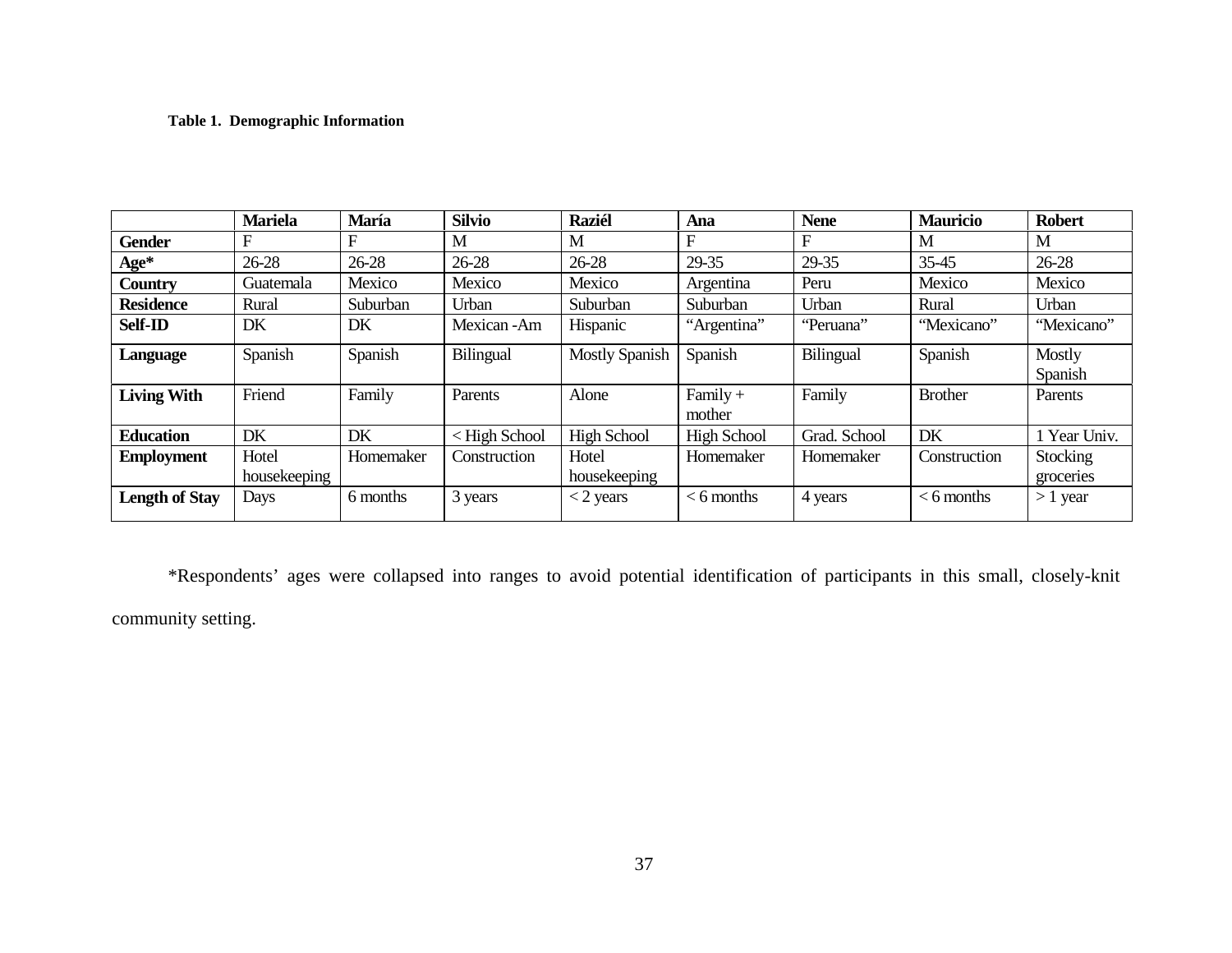# **5.2 SATISFIED HEALTH CARE NEEDS**

Respondents were asked which health care needs they felt were currently satisfied. Satisfied and unsatisfied needs are displayed in Table 2. One woman expressed her satisfaction with her primary care provider, whom she had accessed through Medicaid while pregnant. One man mentioned his sister and mother's satisfaction with the "women's doctor" they accessed through The Midwife Center. I was not clear whether he was referring to a gynecologist, a midwife, or another health care practitioner. Another participant reported that members of his family received "less expensive" dental care at the University of Pittsburgh, and he planned on accessing this service soon as well.

Five patients mentioned their appreciation of the services offered by the Birmingham Clinic. One woman mentioned that she had accessed the clinic for a Pap test. Two patients expressed their satisfaction with the dermatological services offered at the clinic. One individual said he knew that he could use Birmingham for psychiatric services, and another individual cited chiropractic services. Neither of these patients had yet accessed the said services, but planned on doing so in the future. One participant mentioned that his access to health care has improved "Since I have met this Birmingham Clinic," referring to the range of services available.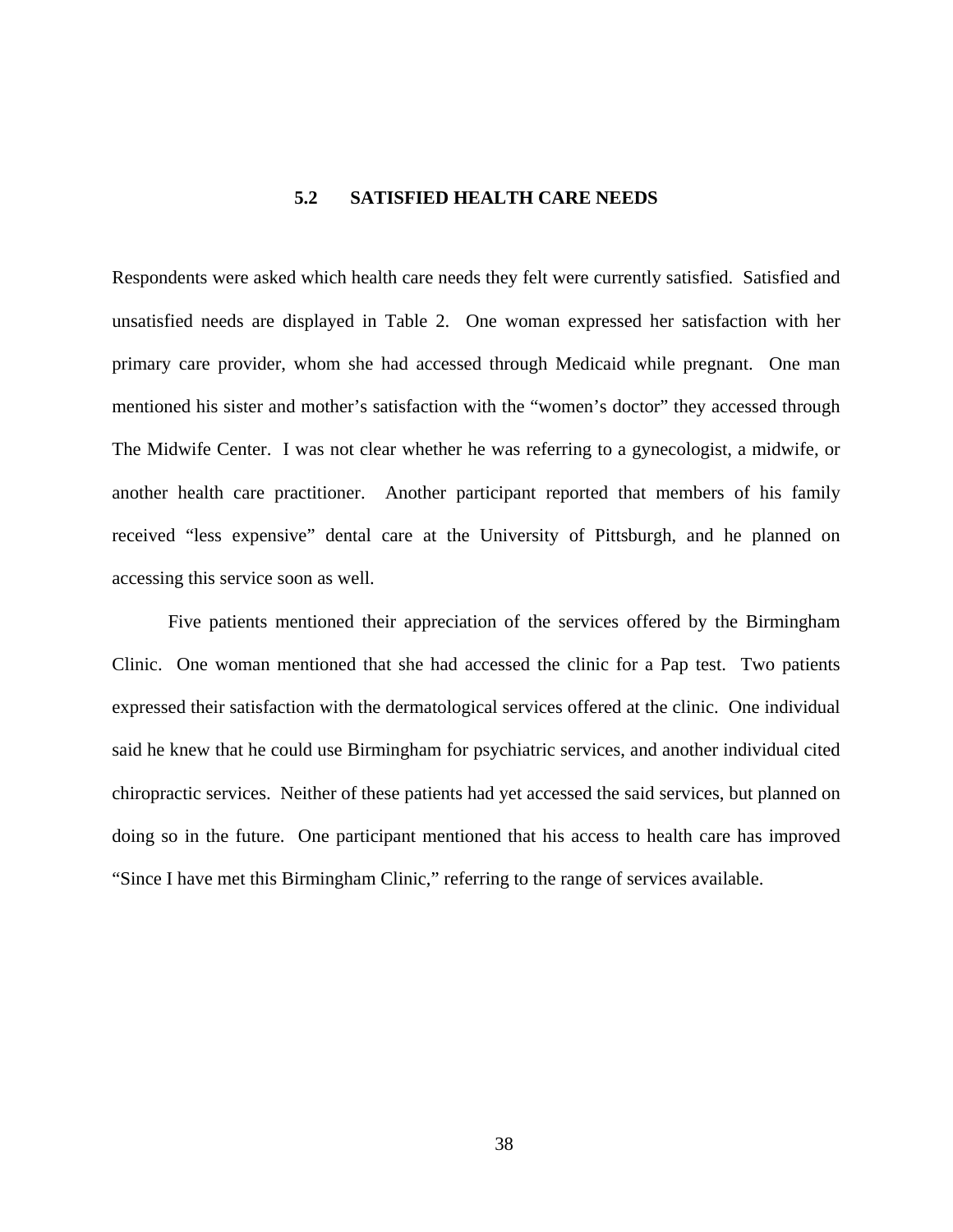# **5.3 UNSATISFIED HEALTH CARE NEEDS**

The most commonly reported health care need was dental services, mentioned by five participants. A need for health insurance was mentioned by four participants, although they cited different aspects of insurance, and supported their claims with different rationales. None of the participants reported having any kind of medical insurance. Two subjects reported needing optometric services, and two subjects mentioned wanting a "general check-up". Two participants told me about their difficulty obtaining prescription drugs, specifically due to the differences between the American and Mexican systems of health care. One does not need a prescription to obtain most medicinal drugs in Mexico [48], whereas in the States one needs a doctor appointment before one can even gain access to the prescription needed to obtain these drugs. One mother expressed a desire for mental health services for her child. Another man reported having many "little" problems with his health. One man mentioned the need for health services that cater specifically to men.

One woman felt that medical service providers needed "cultural sensitivity training." Another expressed her desire for "Hispano" or bilingual doctors and nurses, or at the very least available translators.

One patient reported difficulties with follow-up at the Birmingham Clinic. He had expected a phone call to schedule dermatological services, and this phone call never came. When he tried calling back the clinic, he got no answer, and gave up thereafter.

When asked if they believed they had additional health care needs that the Birmingham Clinic could not satisfy, four participants said they "didn't know," and three told me they were unsure because it was their first time visiting the clinic.

39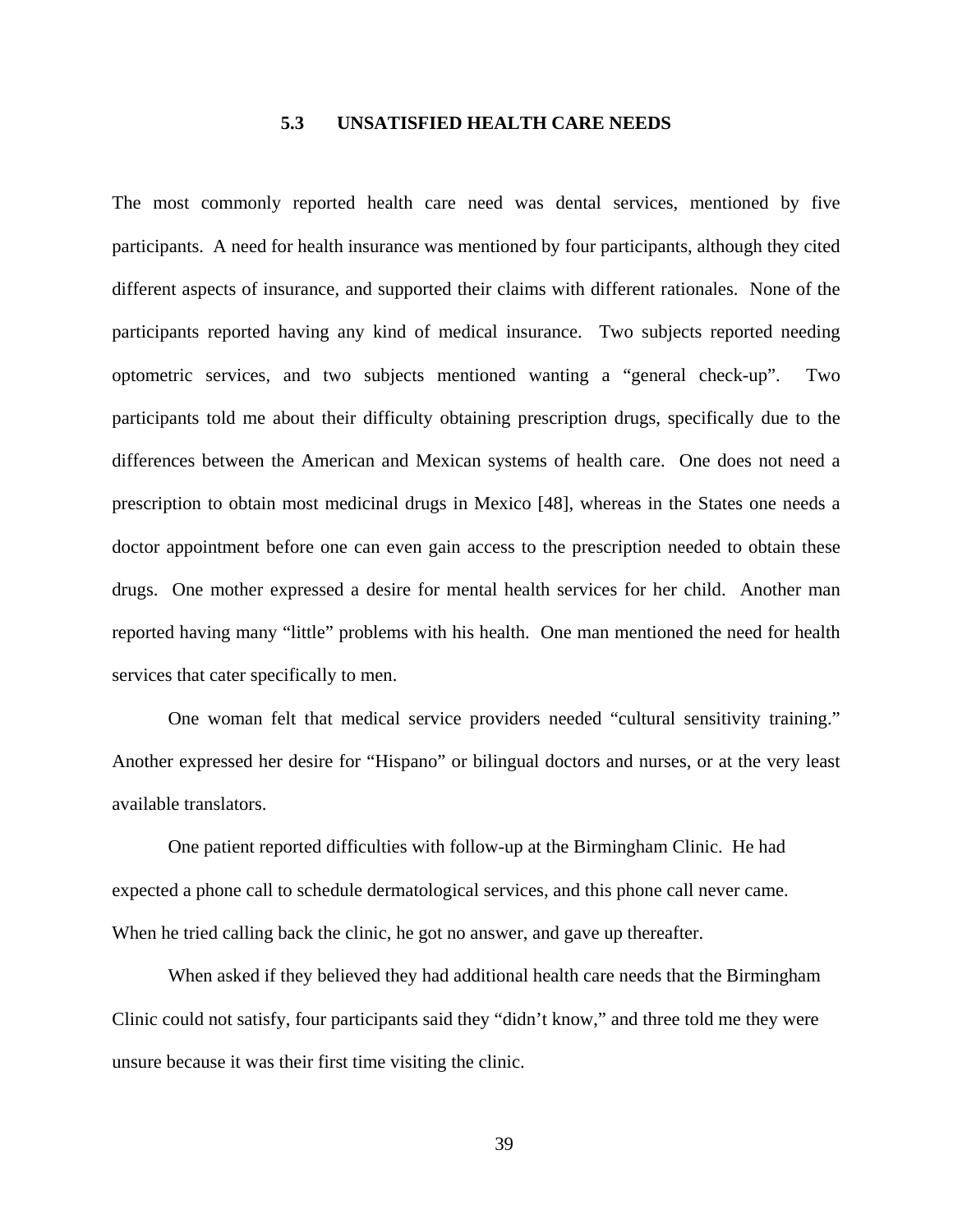### **Table 2. Health Care Needs**

|                                            | <b>Mariela</b>              | María                                                                                                                           | <b>Silvio</b>                                                                                         | <b>Raziél</b>                                                                               | Ana                                                         | <b>Nene</b>                                                                 | <b>Mauricio</b>                            | <b>Robert</b>                                          |
|--------------------------------------------|-----------------------------|---------------------------------------------------------------------------------------------------------------------------------|-------------------------------------------------------------------------------------------------------|---------------------------------------------------------------------------------------------|-------------------------------------------------------------|-----------------------------------------------------------------------------|--------------------------------------------|--------------------------------------------------------|
| <b>Satisfied</b><br>health care<br>needs   | Women's<br>services<br>(BC) | General needs<br>(BC)                                                                                                           | Dermatology,<br>chiropractic<br>[not yet]<br>accessed]<br>(BC); Dental<br>services<br>(Univ. of Pitt) | General needs<br>$(BC)$ ; women's<br>services [sisters]<br>(Midwife Center)                 | Dermatology<br>[mother]<br>(BC)                             | PCP thru<br>Medicaid<br>while<br>pregnant                                   | Psychiatric [not]<br>yet accessed]<br>(BC) | N/A                                                    |
| <b>Unsatisfied</b><br>health care<br>needs | DK                          | Dental; health<br>insurance and<br>mental health<br>services<br>[children];<br>Hispano/bilingual<br>providers or<br>translators | General check-<br>up                                                                                  | Dental; health<br>insurance;<br>optometric;<br>pharmacological;<br>men's health<br>services | Dental;<br>health<br>insurance<br>[children];<br>optometric | Dental;<br>health<br>insurance;<br>cultural<br>training<br>for<br>providers | Pharmacological                            | Dental;<br>health<br>insurance;<br>general<br>check-up |

**BC = Birmingham Clinic**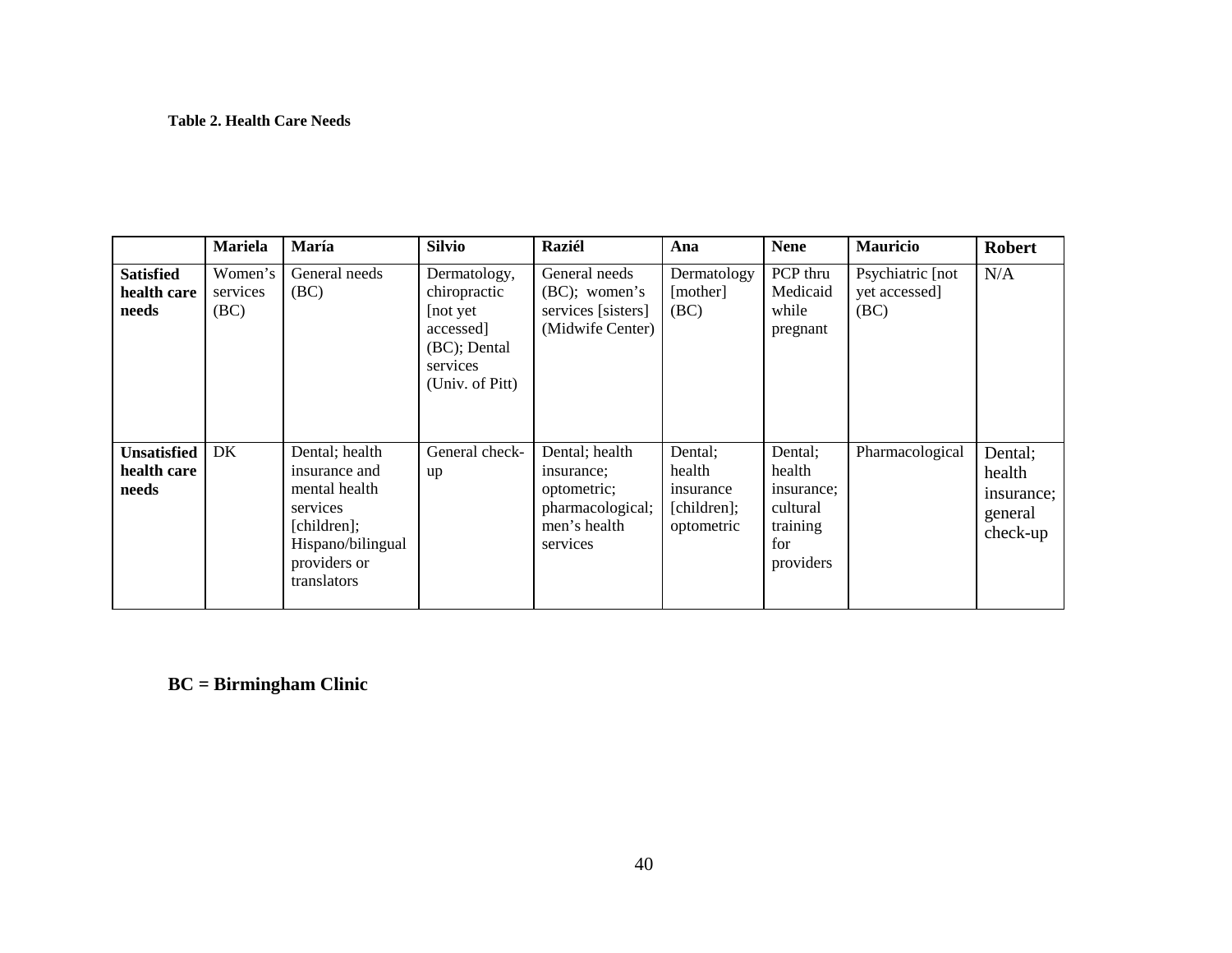# **5.4 SATISFIED SOCIAL SERVICE NEEDS**

Satisfied and unsatisfied social service needs can be found in Table 3. One participant referred to his satisfaction with free English classes that he had completed through the University of Pittsburgh. One respondent mentioned accessing the Jewish Community Center's gymnasium to work out.

Two respondents mentioned the Greater Pittsburgh Literacy Council as a resource for improving their English skills. Two respondents mentioned their satisfaction with services obtained through the Centro Hispano. Four respondents mentioned that St. Hyacinth (San Jacinto) Church and its staff, specifically Sister Janice, had been instrumental in their receiving needed services.

# **5.5 UNSATISFIED SOCIAL SERVICE NEEDS**

Two participants reported that they would like to access English classes. Another participant said that he would like to earn his General Education Degree, so that his educational level could be recognized in the United States. One subject said that he would like occupational training, specifically in operating machinery.

One participant described her desire for either bilingual services or translators when interacting with cable representatives, phone companies, and Food Stamps representatives.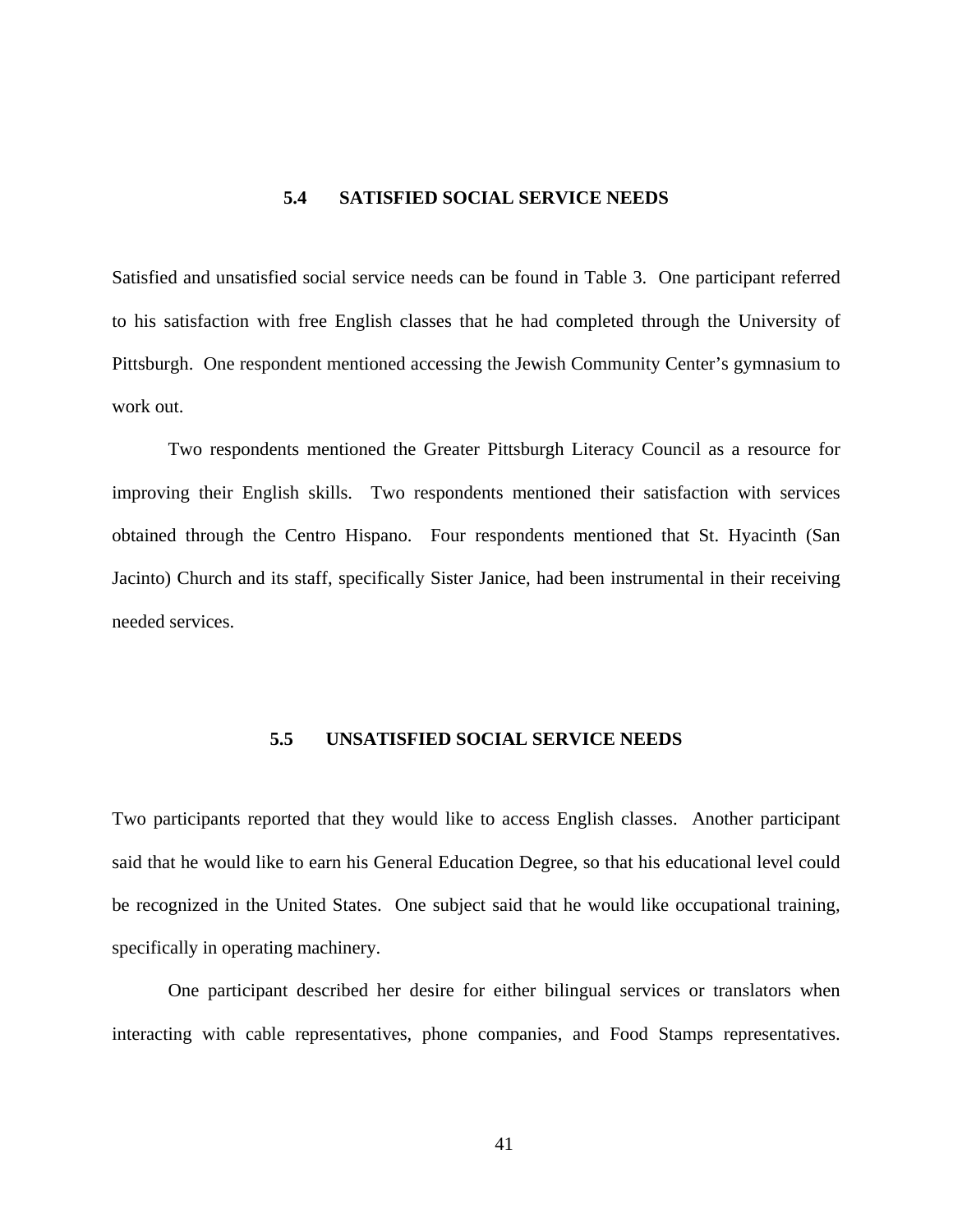Another woman expressed a need for "cultural sensitivity training" for employees of the bank, the post office, the Welfare office, and Medicare.

Two participants reported that they would like assistance obtaining a driver's license. One participant told me that he had trouble obtaining a library card, because he did not have a driver's license, and another woman said that not having a license prevented her from gaining employment. Three subjects also said that they needed better transportation options than those currently available with the bus and trolley system. Two participants mentioned difficulty buying cars, one citing his lack of car insurance as a barrier.

Two participants expressed a desire for a service to help them find a "better" apartment. One man said that he would like help finding a "better" job, one that paid more money and was a better match for his skill level.

One mother mentioned that she would like a free babysitting service for her children during normal business hours, because she would like to have a job. She agreed that it would be convenient to have such a service at her children's school. She also mentioned a desire for free tutoring services for her children, in the area of English proficiency, as well as in general elementary school subjects. She could not help her daughter with her homework, due to her own lack of English proficiency.

One respondent told me he would like help paying for his gas bill. He had heard of a program where, based on income level, the city would alleviate partial responsibility for residents' gas payments, but he did not know where to start looking for this program.

Another participant said that she missed the social opportunities of living in a big city, such as the theater, and restaurants that stay open twenty-four hours. One woman said that she

42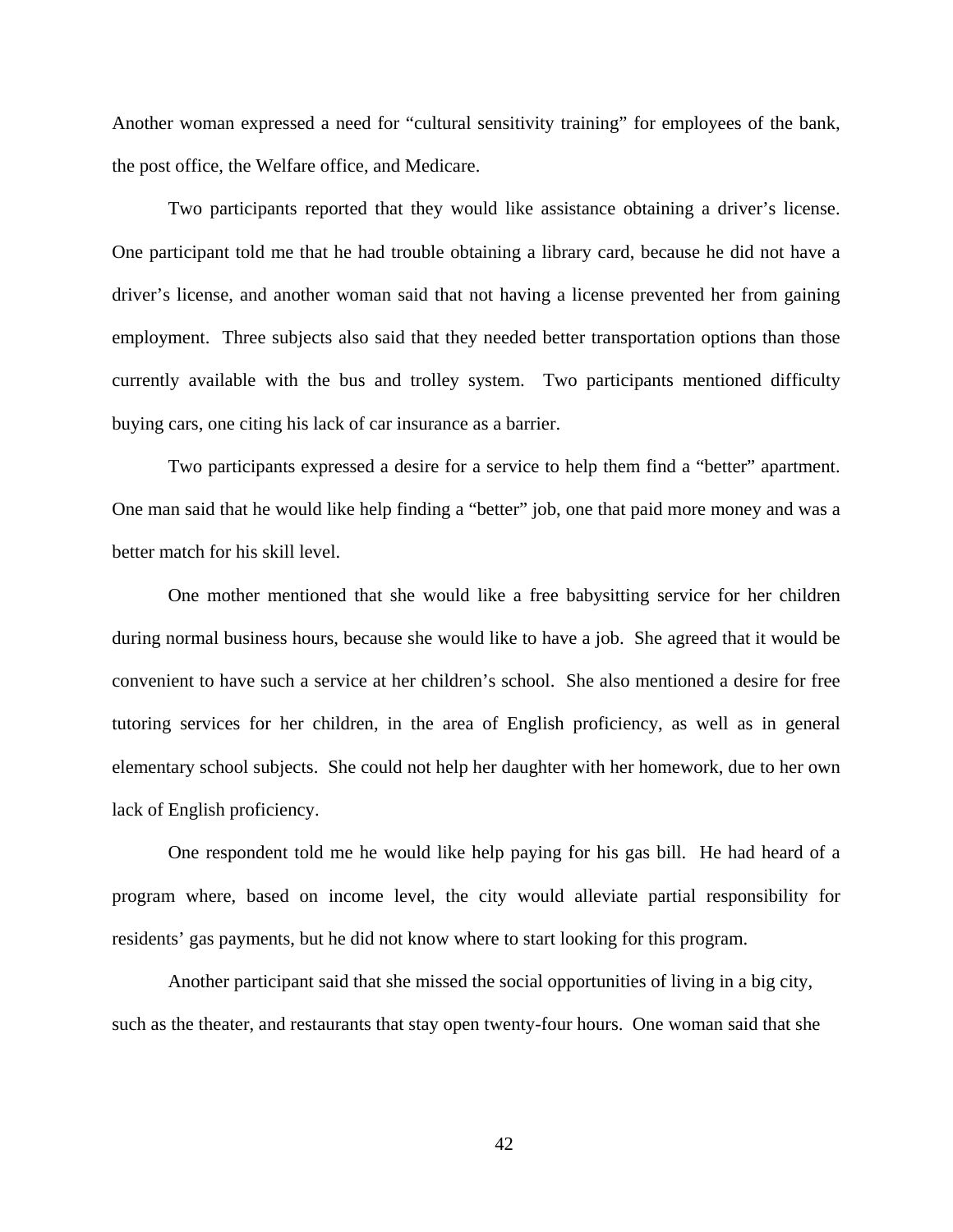wished there was a community center, or some kind of "Centro Hispano" that she could use to access information and services.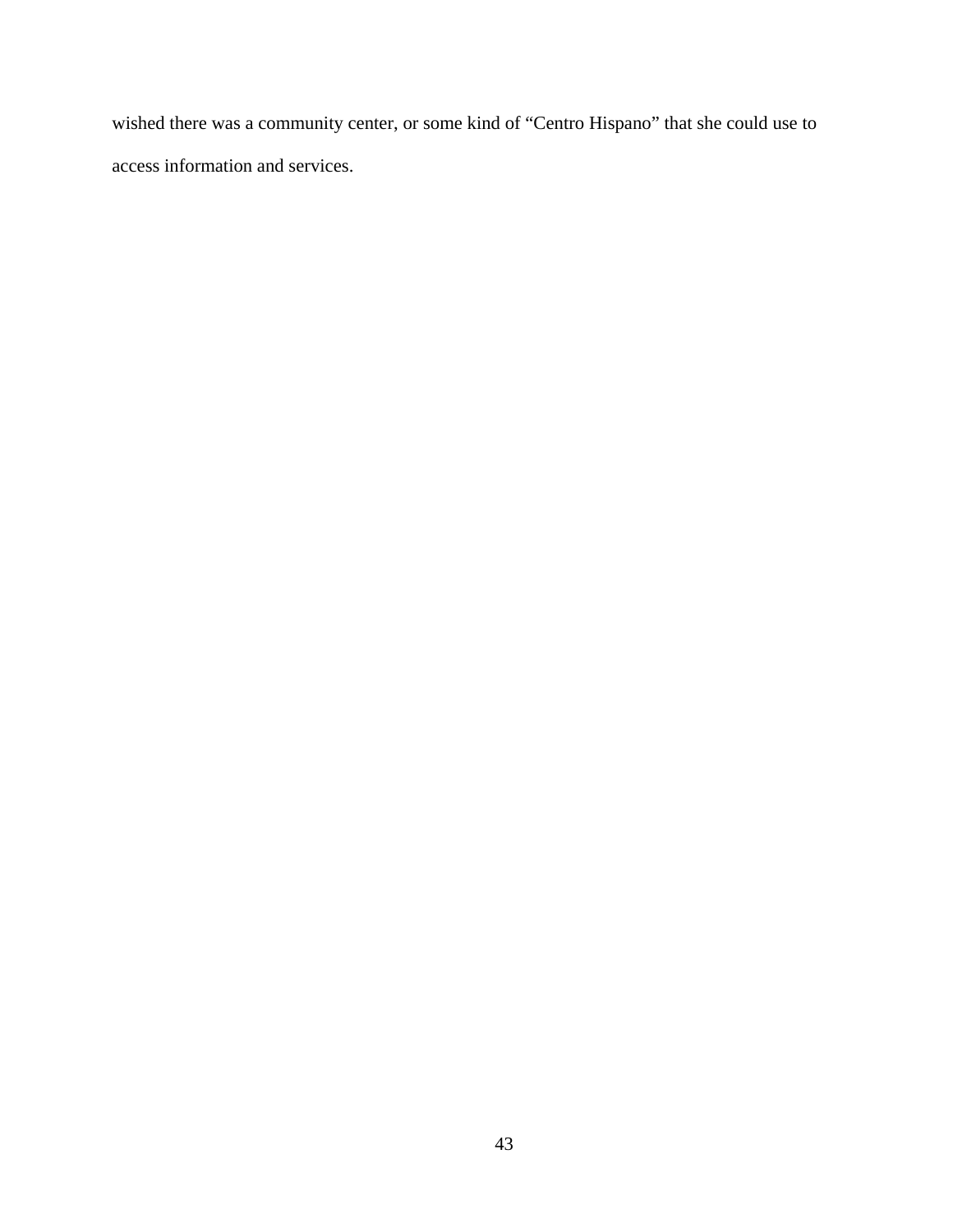### **Table 3. Social Service Needs**

|                    | <b>Mariela</b> | María           | <b>Silvio</b> | <b>Raziél</b> | Ana      | <b>Nene</b>     | <b>Mauricio</b> | <b>Robert</b>  |
|--------------------|----------------|-----------------|---------------|---------------|----------|-----------------|-----------------|----------------|
| <b>Satisfied</b>   | English        | Church          | Hispanic      | English       | Church   | Church          | None            | Church         |
| social             | classes        | (SJ)            | services      | classes       | (SJ);    | (SJ)            |                 | (SJ)           |
| service            |                |                 | (CH);         | (GPLC);       | Hispanic |                 |                 |                |
| needs              |                |                 | English       | church        | services |                 |                 |                |
|                    |                |                 | classes       |               | (CH)     |                 |                 |                |
|                    |                |                 | (Univ. of     |               |          |                 |                 |                |
|                    |                |                 | Pitt);        |               |          |                 |                 |                |
|                    |                |                 | gymnasium     |               |          |                 |                 |                |
|                    |                |                 | (JCC)         |               |          |                 |                 |                |
| <b>Unsatisfied</b> | DK             | Bilingual reps  | <b>GED</b>    | English       | DK       | Cultural        | English         | Public         |
| social             |                | or translators  | classes;      | classes;      |          | training for    | classes; car    | transportation |
| service            |                | for cable,      | purchase      | occupational  |          | bank, post      | insurance;      |                |
| needs              |                | phone, Food     | car:          | training;     |          | office,         | employment      |                |
|                    |                | <b>Stamps</b>   | subsidized    | driver's      |          | Welfare,        | assistance      |                |
|                    |                | employees;      | gas bills     | license;      |          | Medicare        |                 |                |
|                    |                | public          |               | library card; |          | employees;      |                 |                |
|                    |                | transportation; |               | housing       |          | driver's        |                 |                |
|                    |                | housing         |               | assistance    |          | license; public |                 |                |
|                    |                | assistance;     |               |               |          | transportation; |                 |                |
|                    |                | child care;     |               |               |          | social          |                 |                |
|                    |                | tutoring        |               |               |          | opportunities   |                 |                |
|                    |                | [children]; a   |               |               |          |                 |                 |                |
|                    |                | "Centro         |               |               |          |                 |                 |                |
|                    |                | Hispano"        |               |               |          |                 |                 |                |

**CH = Centro Hispano GPLC = Greater Pittsburgh Literacy Council** 

**JCC = Jewish Community Center SJ = San Jacinto Church**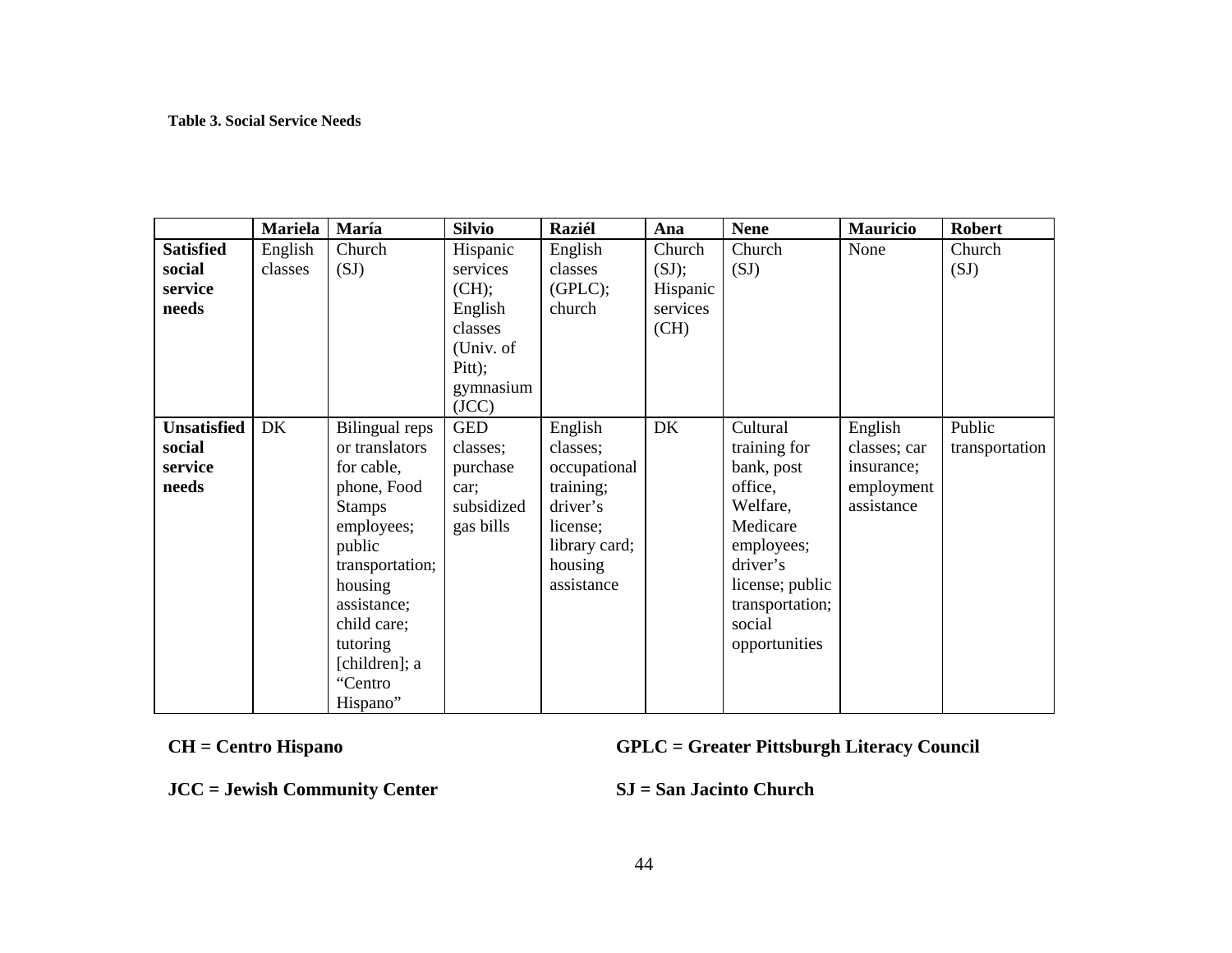# **5.6 CHANGES IN ACCESS TO SERVICES**

Results from sections 5.6 through 5.14 are found in Table 4. The presence of each variable is indicated by an "X," and "DK" indicates that the participant answered that he or she "didn't know."

Participants were asked if their access to health care and social services had changed in the time they have lived here. Two respondents reported they had experienced positive changes. One said his increased access is directly related to the Birmingham Clinic, and another said that her improved access resulted from obtaining legal papers for her permanent residency.

One participant said that his needs have changed in the sense that because more of his family now lives here, they are in need of less expensive solutions to their problems. One respondent said that his access had not improved or changed in the time that he has lived here, and another said that he does not anticipate that his access will improve, based on his economic situation.

### **5.7 SENSE OF COMMUNITY**

One participant said that he felt he had a community here, in that if he needed something he knew enough people he could go to and ask for help. Another said that she liked living here, because of her proximity to her husband's family. One participant's mother, who was present at the interview, said that she found a sense of community in San Jacinto. One participant said that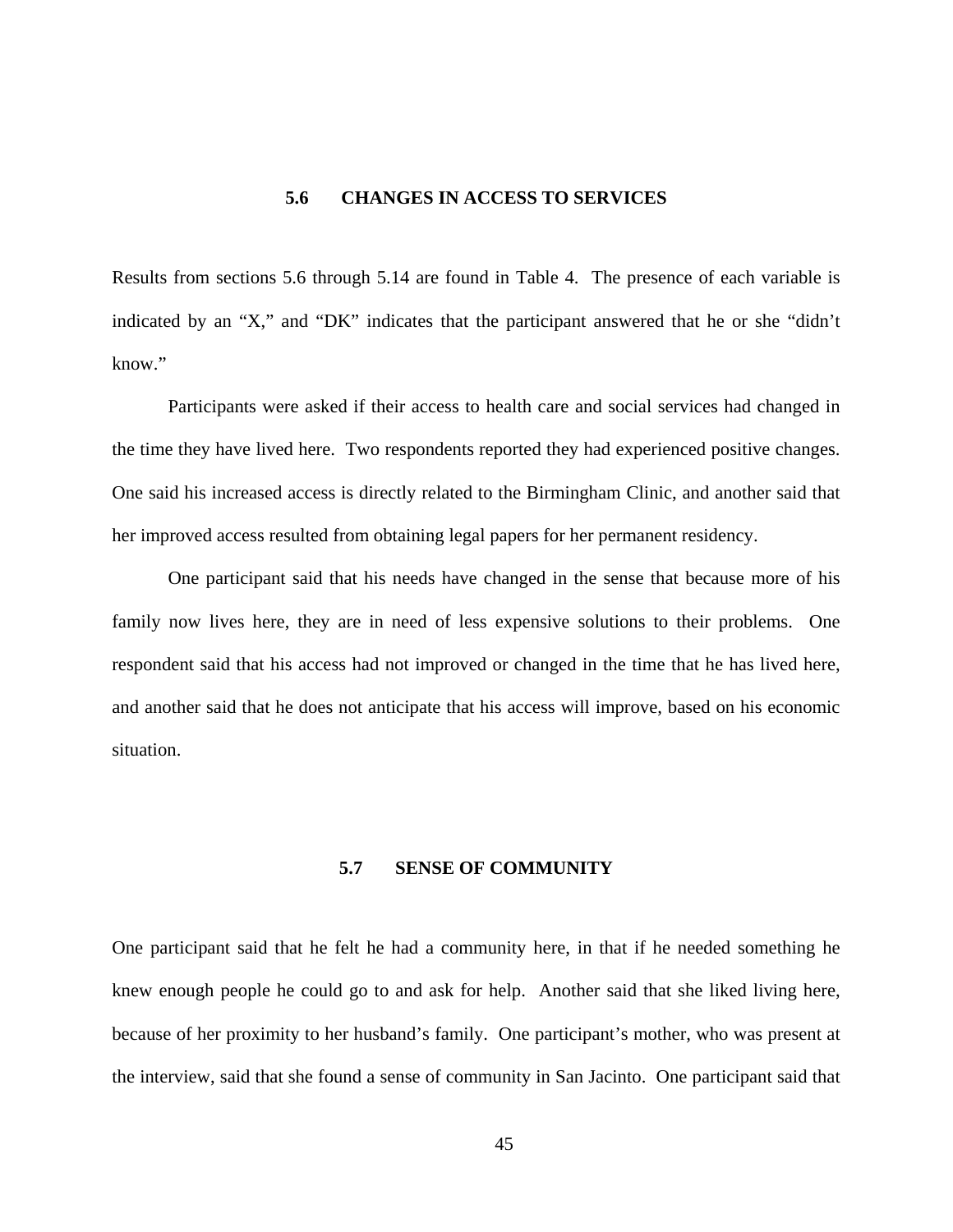even though she felt she "had no contacts," she believed there were other Peruvians at San Jacinto Church.

Other respondents reported feeling that they were not part of a community. "Here," one respondent told me, "you don't run into Latinos," like she had when she lived in Indianapolis. When asked if they felt they were part of a community, one said "without," and another responded "there is not." One of the participants told me that if he lived in Los Angeles or Miami, he would have an easier time, because "there are more Latin people." One respondent's husband commented that he felt out of place here, because people shake hands instead of kissing during a typical greeting or departure.

### **5.7.1 Social isolation**

Because community integration has a profound influence on access to health care [6, 41], especially within the Hispanic population [43], respondents were asked about their social experiences in the United States. Six out of eight respondents indicated feelings of extreme isolation. Mariela came here alone, and knows only one person. She said that even though she had been away from home for only eight days, she already missed her family. María felt that the lack of a Latino community in Pittsburgh made it much harder to navigate bureaucratic systems. Raziél also knew only one person when he arrived, although he has since found a church that he feels he belongs to. Even though Nene has her husband's family to rely on for social support, she still misses many things about being in a community into which she felt more integrated.

Mauricio and Robert reported the highest degrees of social isolation; their situations have had a significant negative influence on their emotional conditions. Mauricio used the following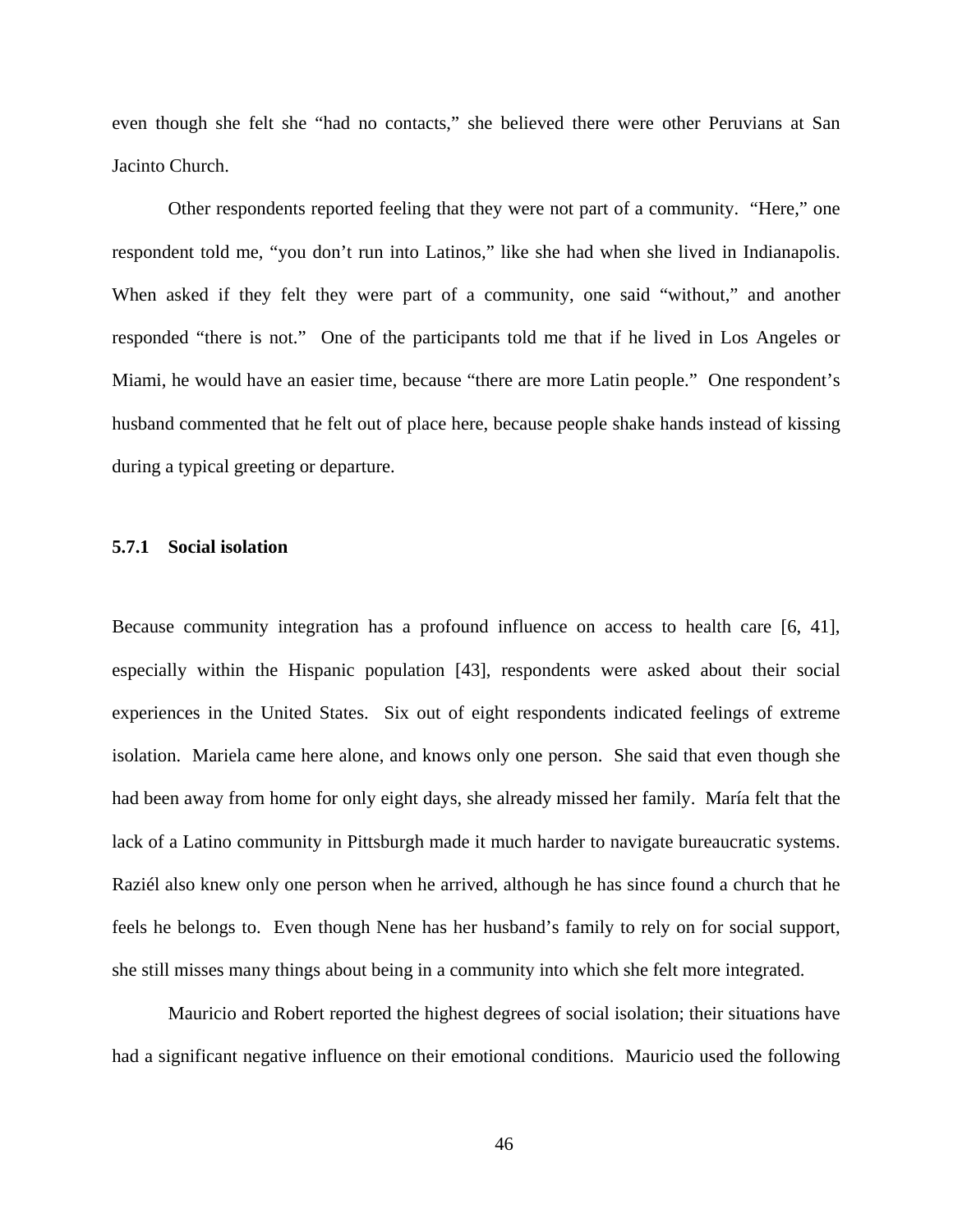words (translated to English) to relay how difficult his experience has been, exemplifying his high degree of social isolation:

*Without English, I can do nothing. So far I have learned nothing of English. I live just down the street, and I've never been* [to the fast food restaurant where we met]. *I do not even know how to ask for a hamburger. For nothing. It's very sad. I miss Mexico, I miss my chickens, I miss my work. It's very difficult…but I don't want to leave, I am already here. Very difficult.*

Both Mauricio and Robert mentioned their limited ability to travel in and around Pittsburgh, which is directly related to their lack of transportation. They both told me that they have no friends here, and only very few family members. Neither of these men has been integrated into the San Jacinto community. They told me that their life consists of "leaving the house to work, and leaving work to go home". They have "no friends" and "do not go out".

#### **5.8 SENSE OF PERMANENCE**

I asked participants whether or not they felt "permanent" here in Pittsburgh. One respondent will stay here for a few years, and then return to her home country. Another said that although he felt like Pittsburgh was his "home," he will not stay forever. One respondent said he'd stay here with his family for at least another year, and then possibly go back to his country. One woman's stay was dependent on the length of time it took for her husband to complete his PhD program, and then they would return to their home country as a family. One man said he felt that Pittsburgh is his "home," and that he is now "more settled" than ever. One woman said she would like to stay in the United States, but possibly not Pittsburgh. Finally, one man described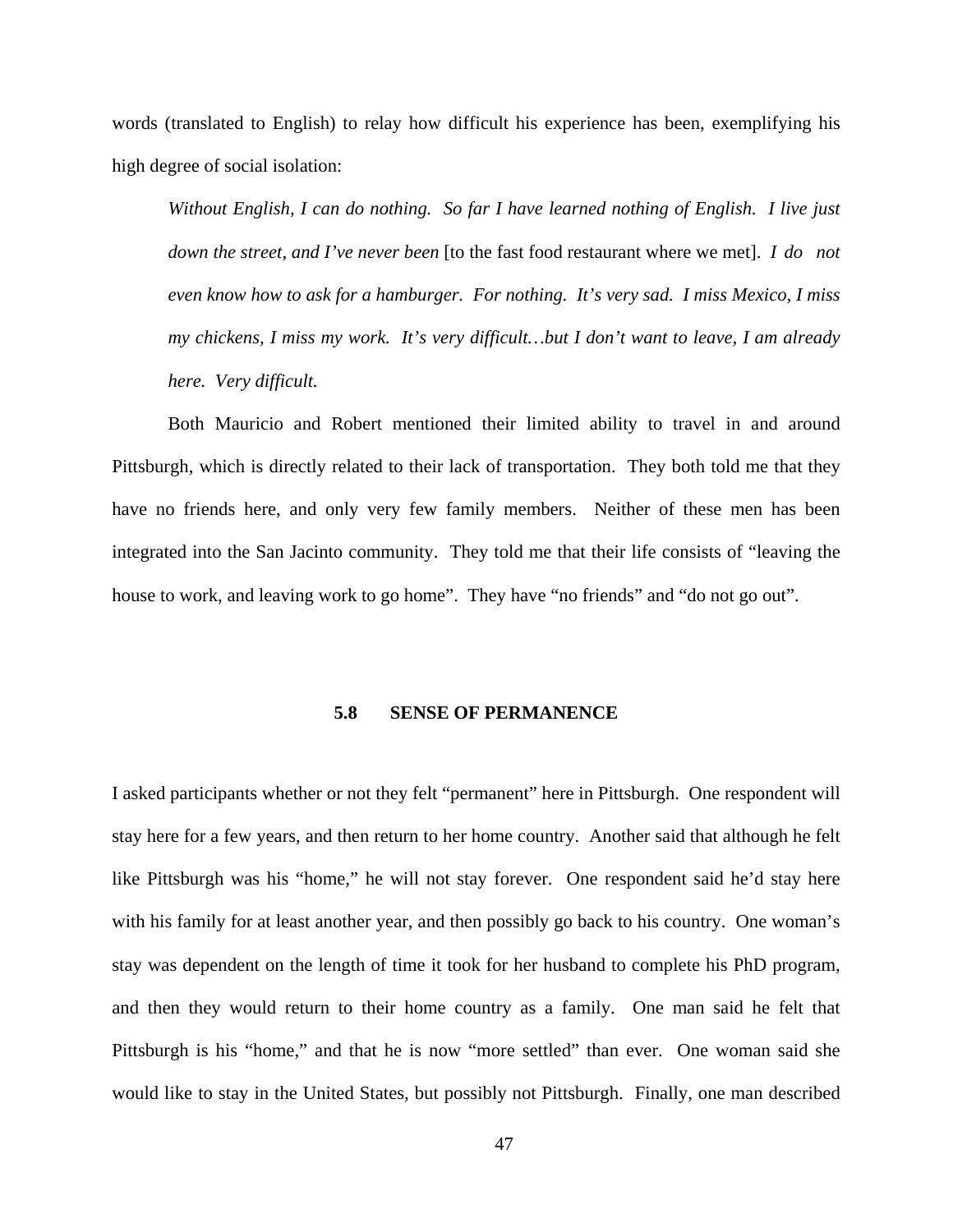that due to his economic situation, he "did not know" whether he would stay in Pittsburgh, another American city, or return to his country, even though he would prefer to stay here.

## **5.9 RACISM AND DISCRIMINATION**

Five participants agreed that they had experienced racism or discrimination while in Pittsburgh. One woman felt that the Food Stamps representatives treated her poorly based on her ethnic identity. Another woman told me that she had felt discriminated against in many different institutions, and that the employees of these institutions were "ignorant". She felt that the way she looks and her accent cause people to treat her differently. For example, while she was going into labor, the doctor directed his questions about the level of pain she was experiencing to her husband. She was extremely frustrated by this, because not only is she highly proficient in English, but she thought it was "stupid" that the doctor would assume her husband could know what she was feeling. She also mentioned that in more informal and social interactions, people would also direct their questions to her Anglo American husband, even when the questions were about her.

Participants reported racist experiences in their personal interactions, as well as within institutions. One man expressed his desire to visit his home country to escape racism, and to be among "his people". One man said that his mother experienced a problem on the bus system, and that she felt the driver ignored her request for a stop, based on her race. Another man said that when he enters a restaurant or store, he notices people quietly talking about him. One man had an overtly racist experience while on the road, when another driver yelled racial slurs out of his car window. One woman felt slighted by Americans' general lack of knowledge about other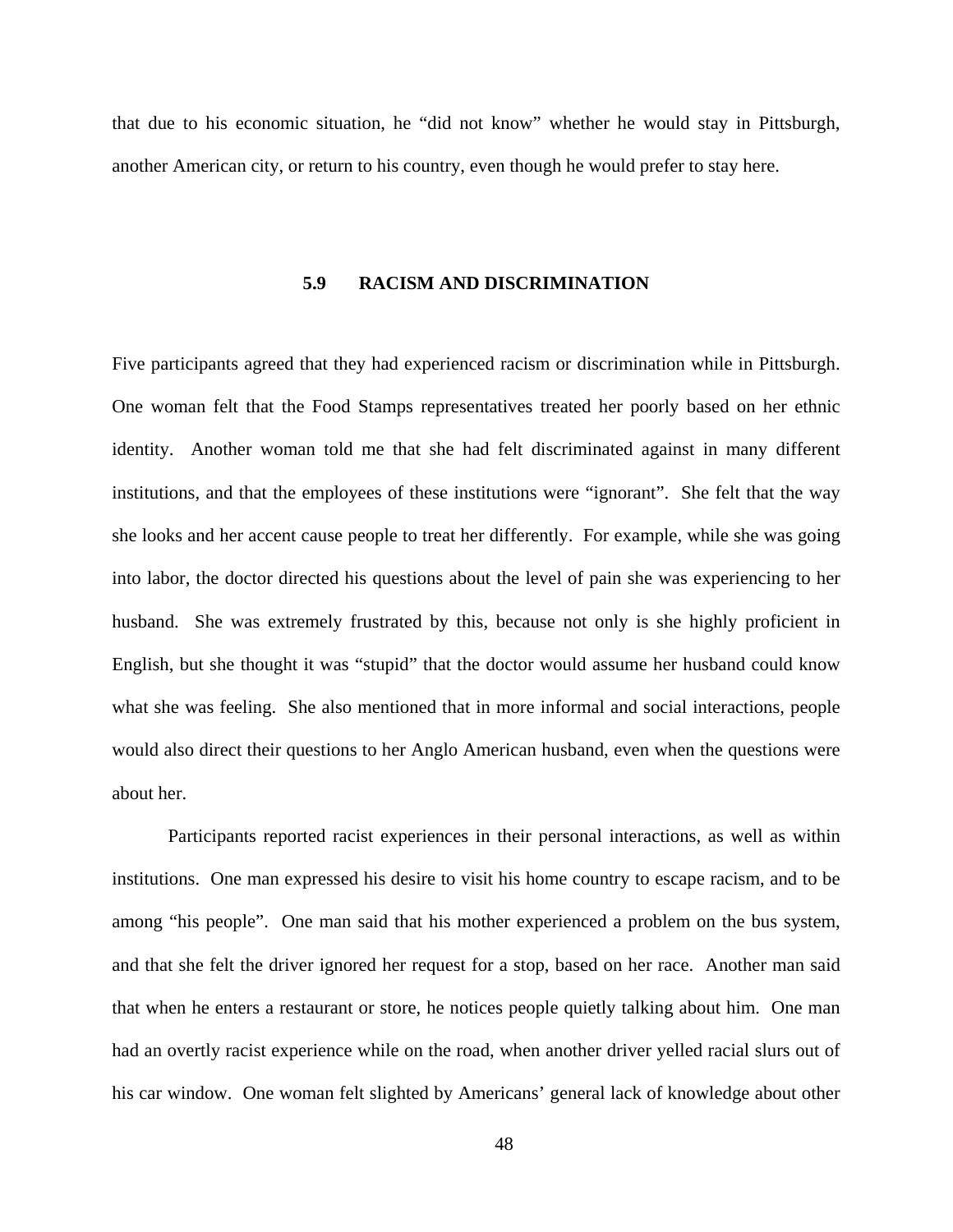cultures. She was frustrated that people assumed she was Mexican, and when they learned she was from Peru, she felt that Americans still reduced her to some kind of informational resource about Mexico. One person told me he felt that African Americans in his neighborhood treated him as if he was a racist.

One respondent wanted to make sure I knew he had not experienced racism at the Birmingham Clinic. Another respondent told me he had never experienced discrimination from any health care provider. Two participants said that they had never experienced racism of any kind here in the States, and the husband of one of these participants told me he felt that this was because they looked white, and did not have the facial features typical of indigenous persons.

Nene provided examples of cultural incompetence while navigating bureaucratic systems. One time in the Post Office, a worker assisting with forms wanted to know her first language. Nene was surprised to learn that this employee of the U.S. government did not know that Spanish is the primary language spoken in Peru, and was offended when the worker asked her if she spoke "Peruage". She also told me about an experience she has encountered both in institutions and socially:

*People always think that I am Mexican. When I tell them that I am not, and that I am from Peru, they still keep asking me questions about Mexico, like I should know and like I am still from there. I am like, I don't know, I have never been there! Do you know where Peru is? South America is much further from Mexico than the United States!*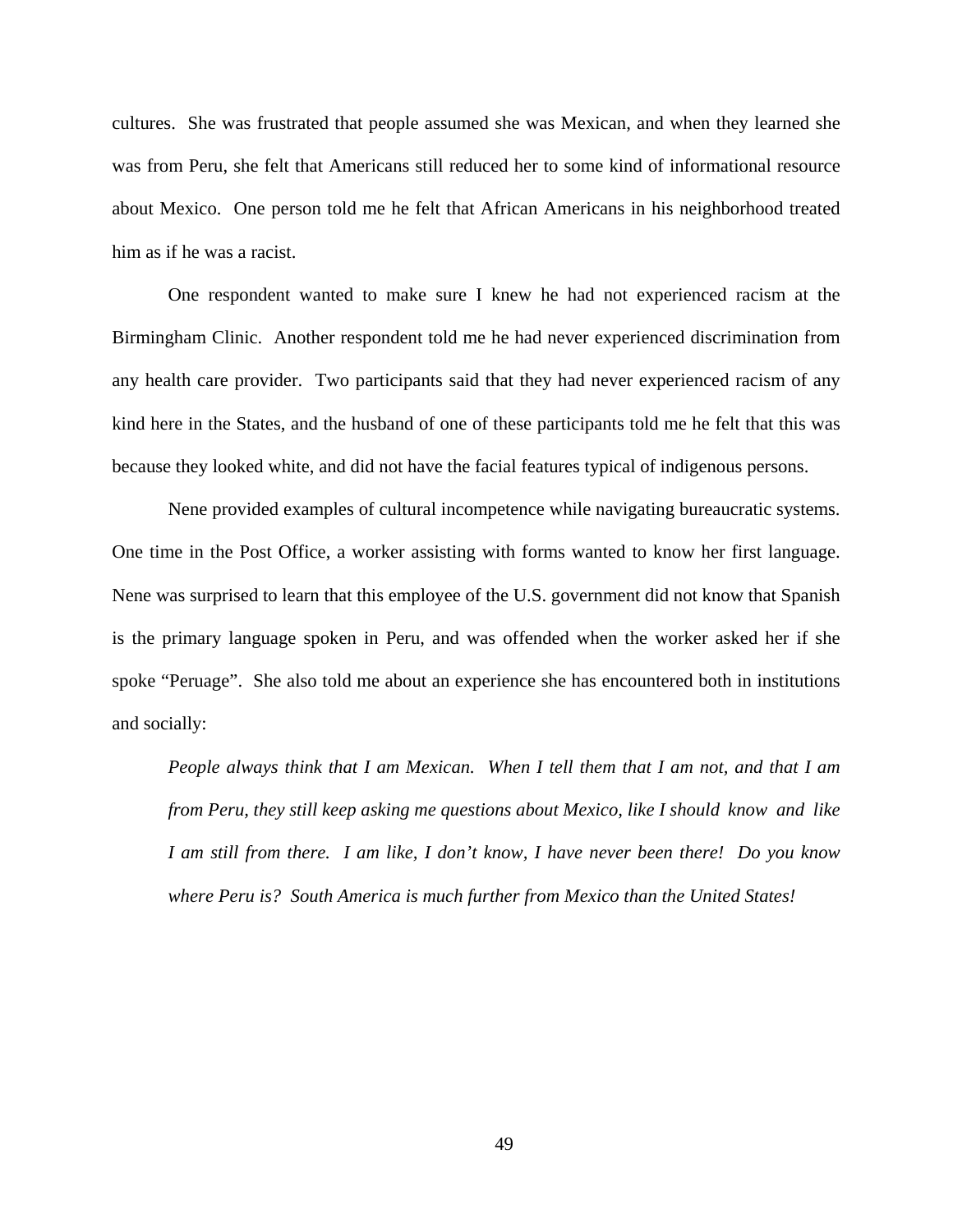#### **5.10 FEAR**

Study participants indicated that "fear" prevented them from accessing services, and others also indicated that feeling fearful affected their daily life. This fear is due to their status as immigrants. Sometimes this is related to a lack of complete documentation. For example, one may have immigrated legally, yet his or her documentation has since expired. For some, fear may be due to illegal immigration. Persons with complete and legal documentation still experience fear, because of the feeling that the government has control, including the ability to deport any person at any time for any reason, founded or unfounded.

Two respondents did not explicitly say that feelings of fear restricted their own access, but that they "know some people" for whom it does. They felt that the fear resulting from illegal immigration status was a barrier that kept Latin Americans from obtaining needed medical care. One woman said that although she was a permanent legal resident, fear will be a part of her life until she is a full-fledged citizen of the United States. Another man said that he felt he had to live his life, "without errors," and that he had to "speak very carefully." When I asked Robert how fear affected his daily life, he replied in a manner which underlined how fear may be related to increased social isolation (translated to English):

*Going out to have fun, doing something*. *I don't know the restrictions that exist. For example,* [Cinco de Mayo] *was the third or fourth party I have been to*. *This is because I am always with my family, and I never go out with friends. I don't have friends here. Or anyone else I can go out with. My life is going to work, and going from work to home. I have the computer, and drawing, and that is all.*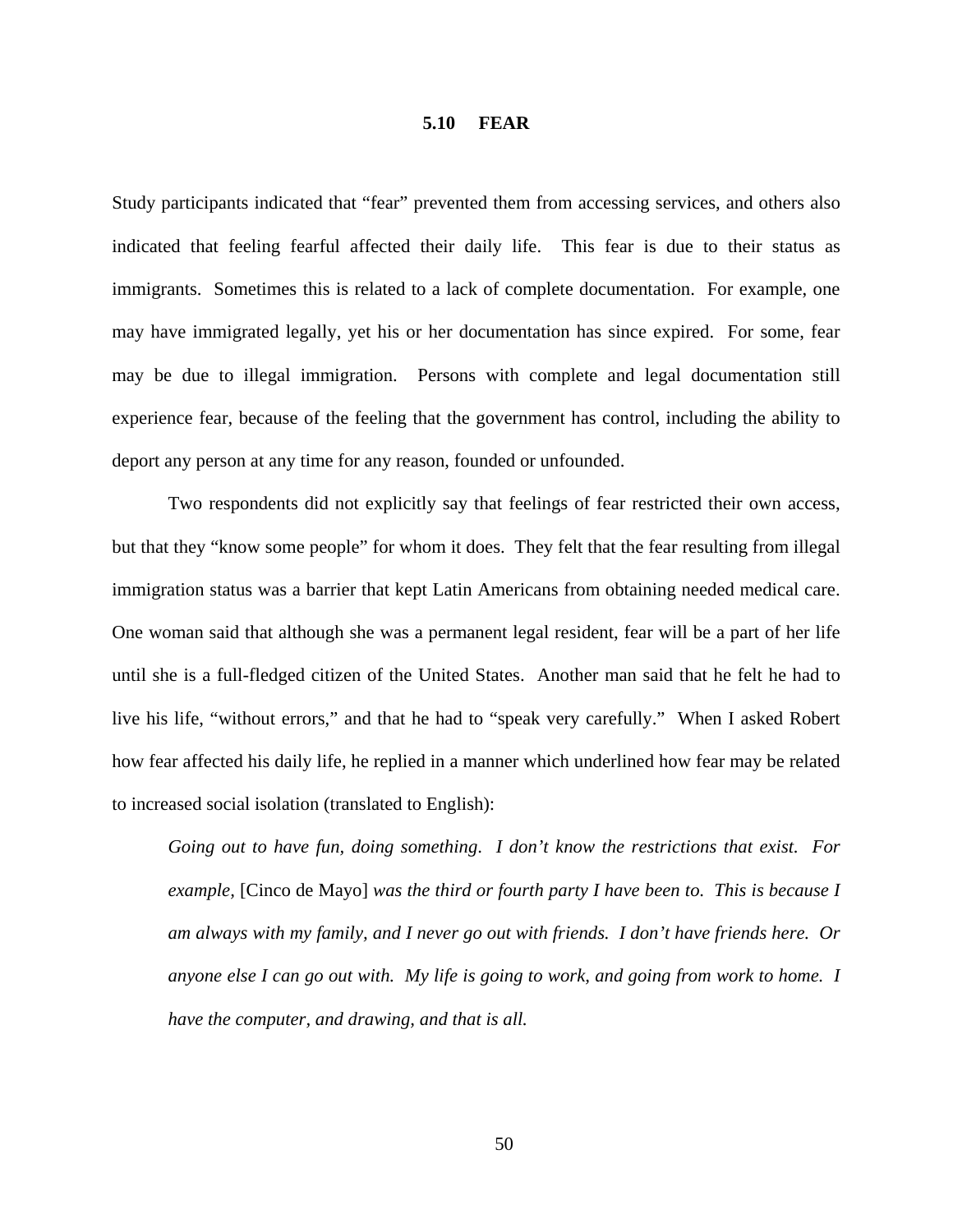### **5.11 MOTIVATION FOR IMMIGRATION**

The reasons cited by study participants for immigrating to the United States offer insight into the degree of access to services they experience. Most of the people I interviewed chose Pittsburgh because they already knew someone here: a friend, a brother, a parent, or a spouse. However the range of access experienced by these immigrants is dependent on social factors, as well as individual perceptions.

Those who reported immigrating to the United States for economic reasons had the most limited access to health care and social services. Four participants came to Pittsburgh exclusively to make more money than they had been making in their home country. Mariela immigrated here to send remittances back to her family in Guatemala. She is the eldest of seven siblings, and her father is no longer alive, so it is her responsibility to help take care of the family. María immigrated to Indiana to work when she was only twenty years old. I met María in her home, which did not have sufficient furniture, nor was it very clean. Raziél came to the United States to escape religious discrimination; he is not Catholic and said that for this reason, he cannot find a job in Mexico. Mauricio also came here to find work, in hopes of earning more money than he could back home.

These immigrants do not find immediate economic relief. Mauricio told me that he is making the same amount of money here as he was at home, but that the level of income is worth less here, relatively speaking. If he does not find a better job, which is more appropriate for his skill level, he will return home to Mexico. He is a qualified mechanic; however, without certification, he cannot be legally employed to fix cars in the United States. He is also experienced in raising chickens, and he has not yet been able to find work on a farm. Since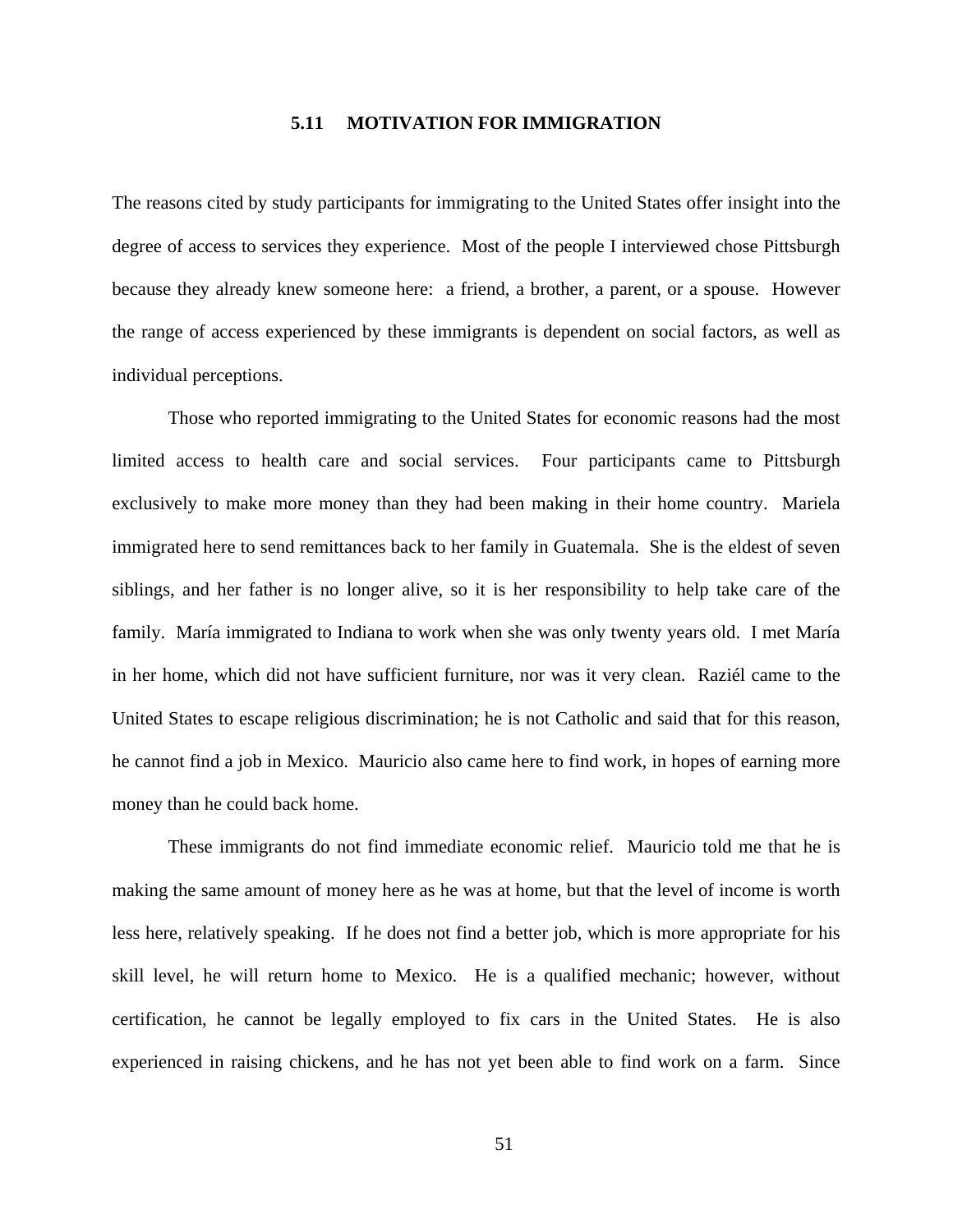working in Pittsburgh, he has recently had to learn how to paint houses, which he finds frustrating since he is qualified to do other jobs that would most likely pay more.

On the other hand, those who immigrate for reasons not related to their economic situation may have an easier time navigating this new system of services. Nene came here to marry a man she met online. She was already college educated, and was able to enroll in a Master degree program soon after she arrived. Her home, which was in a working-class suburb, was very well kept and undergoing construction purely for aesthetic improvement. Ana accompanied her husband, who is working on his fully funded Doctoral degree in "freelance consulting informational technology". They lived in a spotless apartment, with beautiful crystal and home décor that do not come inexpensively. Ana's mother had lived here for seven years previously, and that is why Ana's husband chose Pittsburgh in lieu of another city. Robert immigrated to accompany his mother and brother across the border, to live with his father who had already been here for years with steady employment. These persons arrived here to find an existing and stable economic environment. This same group of people also expressed less frustration when trying to locate where to access needed services.

## **5.12 INSUFFICIENT DOCUMENTATION**

Nene said that before she had her paperwork in hand, she had "no access" to medical care, even though she immigrated legally. She told me stories about how long it took to navigate the bureaucratic system, and the many setbacks she experienced when trying to adhere to the United States' immigration policies. It was also an expensive process, which she was fortunate enough to be able to afford.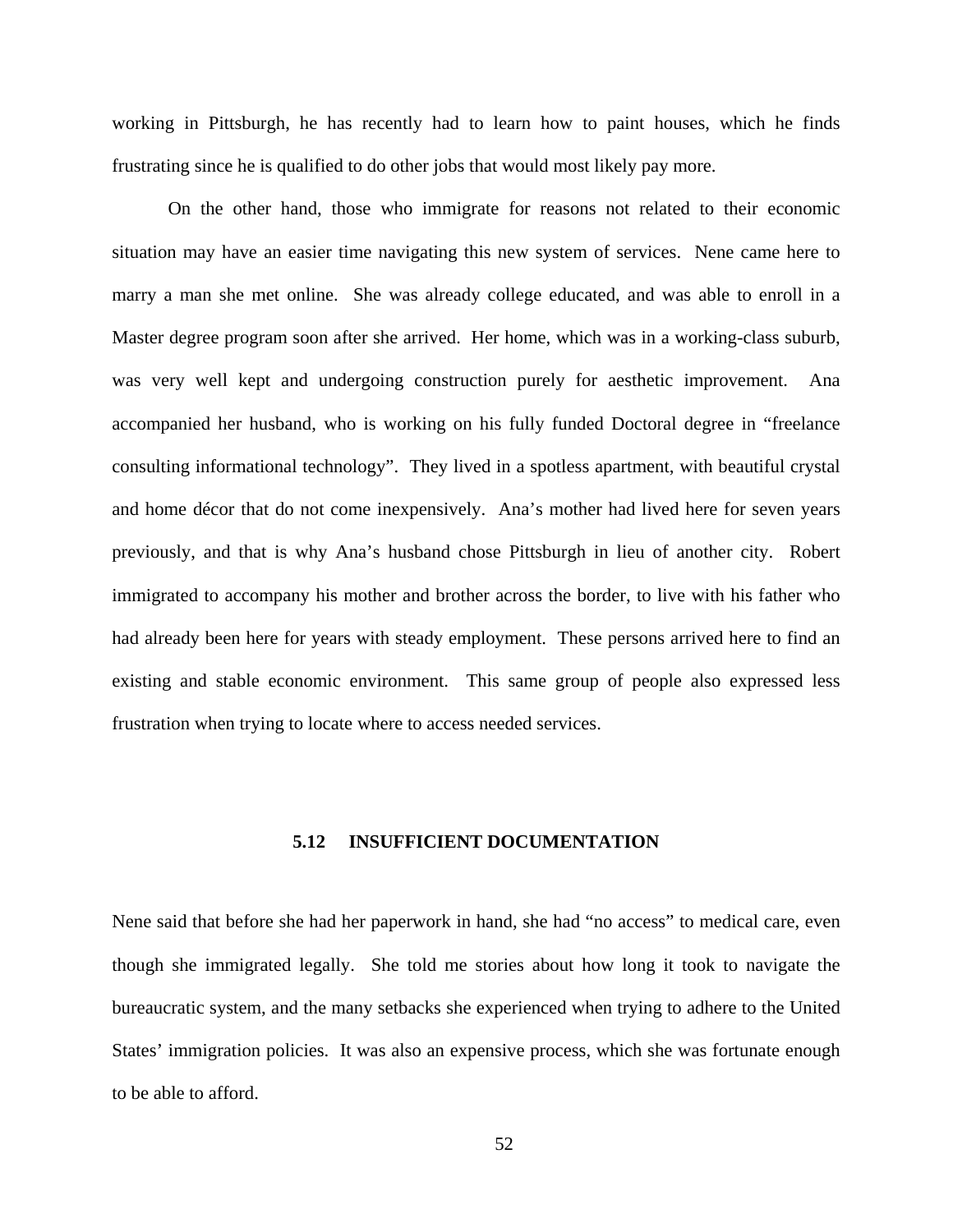Raziél and María both immigrated legally, but since then their papers have expired. Raziél expects to have his social security card within months, and after this he hopes to buy into his employer's medical insurance policy. María said that although she is not currently legal, her children are American citizens. However, because her immigration paperwork was not current, the Food Stamps representatives wanted to refuse her entire family service, including her legal children. She mentioned that this was not a problem for her in Indianapolis, and she believes that this is because there are more Latinos there. This also may be, she mentioned, why Food Stamp employees in Indianapolis did not discriminate against her the same way that Pittsburgh's did, because they are more accustomed to dealing with issues of incomplete documentation.

Robert and Mauricio both mentioned their desire to purchase cars, yet without documentation, they cannot obtain licenses, nor insurance policies.

## **5.13 INDIVIDUAL PERCEPTIONS**

Some participants alluded to the fact that they did not require health care services because they did not feel they needed them. Mariela did not anticipate having any health care needs because she said she is "not worried" about her health. Raziél said that he had never attended a clinic before because he "wasn't sick". Ana joked with me that while she wanted medical care services for her children, she personally "won't need them," hinting at the fact that she hopes she will not need them in the future. Ana's mother did not see a doctor for the first five years she lived in the States, because she "never needed them". Nene said she did not try to find a service provider during her documentation transitional phase, because she "always had good health".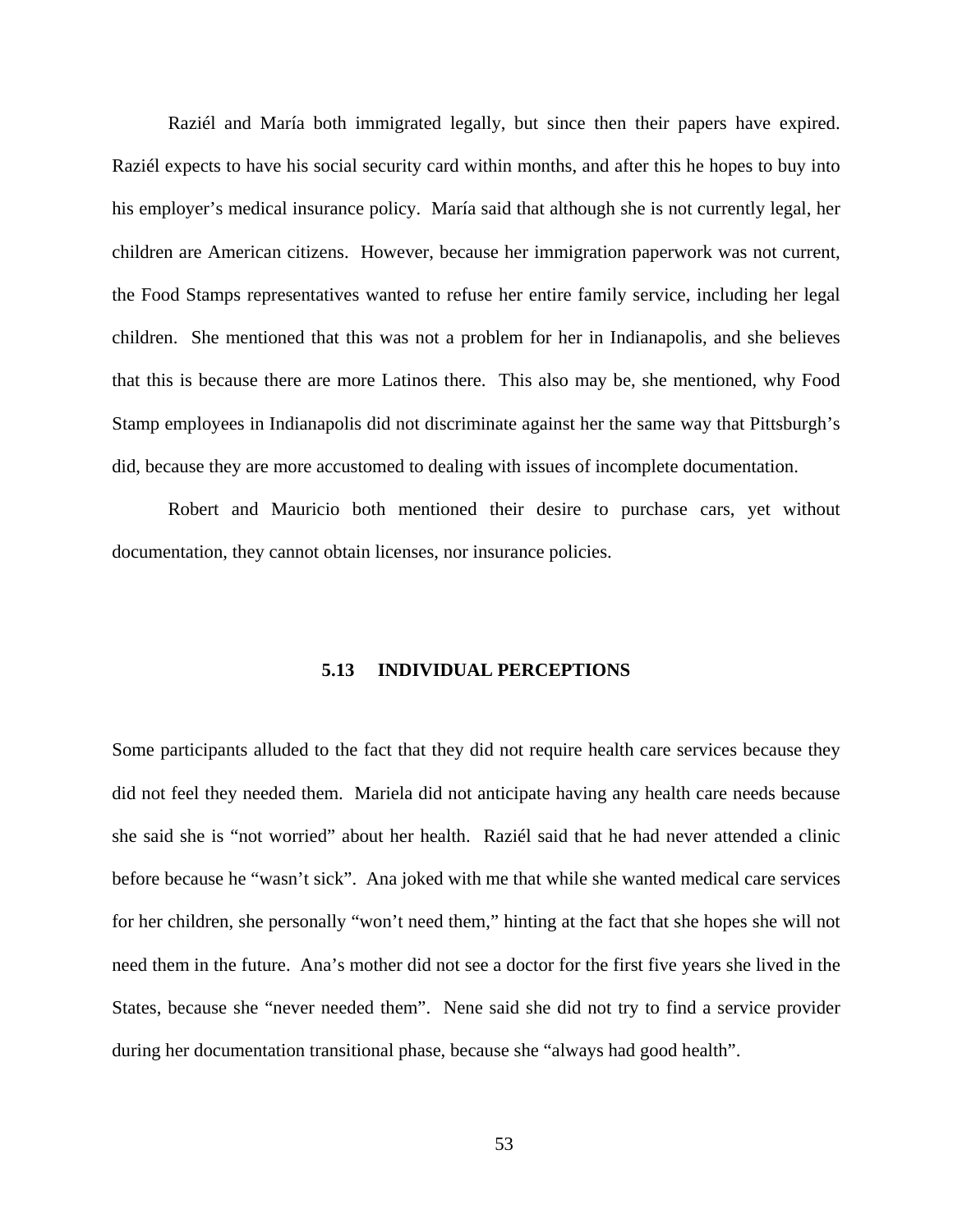### **5.14 ADDITIONAL OBSTACLES**

Several other obstacles mentioned by participants do not fit directly into the previously noted categories. María's cousins were in jail, which negatively influenced her perception of her Pittsburgh experience. Mariela and Robert both mentioned the trying experience they endured while crossing the border into the United States. Mauricio resented his economic status, because he felt it had not yet improved, and probably would not in the future. As a skilled worker, he expressed his frustration in our conversation:

*Here I do not have the work I want, and I can't change my situation…here I have to learn everything. They teach you how to work. They teach you how to speak English. Many things. Learning many things here makes it difficult to be in the United States.* 

Ana told me about how it is the "little things" that made her time here difficult, for example, the new climate and the new cleaning products she was using had taken a toll on the condition of her skin.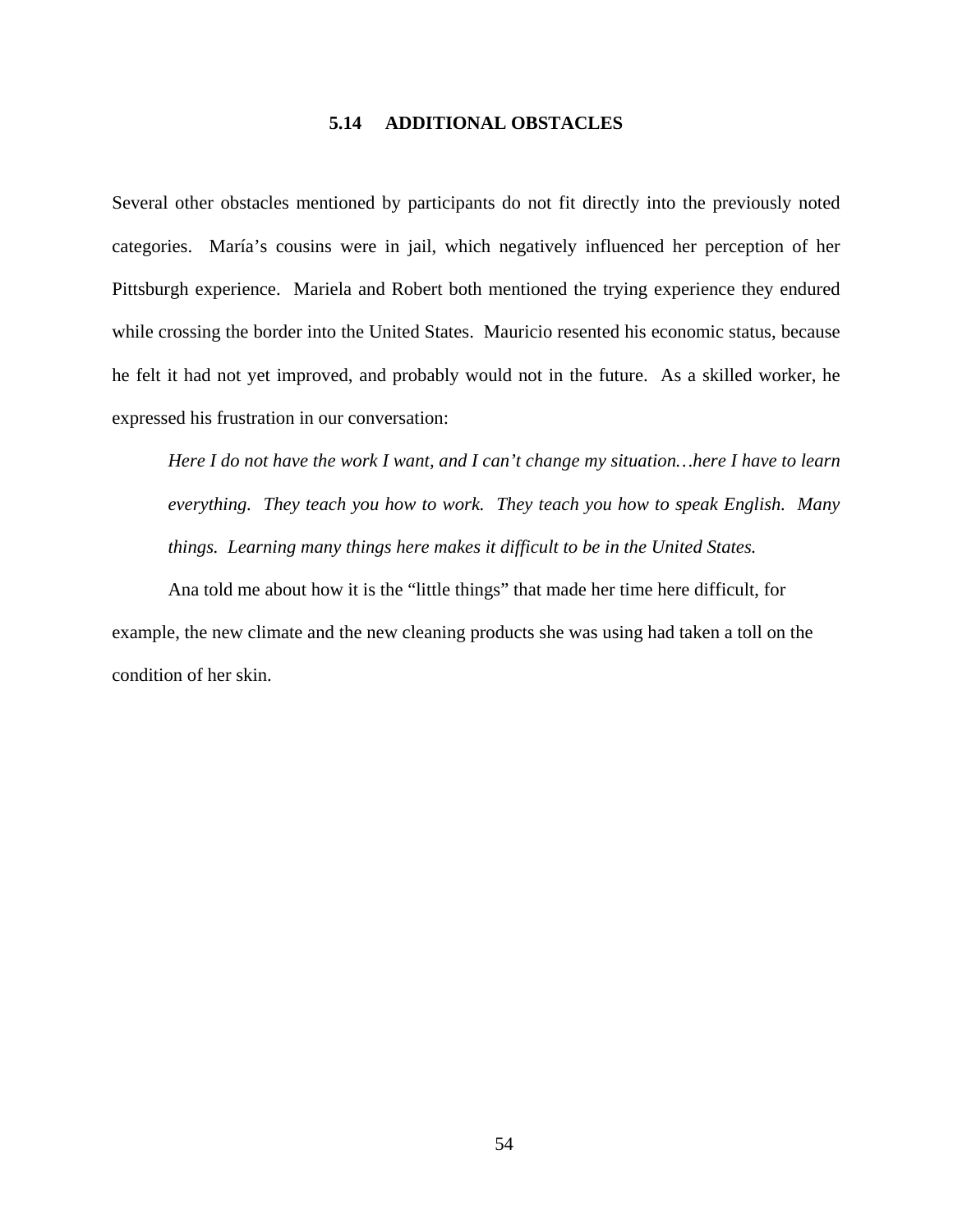## **Table 4. Additional Information**

|                                        | <b>Mariela</b> | María       | <b>Silvio</b> | <b>Raziél</b> | Ana         | <b>Nene</b> | <b>Mauricio</b> | <b>Robert</b> |
|----------------------------------------|----------------|-------------|---------------|---------------|-------------|-------------|-----------------|---------------|
| $(+)$ changes in<br>access             |                |             | X             |               |             | X           |                 |               |
| $(-)$ changes in<br>access             |                |             |               | X             |             |             | X               | X             |
| $(+)$ sense of<br>community            |                |             | X             |               | X           | X           |                 |               |
| $(-)$ sense of<br>community            |                | X           | X             | X             | X           | X           |                 |               |
| <b>Social isolation</b>                | X              | X           |               | X             |             | X           | X               | X             |
| <b>Permanent</b><br>situation          |                | DK          |               | X             |             |             | DK              | DK            |
| <b>Experienced</b><br>racism           |                | X           | X             | X             |             | X           |                 | $\mathbf{X}$  |
| <b>Experienced</b><br>fear             |                | $\mathbf X$ |               |               |             | X           | X               | $\mathbf X$   |
| <b>Immigrated</b><br>for \$ reasons    | X              | X           |               | X             |             |             | $\mathbf X$     |               |
| <b>Immigrated</b><br>for family        |                |             | $\mathbf X$   |               | X           | $\mathbf X$ |                 | X             |
| <b>Documentation</b><br>access barrier |                | X           |               | $\mathbf X$   |             | $\mathbf X$ | $\mathbf X$     | $\mathbf X$   |
| "Not sick"<br>access barrier           | X              |             |               | $\mathbf X$   | $\mathbf X$ | $\mathbf X$ |                 |               |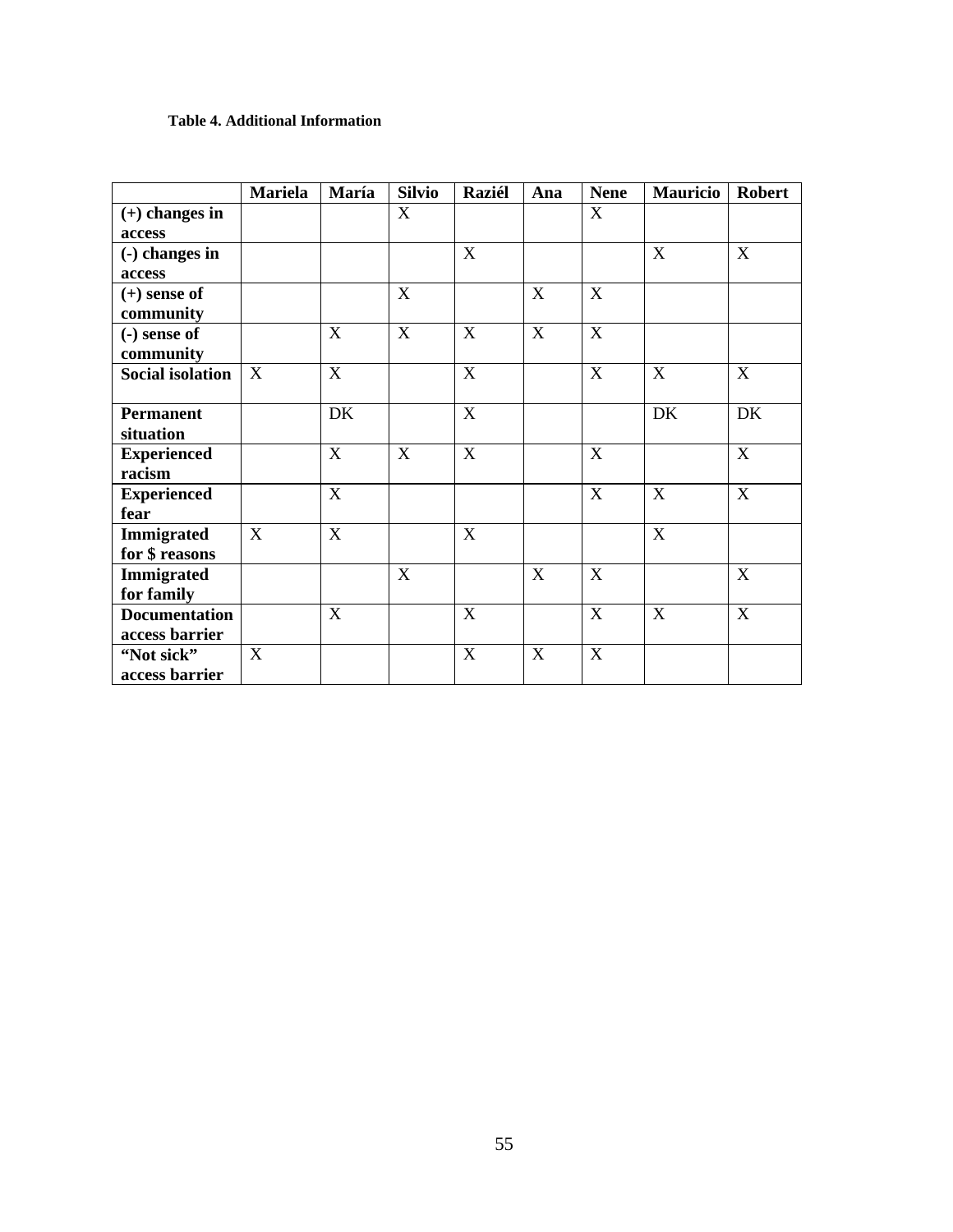### **5.15 COMMUNITY EDUCATIONAL SESSIONS**

Information about the community educational sessions can be found in Table 5. Six participants were asked whether they would be interested in attending community educational sessions in Spanish, about topics related to health and medical care. All six said they would be interested in attending.

I asked participants about which topics they would like to learn more. Two participants, who initially misunderstood my aim of this question, responded "English". One man said that he would like to learn about "all" topics. One respondent said that he would like to learn about respiratory diseases, about preventative health care, and about which vaccines a person should have. Others focused on topics more related to social service needs than health care needs. One man said he would like to attend a class to learn more about credit, for example how to check his credit score, and how to improve his line of credit. He also wanted to know more about how to get a driver's license, and how to access public libraries.

Participants identified a range of appropriate meeting locations and times for these sessions. One man suggested a local high school or church. Another participant thought that the Birmingham Clinic would be a good venue. Three respondents agreed that San Jacinto would be an ideal place to meet.

Two respondents told me that the meetings would be most convenient if held on Sundays. One respondent cited that evenings in general are best, and another cited afternoons. One person told me that his availability changes. Another respondent said "any time" would be fine.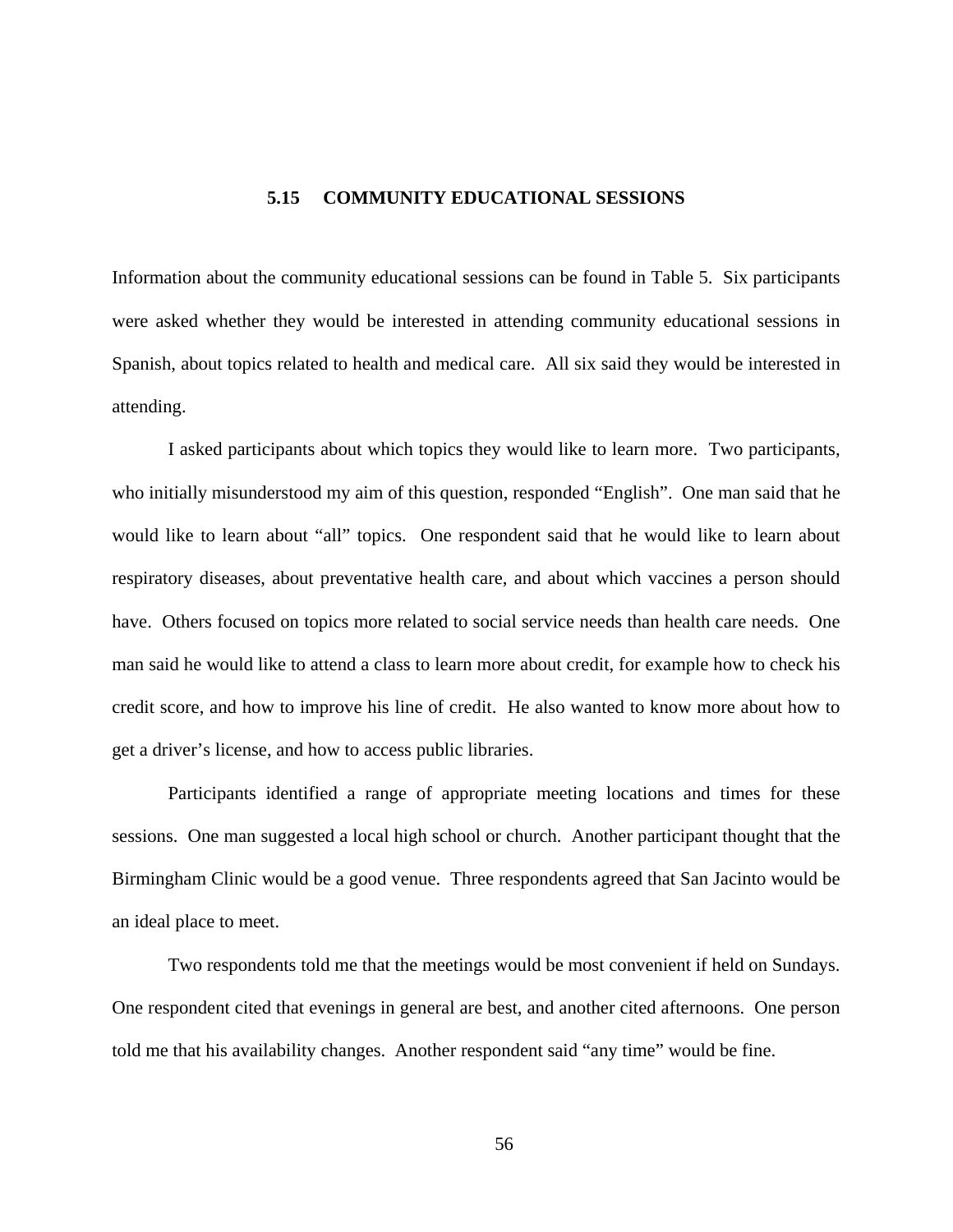I also wanted to know what presenters could do to help increase attendance. One man told me that all I had to do was "catch people's interest". Two others cited their personal barriers to attendance: one said that work is a problem, because sometimes he has to endure long drives, and the other said that having free time is a problem, because he has to work, go to the bank, and buy food.

#### **Table 5. Community Educational Sessions**

|                               | <b>Mariela</b> | <b>Silvio</b>                        | <b>Raziél</b>                                                          | <b>Nene</b>    | <b>Mauricio</b>                                                    | <b>Robert</b>                                                  |
|-------------------------------|----------------|--------------------------------------|------------------------------------------------------------------------|----------------|--------------------------------------------------------------------|----------------------------------------------------------------|
| Would<br>attend               | X              | X                                    | X                                                                      | X              | X                                                                  | X                                                              |
| Which<br>topics?              | English        | <b>DK</b>                            | English;<br>credit<br>building<br>information;<br>accessing<br>library | DK             | All topics                                                         | Respiratory<br>diseases;<br>vaccines;<br>disease<br>prevention |
| <b>Meeting</b><br>location?   | DK             | Birmingham<br>Clinic; San<br>Jacinto | Local high<br>school;<br>local church                                  | San<br>Jacinto | DK                                                                 | San Jacinto                                                    |
| Time?                         | DK             | Evenings                             | Depends, it<br>changes                                                 | Anytime        | Sundays;<br>afternoons<br>when<br>work is<br>done                  | Sundays                                                        |
| <b>Attendance</b><br>concerns | DK             | Distance is<br>an obstacle.          | Being very<br>busy is an<br>obstacle.                                  | DK             | Increase<br>numbers<br>by<br>catching<br>interest of<br>the people | DK                                                             |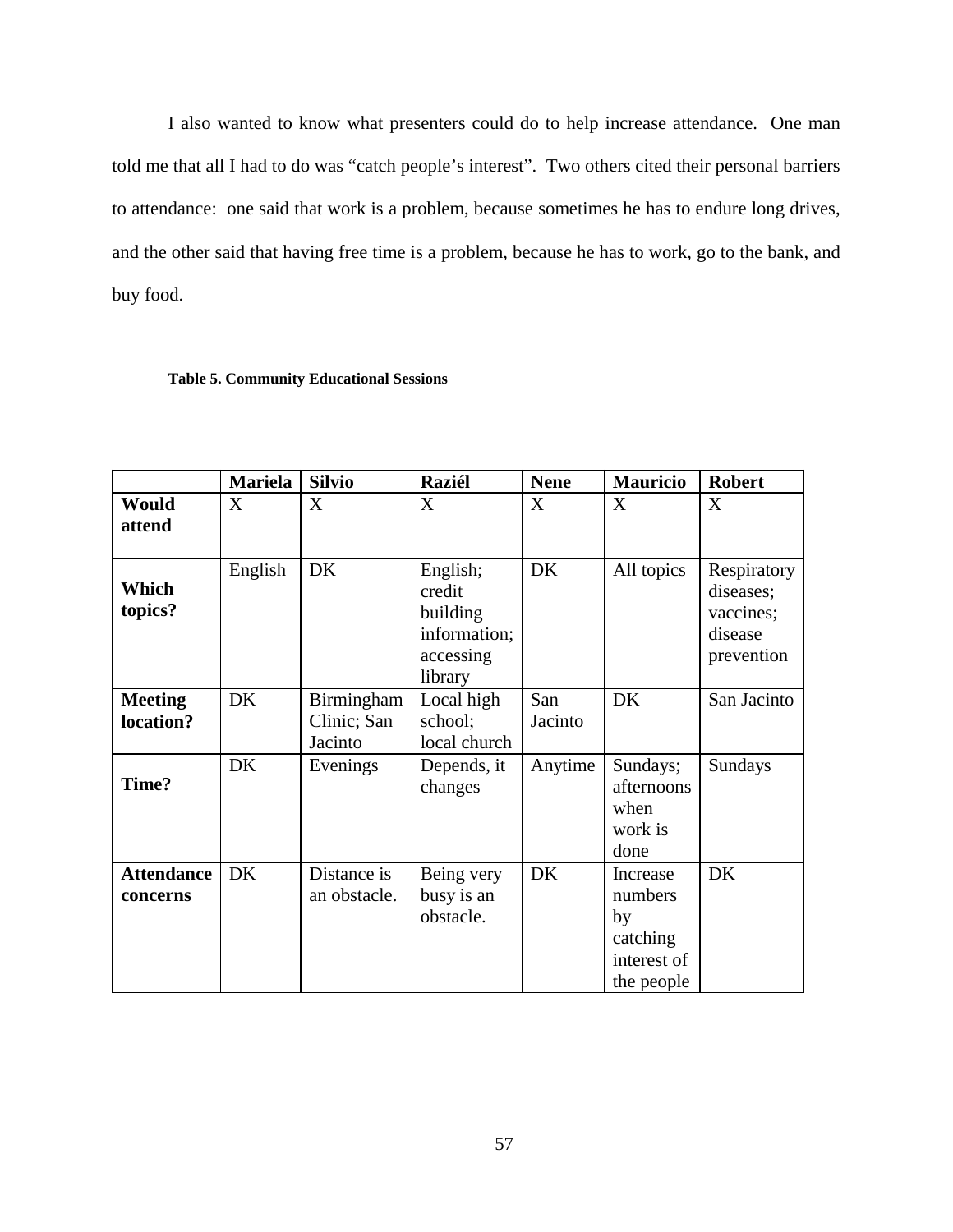#### **6.0 DISCUSSION**

The Latino immigrants I interviewed demonstrated that English proficiency has a profound impact on access to services, which is consistent with previous research [2, 28, 34]. The existence, scope, and size of social networks also tend to affect access, as found in the literature [2, 41, 42, 43]. This is directly related to the level of community integration these people experienced. Legal documentation and the fear associated with it are the most important determinants of whether or not a Hispanic immigrant has access to social and medical services, as suggested in the literature [26]. This study is the first to provide a window into the lives and range of obstacles experienced by Pittsburgh's immigrant Latinos. I have provided local health care providers and interested parties such as the Birmingham Clinic, San Jacinto Church, and the Centro Hispano with a one-page bilingual synopsis of my findings and applications (see Appendix B).

## **6.1 SOCIAL STABILITY**

There is disagreement about whether or not Pittsburgh Latinos are experiencing greater stability, as indicated in previous examinations [3]. Based on the sample in this study, it is not clear whether this population is experiencing greater stability. However, the level of community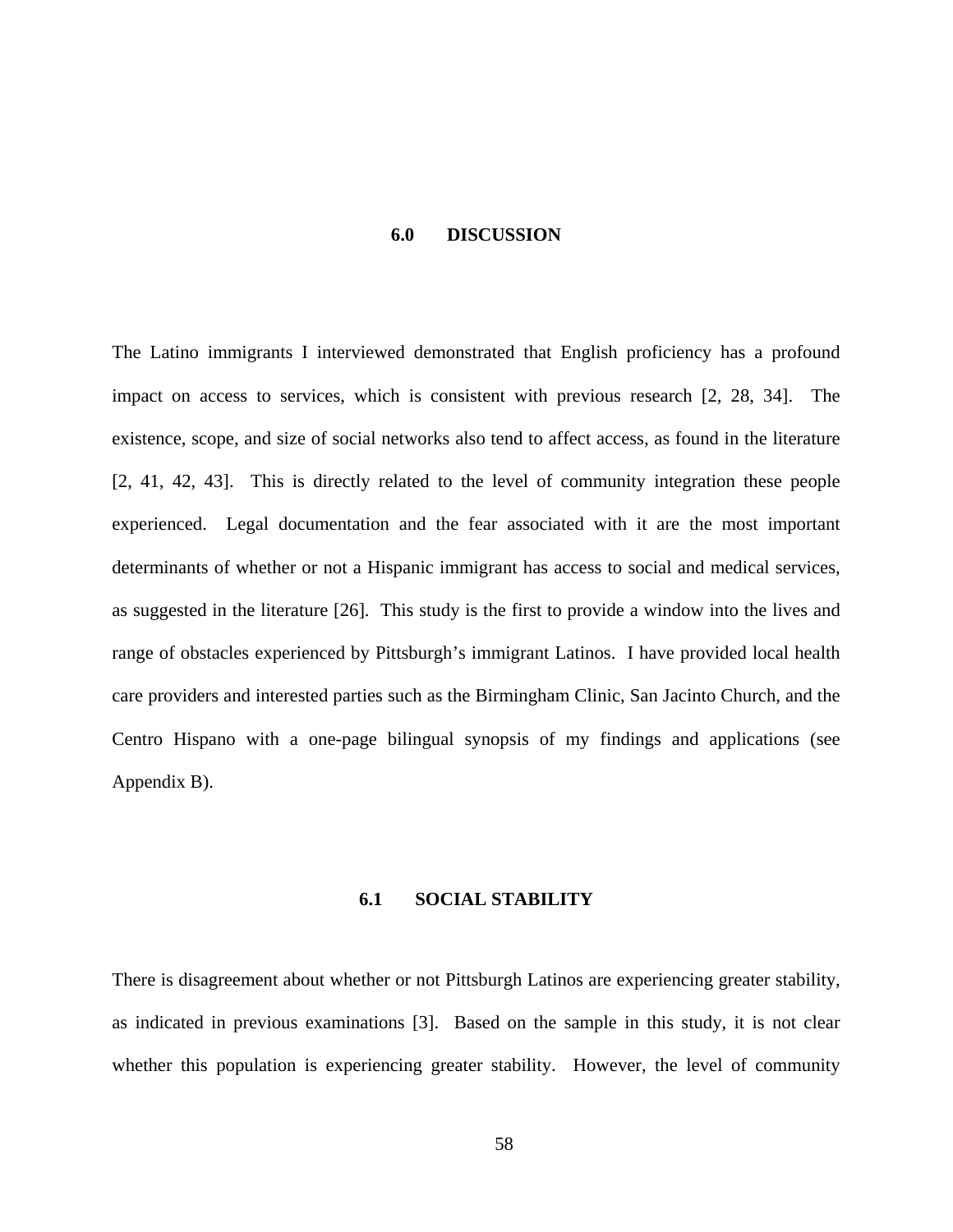integration, a component of social stability, does seem to have an impact on access to health care and social services.

One of the variables used by researchers to assess community integration is church attendance [42], and in the case of these immigrants, involvement with the church of San Jacinto does improve access to services. Another variable cited as having an impact on access to services is the size of one's support network [25], and those respondents with more members of their family in Pittsburgh experienced better emotional health [6] and better access to social and medical services [42]. Without social contacts, not only do persons have limited knowledge of and access to the health care system [43], but they have a greater risk of suffering from mental health problems, such as depression [40].

Language classes would benefit the community socially, and increase their available access to health care. Alternatively, special attention should be paid to ensure that interpreters are available for Spanish-speakers, and in fact for all non-English speaking patients [12]. In addition to linguistic compatibility, knowledge of the host country's culture also significantly improves access to services [8]. As discussed earlier, although English proficiency does not necessarily equal cultural integration [36], in this study participants with strong English skills were able to seek and receive care from a wider variety of service providers [8, 28]. This study reinforces the finding that English skills significantly improve access to medical care, because English proficiency improves one's ability to navigate complex bureaucratic systems [8]. Thus, English as a Second

Respondents indicated that increased length of time residing in Pittsburgh has not directly enabled them to get help with a wider variety of health care needs. This runs contrary to what some researchers suggest [49]. For the most part, participants gained access to services through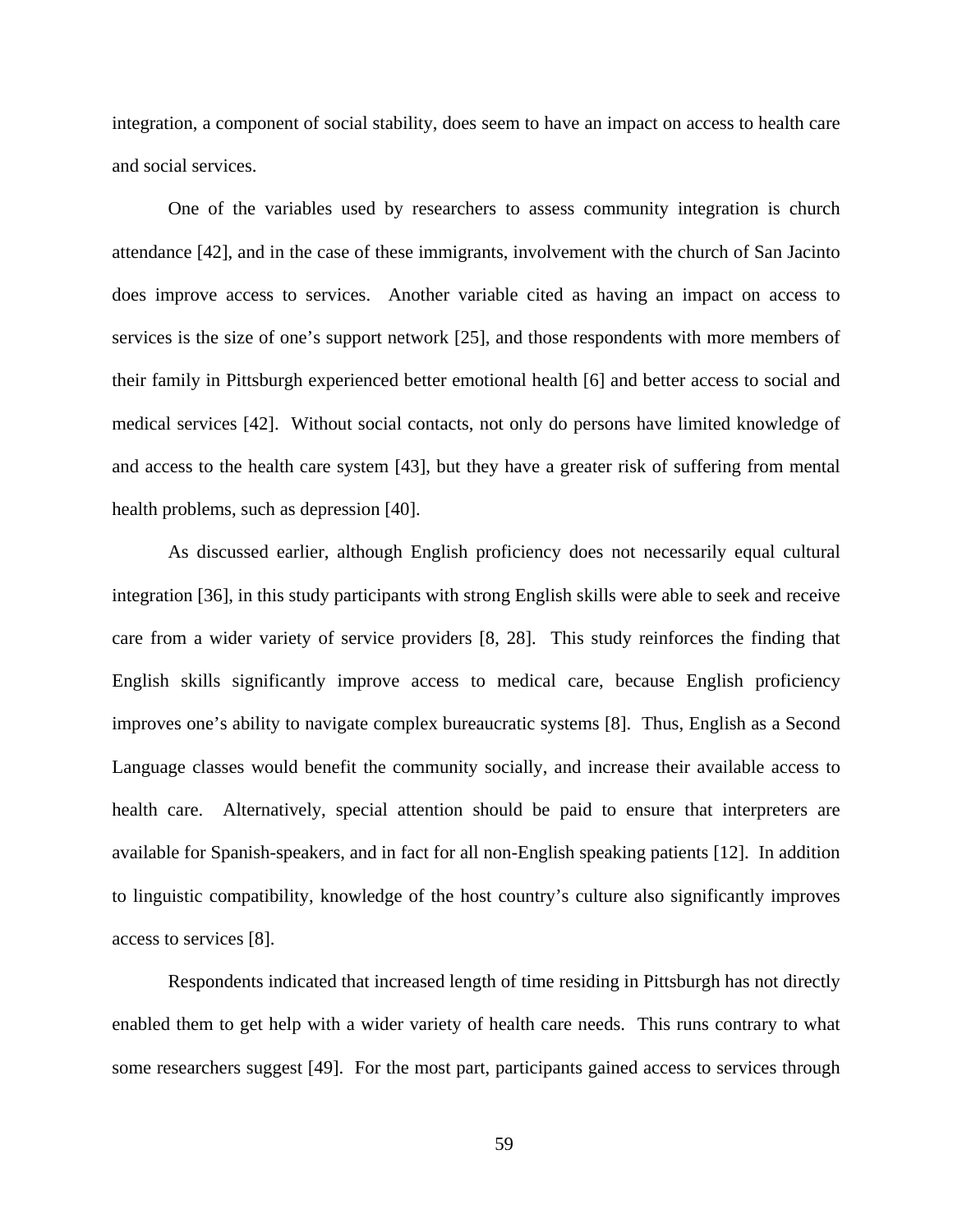their social networks, and many of these social networks [2, 25, 41, 42, 43], involving kinship and community of origin, are the same ones that existed prior to arrival in the United States.

their increased access, it is interesting to note that Nene and Silvio were the two participants who demons trated the highest levels of English proficiency in the sample. Nene and Silvio were the only two participants who indicated that increased time spent in the United States was related to their increased ability to navigate the health care system, and they agreed that this increased ability was not directly linked to their length of stay. Silvio indicated that, although his access has improved over the four years he has lived in Pittsburgh, he felt this improvement was related exclusively to his discovering the Birmingham Clinic. Nene indicated that her improved access over time was a result of her receiving the documentation necessary to obtain a Green Card. While both participants had specific reasons that explained

## **6.2 LEGAL STATUS**

each person interviewed. Currently, this is not an option, even for most documented immigrants [50]. The Personal Responsibility and Work Opportunity Reconciliation Act of 1996 placed a five-year ban on Medicaid availability for immigrants. A similar law passed in 1997 applies similar restrictions to the children of immigrants. In 2005, the Deficit Reduction Act mandated proof of citizenship when applying for Medicaid. Not only would immigrant health care recipients benefit directly from an extended "guest worker policy," but providing immigrants with regular preventative care would cost institutions and taxpayers less than the current policies [51]. Legal documentation is a controversial topic. However, it is clear that undocumented It is clear from this study that health insurance coverage would improve the quality of life for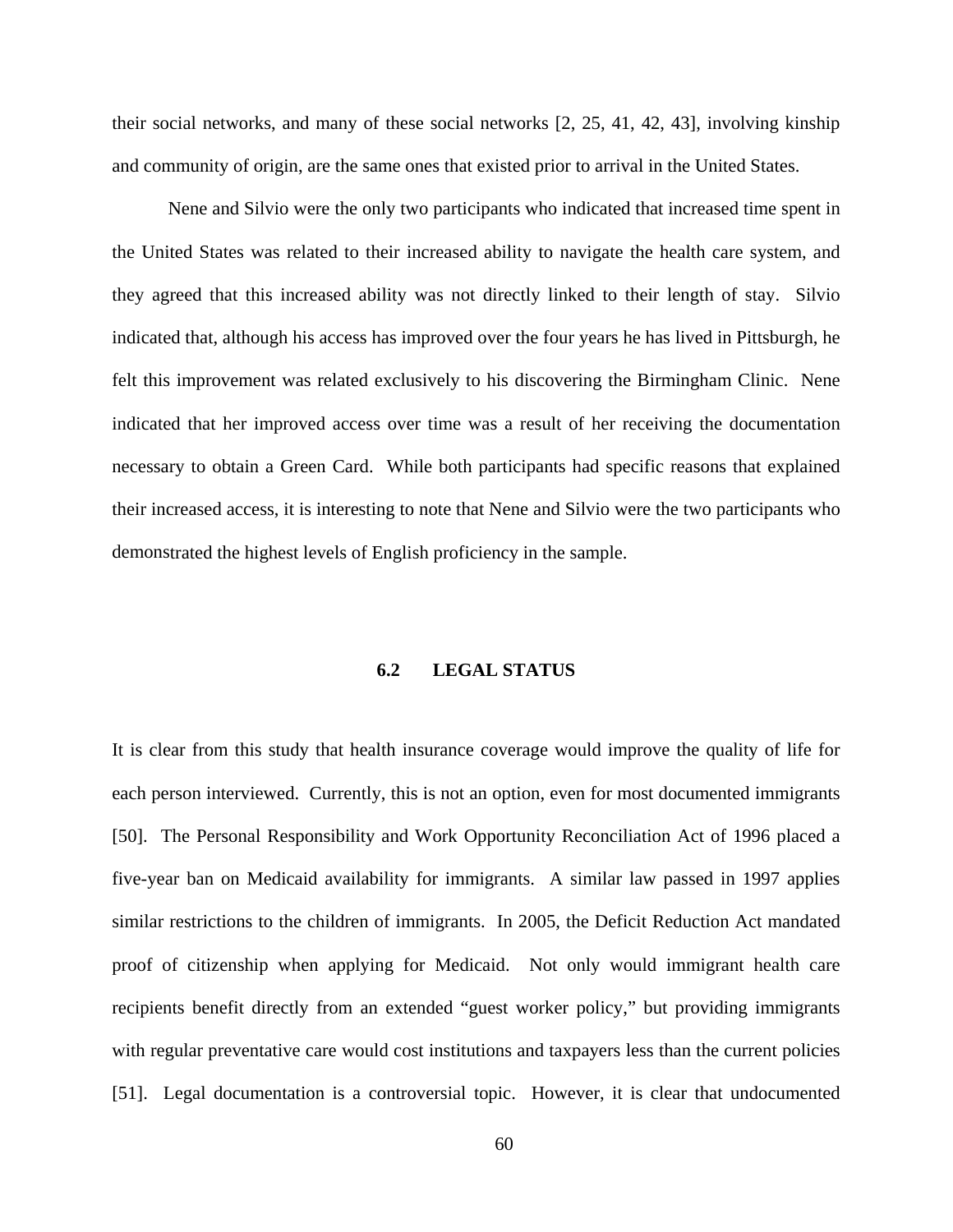immigrants do contribute to Pittsburgh's economy, even though politicians and service care providers cannot agree on this. Because it is more cost-effective to provide primary and prevent ative care, as opposed to emergency care [51] (which providers are ethically obligated to do), it makes financial sense to provide such preventative health services to everyone. This will require changes at the policy level, which are currently politically difficult to achieve.

all indicated. Even with documentation, immigrants often face limited access to needed health care services. Nene shared that, even when she was documented as legal, her actual status did not affect her access to services until she had the papers in hand, which often takes months or years, as it did in her case. It appears from this study that legal status is the strongest determinant of immigrants' access to health care and social services. This finding is consistent with findings in the literature [26]. When a person does not have appropriate paperwork documenting immigrant status, fear of deportation and other legal consequences often prevent that person from obtaining needed services. This was verified by participants in the current study, as María, Raziél, and Mauricio

Many participants said either they lived in fear, or they "knew someone" who does not access services due to fear. Both participants with complete documentation and those who were undocumented mentioned this as a health care and social service barrier. This is consistent with care [52]. much of the literature, which notes that fear often prevents immigrants from accessing needed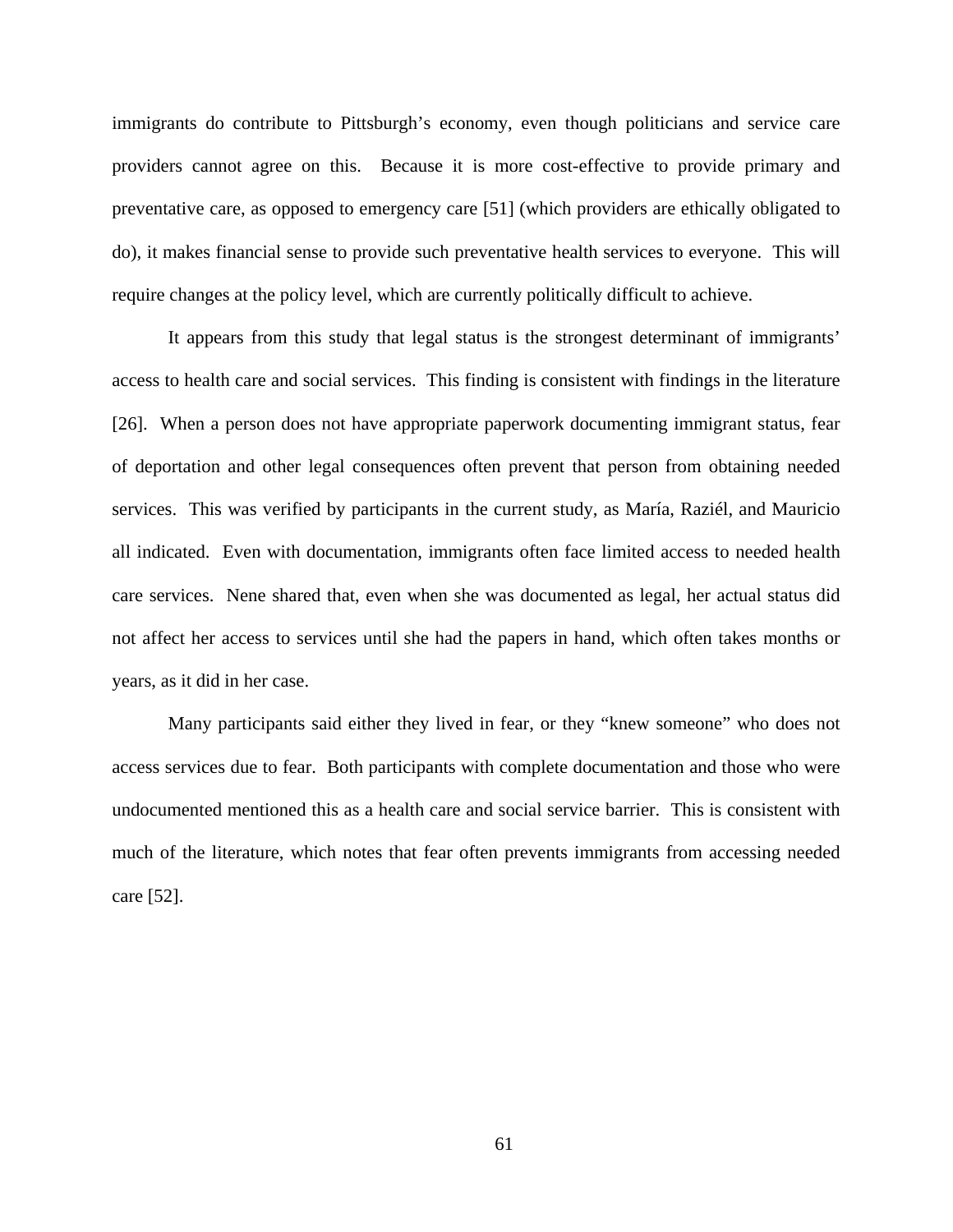## **6.3 "SICK" CARE**

There is evidence that many Latinos do not visit a doctor until they actually have a physical ailment or disease [53, 54]. This has already been documented within greater Pittsburgh's Latino population [2]. Participants in the current study also mentioned that they only seek health care service s when they are sick. A number of factors contribute to this. The Pittsburgh Latino Birmingham. In addition, individuals who do not feel the need to be concerned about their health are missing out on preventative care services. Not only are they less likely to receive population's need to earn money for themselves and their families often requires them to work until they get really sick [2]. Also, many of the participants in this study placed a premium on seeing themselves as healthy, and not worrying about health issues. The self-image of "healthy" reduces one's sense of urgency in regard to finding a reliable and consistent health service provider. However, having these perceptions could be risky. For example, in the event of a medical emergency, it is always better to have a standing relationship with a primary care provider, or at the very least to have some kind of medical records on file at a clinic such as health screenings and vaccinations, they also do not receive important medical information that may have a significant positive influence on their health.

seek health care and more likely to visit hospital emergency rooms when they do seek care, hospital emergency rooms should be seen as access points to the Latino population, and they should provide referrals to other more regular providers of care who typically offer preventative as well as emergency treatment [12]. In addition, having urgent care or preventative clinics more available to the Latino population, in terms of both geographic location and hours open to the public, might reduce reliance on emergency room visits. Because uninsured persons in general, and Latinos in particular, may be less likely to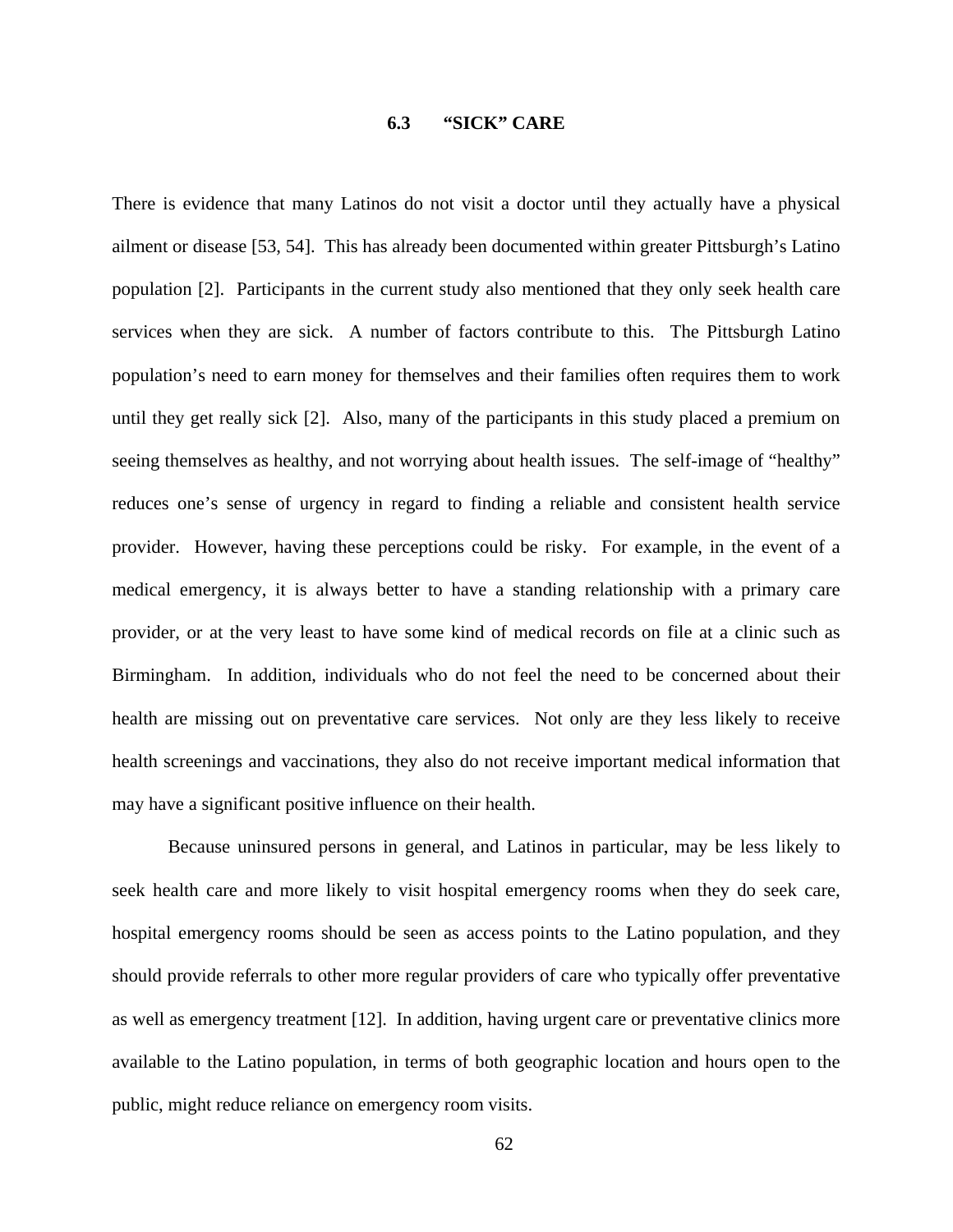### **6.4 CULTURAL COMPETENCE**

Participants in this study noted that language incompatibility (lack of Spanish proficiency by most health care providers, and lack of English proficiency on their own part) is a major barrier to quality health care services. Because Hispanic persons are not proportionally represented in the health professions [8, 21], a special effort should be made to recruit, train, and employ Hispanic providers of health care, especially in neighborhoods and communities where there are concentrations of Hispanic residents. If we are to correct the absence of minority health care professionals in our society and compensate for their long-standing exclusion from health care fields, some form of affirmative action is absolutely necessary and long overdue. Until minority representation in medicine, public health, and other fields of health care reflects the proportion of minorities in the population, their underrepresentation will continue to pose a barrier to health care access and utilization by members of those populations [8]. Increasing the number of Latinos in the health care fields will ensure that the health care system can respond to the needs of the population in a manner that is culturally appropriate. This includes areas like greater Pittsburgh, where the Latino population is small but steadily growing, and where lack of Hispanic health care providers is notable.

comfortable with English as most Anglos. The substantial variations among Latinos in ethnicity, Part of the education of health care providers about the cultural and social mores of Latinos should include training on issues such as the heterogeneity within the Latino population. It is important for health care providers to recognize that the population of Hispanics includes people from countries as different from each other as Mexico is from Argentina or from Brazil. Most people labeled Latino speak Spanish, while others speak Portuguese. Others are most comfortable with an indigenous language or local dialect, and some Hispanic people are as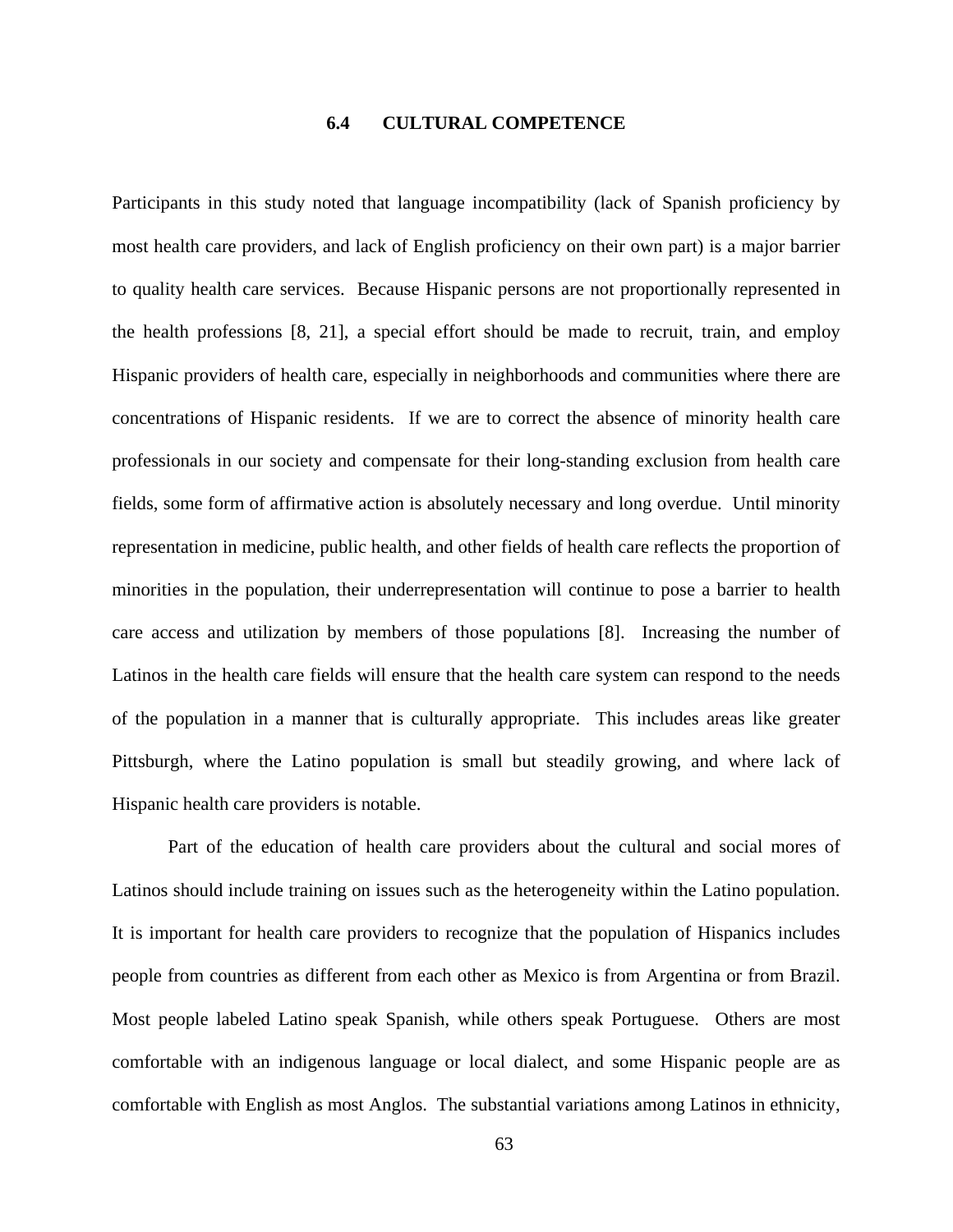country of origin, language of choice, and length of residence in the United States all influence differences in access to and comfort with the health care system [21, 27].

Factors to consider when looking at ethnic variation among Hispanics include the specifics of how Hispanic peoples from different countries should be seen in relation to the U.S. health care system. For example, it is important to know that there are more Mexican Americans in the United States than any other Latino group, and this concentration may skew data about how Mexican Americans relate to the health care system in comparison to other Hispanic ethnic groups [21]. It is also important to know that Puerto Ricans have better access to health care than most other Latinos, with a pattern similar to that of African Americans. This is due to Puerto Rico's status as a protectorate of the United States, which grants island residents American citizenship and increases their access to American institutions. Because of this history, most Puerto Ricans are familiar with the cultural orientation of the U.S. health care system [21].

### **6.5 THE NEW GROWTH EXPERIENCE**

When assessing health care access of immigrants in Pittsburgh, it is important to take into account this location's unique situation. As previously mentioned, the Latino population of southwestern Pennsylvania is a new growth community, as opposed to a historically major Hispanic center, like New York, Miami, or Los Angeles. According to the Kaiser Foundation, the Hispanic population in new growth areas nearly doubled between 1996 and 2003 [44], which is a rate comparable to that of Pittsburgh [1]. In major Hispanic centers, up to 50% of the population may be of Hispanic origin, whereas in new growth communities the population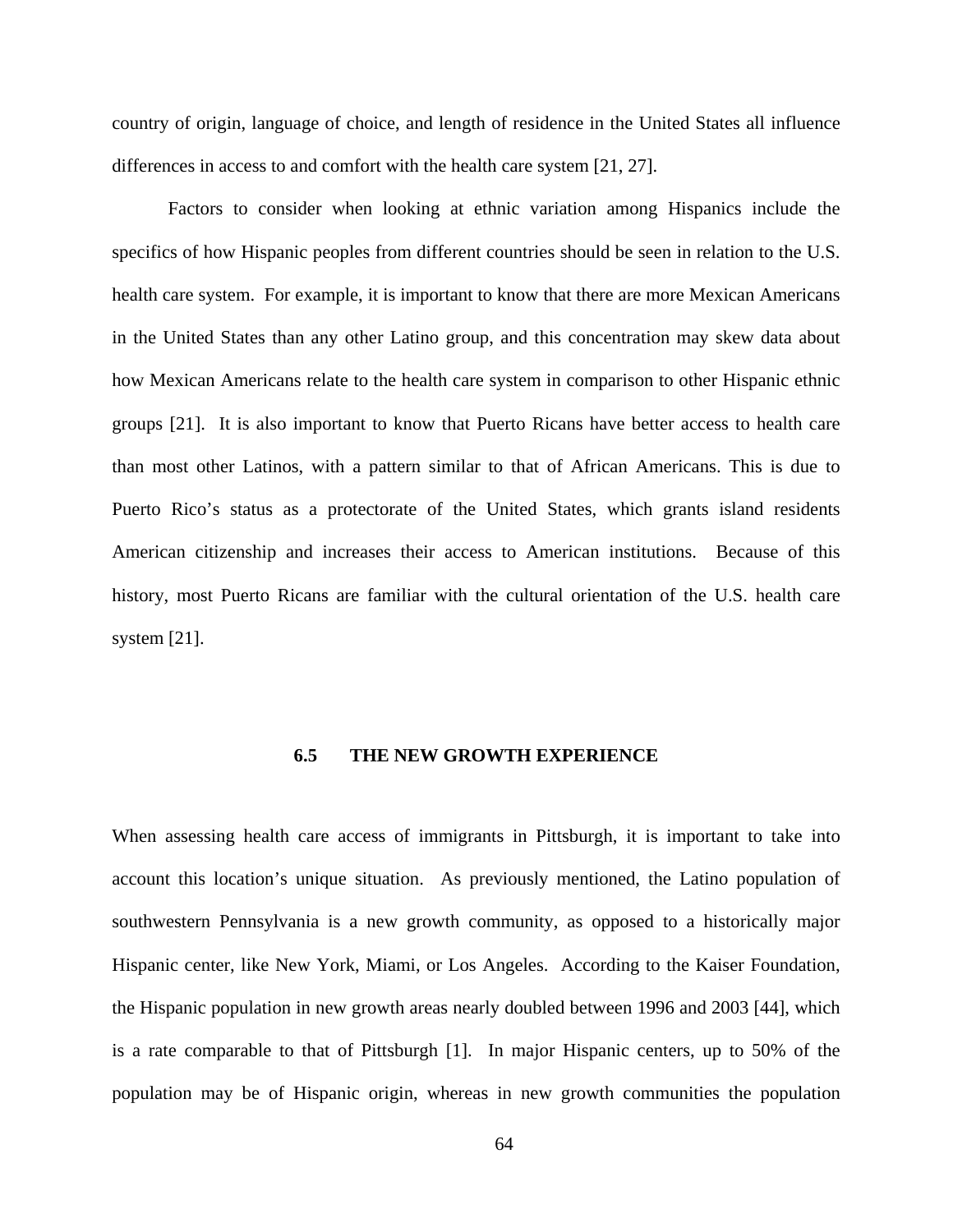proportion is usually under 5% [44]. In Pittsburgh, the Latino population is estimated to comprise about 1% (P. Documét, personal communication, April 24, 2007).

In large metropolitan areas with a high proportion of Hispanic residents, there exist complex and well-developed service centers which cater specifically to Spanish-speaking and immigrant communities. Hospitals and social service providers have developed specific strategies to reach Latino families with limited incomes, and the institutions also make an effort to hire bilingual, often Hispanic, and culturally competent staff members. As a new growth area, health care providers in Pittsburgh have less experience serving Latinos, and may not be sufficiently equipped to meet their needs [44]. For recent immigrants, the situation is even more complex because not only are they less likely to have health insurance, but more likely to face linguistic and cultural barriers. Recent immigrants are also more likely to encounter racist, antiimmigration attitudes.

The fact that Pittsburgh is a new growth Latino community means that little research has been conducted within the Latino population, as opposed to major Hispanic centers, where research is available documenting the last few decades of immigration. The paucity of data about Hispanic residents and access to health care in Pittsburgh adds significance to the current study, and also strengthens the argument that more research is needed.

of recent newspaper publications offers a window into this particular situation. Historically, Pittsburgh was settled by European immigrants. In the  $19<sup>th</sup>$  and early  $20<sup>th</sup>$  centuries, the city was comprised of many ethnic communities, namely Irish, French, British, Italian, Polish, and Eastern European immigrants. An article from 2005 points to the fact that the United States' While there are limited data on Pittsburgh's "new" immigrant population, a brief review immigration restrictions in the 1920s and 30s slowed the influx of immigrants to a near-halt [55].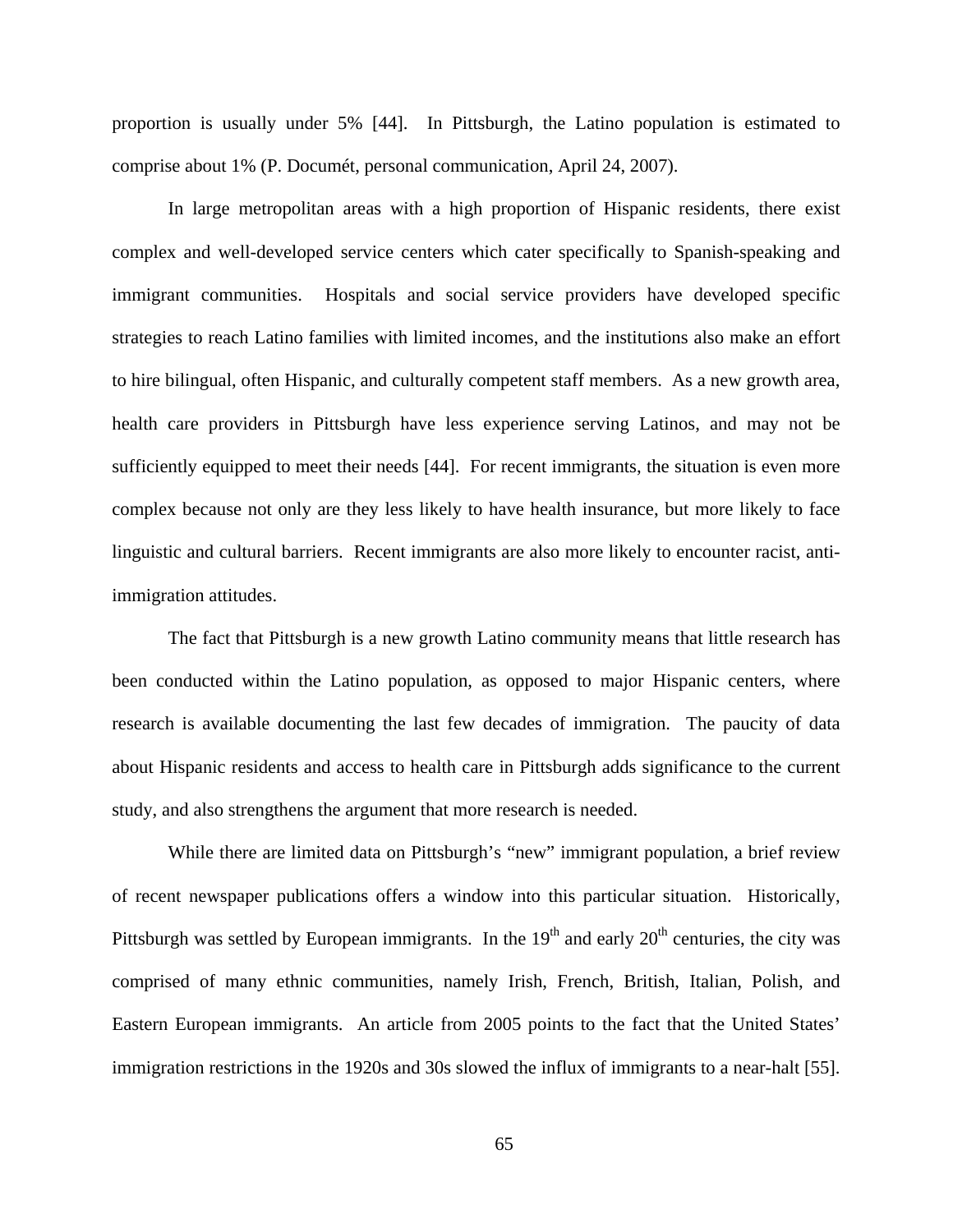Since this point, the distinct ethnic neighborhoods have intermarried, and formed what is now considered the United States' melting pot of "American" culture. This means that "Pittsburghers" have not had to face new immigrants for nearly a century.

suggest that immigrants in Pittsburgh should be viewed as a solution, and not a problem. Without a significant increase in Pittsburgh's labor force, the economy will also continue to One recent article cites that Pittsburgh has lost more residents since 2000 than any other American city, except New Orleans, were the population loss is attributed to Hurricane Katrina [56]. Because Pittsburgh does have a relatively low international immigration rate, annual mortality rates are higher than birth rates, and young professionals are migrating out of the city, population numbers are still on a decline. Another article from 2007 describes that many of the Anglo residents, who are the descendents of European immigrants, demonstrate an "antiimmigrant" and racist sentiment [57]. The article also points to a perception among Pittsburgh residents that "all" Hispanic immigrants are illegal, and unwelcome. Both of these articles decline.

services will only make the situation more difficult. One article states that the majority of interna tional immigrants to Pittsburgh are usually highly skilled professionals from the continent While still relatively small in number, Latin American immigrants are coming to Pittsburgh, and do require health care and social services. Resistance to providing quality of Asia, unlike the blue-collar immigrant populations in major Hispanic centers [58]. In reality, it is in the health care institution's best interest to provide culturally appropriate services to all of Pittsburgh's ethnic groups, including the most recent. While incorporating successful strategies from major Hispanic centers will assist providers in developing programs to serve Latinos and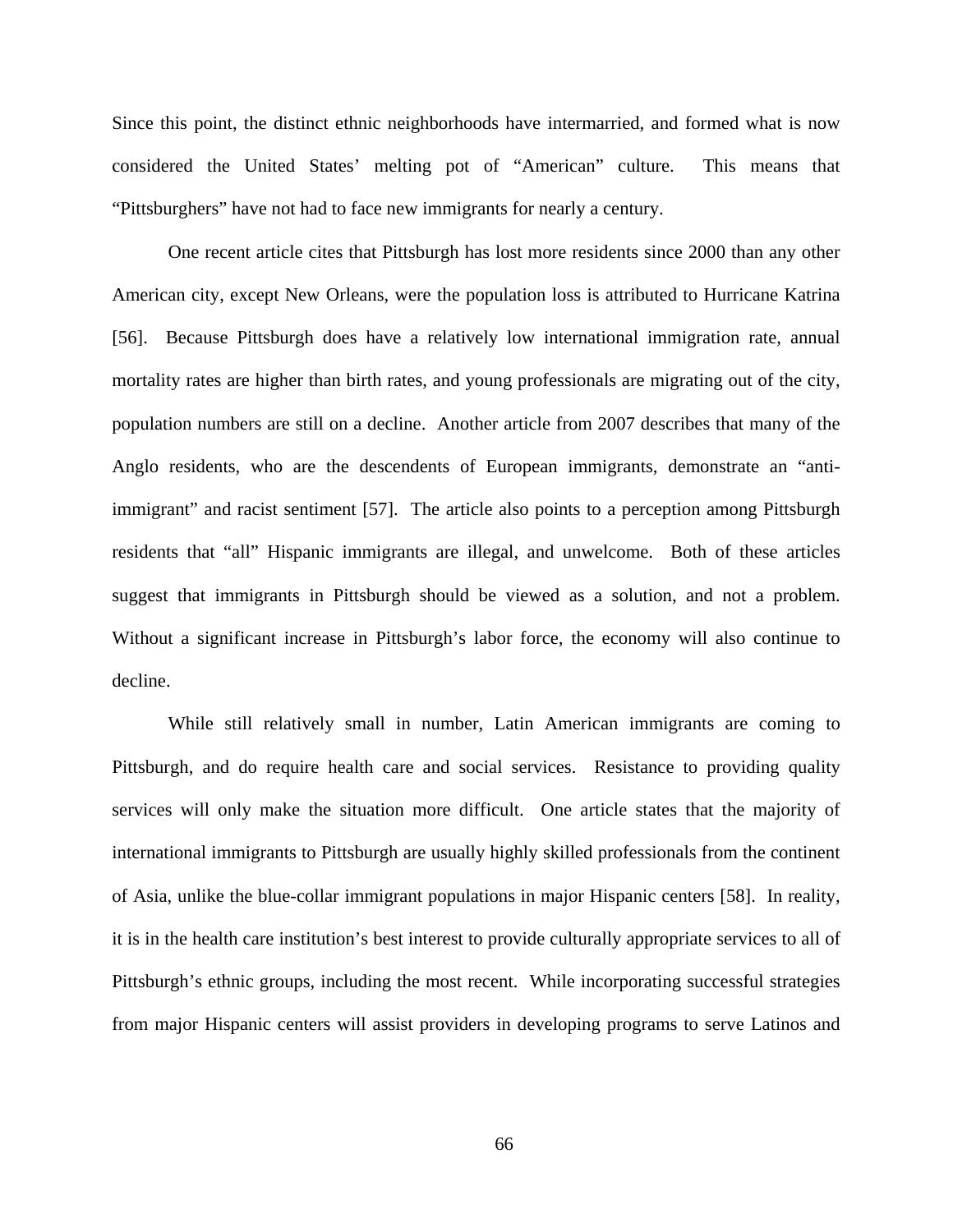other immigrants, the situation in Pittsburgh is unique, and thus health care systems here will require an innovative and unique design.

## **6.6 LIMITATIONS**

conclusions, or to represent all perspectives. Furthermore, the multiplicity of social factors that While the findings from this small sample are not generalizable to the Latino or immigrant community as a whole, participants did provide a wealth of information which enabled me to develop many important insights. To build on the results of this study, enough interviews would need to be conducted in order to reach the saturation point necessary to draw population-wide affect one's access to medical and social services make it even more difficult to generalize. Not only is the Hispanic population itself heterogeneous, but there are many factors that affect access to care. These include, but are not limited to: socioeconomic status, immigration status, phenotypic appearance, age, educational level, length of stay, as well as individual personality noted that all of the participants in this study lacked medical insurance, and it is possible that immigrants who do have insurance are more integrated into the mainstream health care system, and do not receive care at free clinics like Birmingham. traits and prior experience with American health care and social service systems. It should be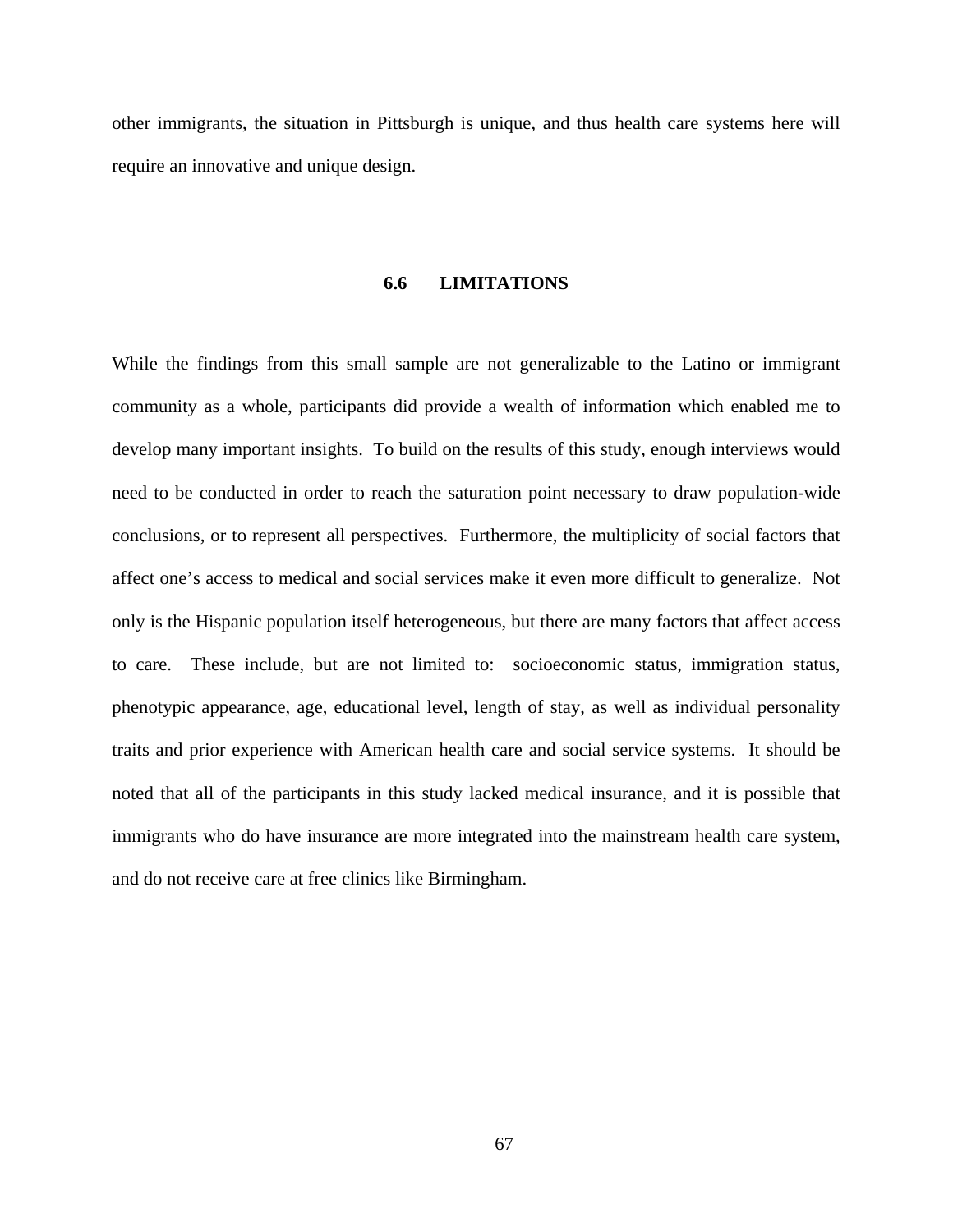## **6.7 RECOMMENDATIONS**

Continuous, increased funding for the Birmingham Clinic is likely to have a positive impact on the health status and general well-being of Latin American immigrants in Pittsburgh. In addition, other free or sliding-scale clinics should consider incorporating bilingual services as does the Birmingham Clinic. For example, the Squirrel Hill Health Center in Pittsburgh now offers services in Spanish, as well as American Sign Language, Russian, and Hebrew. Nevertheless, the Birmingham Clinic is still the only clinic in Pittsburgh to offer *free* bilingual services to immigrants.

Latin American immigrants in Pittsburgh would benefit from increased community outreach. Many respondents indicated that they did not know the full range of services offered by the Birmingham Clinic. In addition, some participants did not know about the Centro Hispano or San Jacinto Church. These are pillars of support for Pittsburgh's Latino community, and these institutions should develop new and aggressive strategies to increase knowledge about their services among community members. Social opportunities, such as parties, gatherings, or informational sessions sponsored by these institutions will help increase awareness. San Jacinto currently holds some events like this, such as an annual Latino information fair.

available services, and thereby increase utilization of these services. Internal mobilization strategies should be employed by organizations like San Jacinto and the Centro Hispano. Researchers on community empowerment agree that involving community members themselves in a collaborative process is the best way to ensure that mobilization strategies will be culturally competent and effective [59]. This community has no doubt begun their self-organization, and with the help of neighboring institutions, like the University of Pittsburgh, this process can In addition, general, broad-based community organization should increase awareness of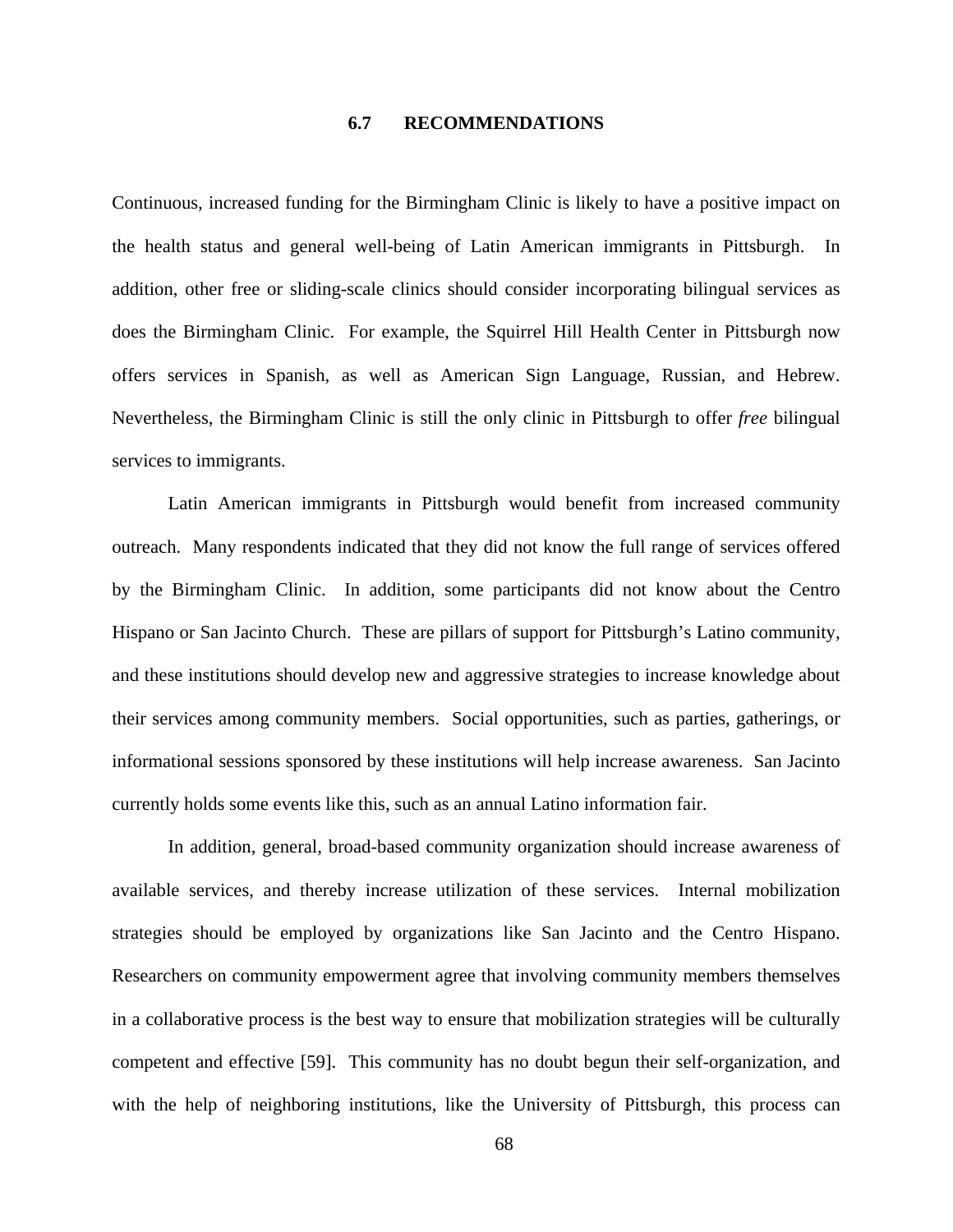continue successfully. Partnering with institutions such as the university allows both parties to benefit: the university benefits though increased opportunities for research, while the population benefits from the knowledge previously generated at the university [59]. While the population members themselves are the experts on their community's needs and strengths, the university may be able to offer previously verified and successful mobilization strategies to apply within the community context.

provide a foundation for more insights into the complex social factors that both open and limit access to health care and social services for greater Pittsburgh's Latino population. Finally, more research is needed. Because of the limited number of participants in this study, it should be viewed as a pilot study. More qualitative data from community members will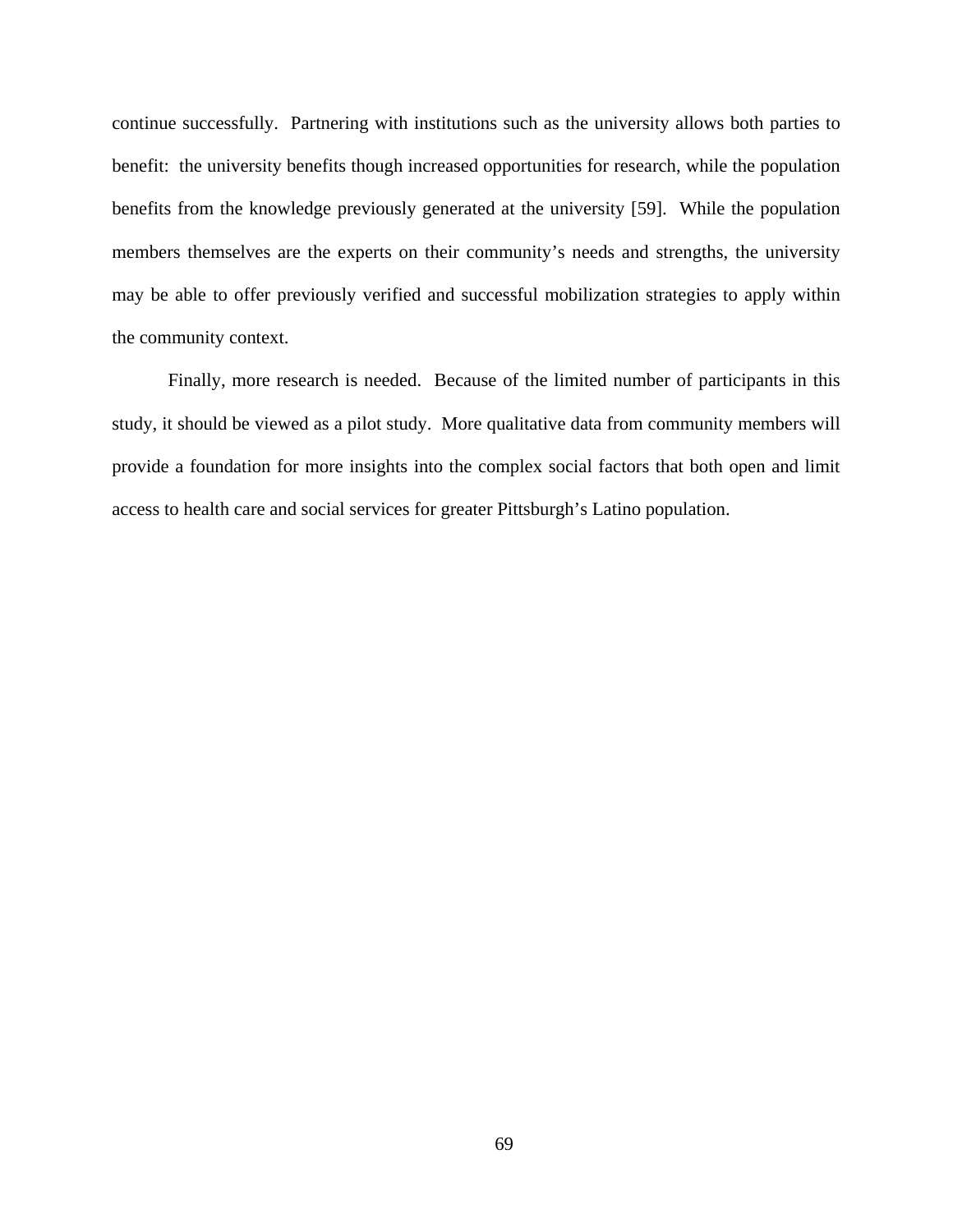## **APPENDIX A**

## **RECRUITMENT FLYER**

# ¿Cómo es su experiencia con salud, y servicios soiciales aquí en Pittsburgh?

- Quiero saber más de cómo es la vida del inmigrante Latino Americano, especialmente al respeto cuidado médico.
- Estoy buscando a voluntarios para tener una conversación personal conmigo, de estas cosas importantes.
- Su entrevista será representada en la tesis de mi Masters de Salud Publica.
- No va a recibir compensación, pero sus respuestas ayudan a la communidad Latina de Pittsburgh.

Si piensa que Ud. puede ayudarme, por favor, llameme or escribame en:

Mara DeLuca, (412) 337-2337, o mdlcat@yahoo.com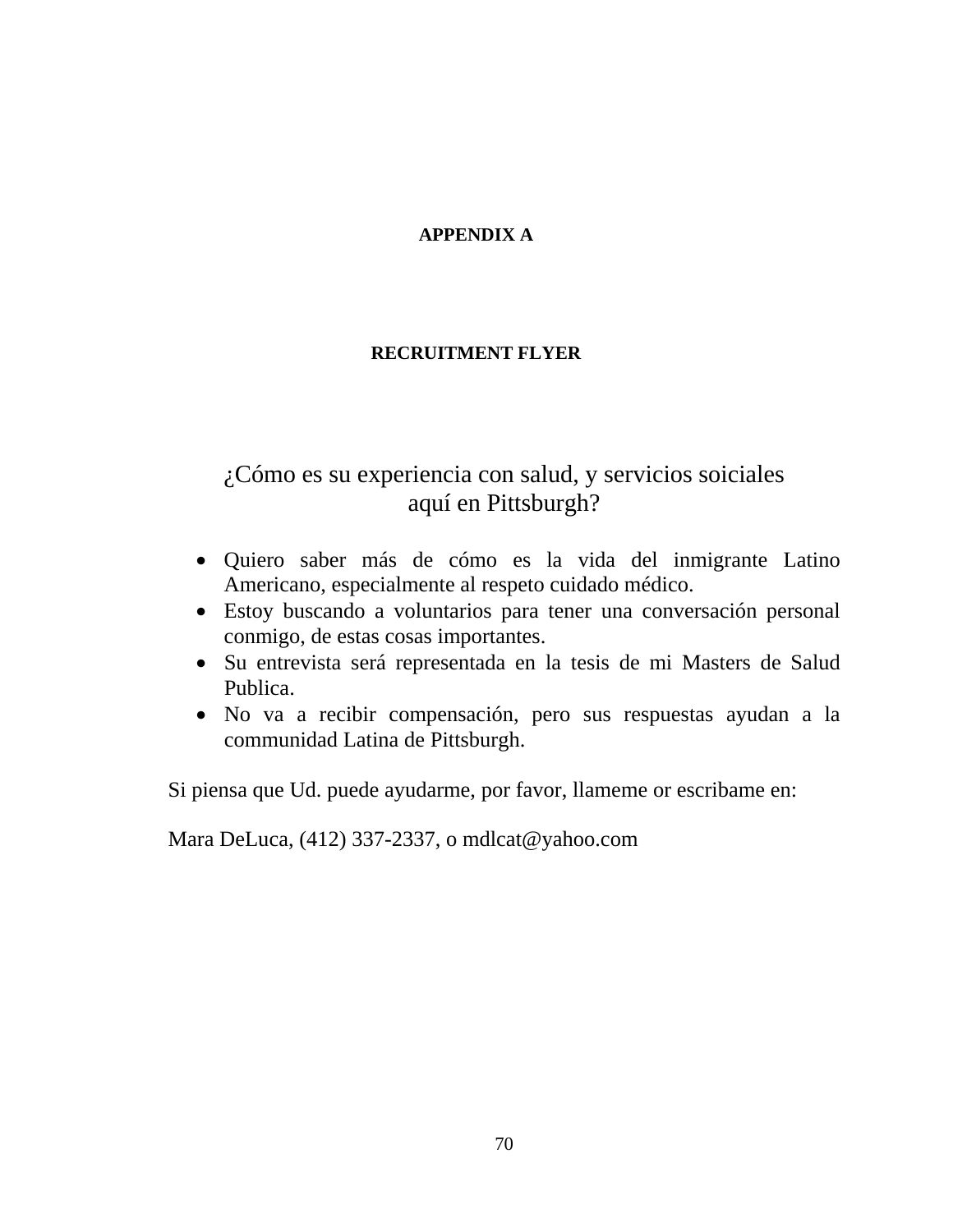## **APPENDIX B**

# **HEALTH CARE AND SOCIAL INTEGRATION AMONG PITTSBURGH'S UNINSURED LATINOS**

## **Thesis Research Findings**

There are over 20,000 Latinos and Hispanic people in the Pittsburgh area. Because Latinos in Pittsburg h do not live in just one area, they may have a harder time getting the health care and social serv ices they need. I interviewed eight young adult Latin American immigrants, who do not have medical insurance, to ask about their needs, and how their access to care has changed during the time they have lived in Pittsburgh. Here are my findings:

- **NE EDS:** Many people mentioned needing a **dentist, health insurance, bilingual doc tors and nurses or translators, and English classes.** A few mentioned optometrists and help getting a driver's license.
- **PROBLEMS:** Living life without many family or friends is a problem for immigrants. **acism** and **people who do not understand Latino culture** were mentioned by many. **R** Also, lack of legal documentation and the fear related to this can keep someone from seem to improve their access to services. Rather, the size of their social network when they arrive is related to access, and over time, immigrants without family here do build social networks which increase their access to care. getting the help they need. The amount of time someone lives in Pittsburgh does not
- **ASSETS:** The people I interviewed told me how the **Birmingham Clinic, St. Hyacinth (San Jacinto) Church,** and the **Centro Hispano** helped them the most. Some also mentioned the Midwife Center and the Greater Pittsburgh Literacy Council.

What's next? Based on my findings, I recommend several things. More outreach on behalf of community centers will help this population improve their status. The Latino Catholic community has in the past, and should continue to mobilize community members. Also, a larger-scale research study based on this study's findings will help inform the public of Latino issues, and make sure that the help they receive is a good fit for Latin American culture.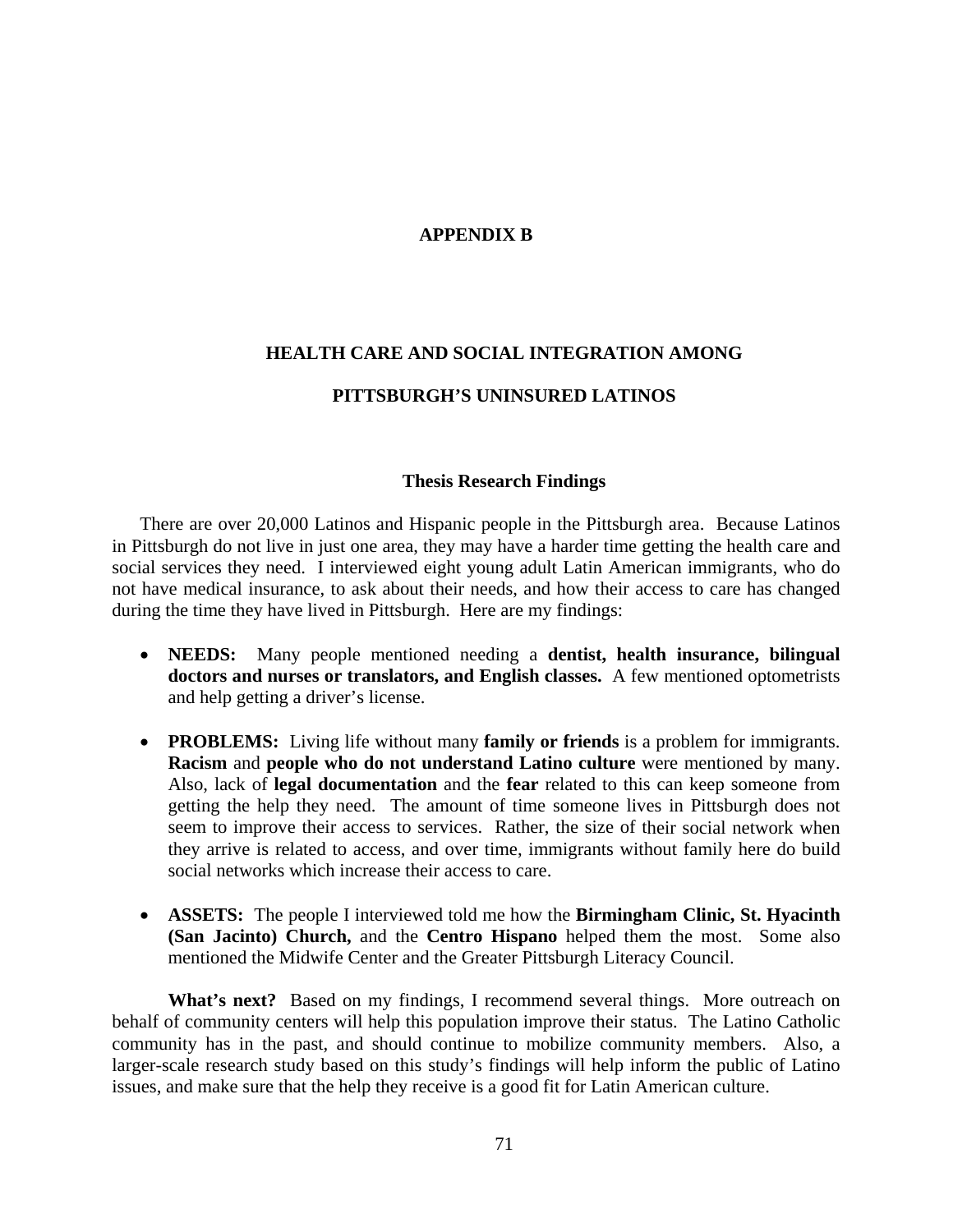My abstract and full thesis will be available online as of August 2007. For more information on this study and its findings, feel free to contact me.

By: Mara DeLuca, MPH mdlcat@yahoo.com

# **NECESID TINOS ADES MÉDICALES Y INTEGRACIÓN SOCIAL ENTRE LA SIN S EGURO DE MÉDICO EN PITTSBURGH**

## **Resultados de la Investigación de la Tesis**

tienen seguro de médico. Les pregunté acerca de sus necesidades, y de cómo su acceso a los servicios ha cambiado en el tiempo que han vivido en Pittsburgh. Estos son mis resultados: Hay más de 20,000 latinos en el área de Pittsburgh. Como los latinos en Pittsburgh no viven sólo un área, puede ser difícil para ellos conseguir cuidado médico y servicios sociales necesarios. Entrevisté ocho adultos jóvenes que son inmigrantes de América Latina, y que no

- **NECESIDADES:** Muchas personas mencionaron que necesitan un **dentista**, seguro médico, doctores y enfermeras bilingües o traductores, y clases de **inglés. Algunos** mencionaron optometristas y ayuda para conseguir la licencia de conducir.
- **PROBLEMAS:** Vivir la vida sin **familia o amigos** es un problema para los miedo asociado con eso puede impedir que uno reciba la ayuda que necesita. Vivir más tiempo en Pittsburgh no parece mejorar el acceso a los servicios. En inmigrantes. El **racismo** y la **gente que no comprende la cultura Latina** fueron mencionados por muchos. También la carencia de **documentación legal** y el realidad, el número de personas que uno tiene cuando llega a Pittsburgh está relacionado al acceso. Con el tiempo, los inmigrantes sin familia aquí construyen redes sociales que mejoran su acceso al cuidado.
- **VENTAJAS:** Los que entrevisté dijeron que la **Clínica Birmingham**, la **Iglesia San Jacinto**, y el **Centro Hispano** les ayudaban mucho. Unos mencionaron el Midwife Center y el Greater Pittsburgh Literacy Council.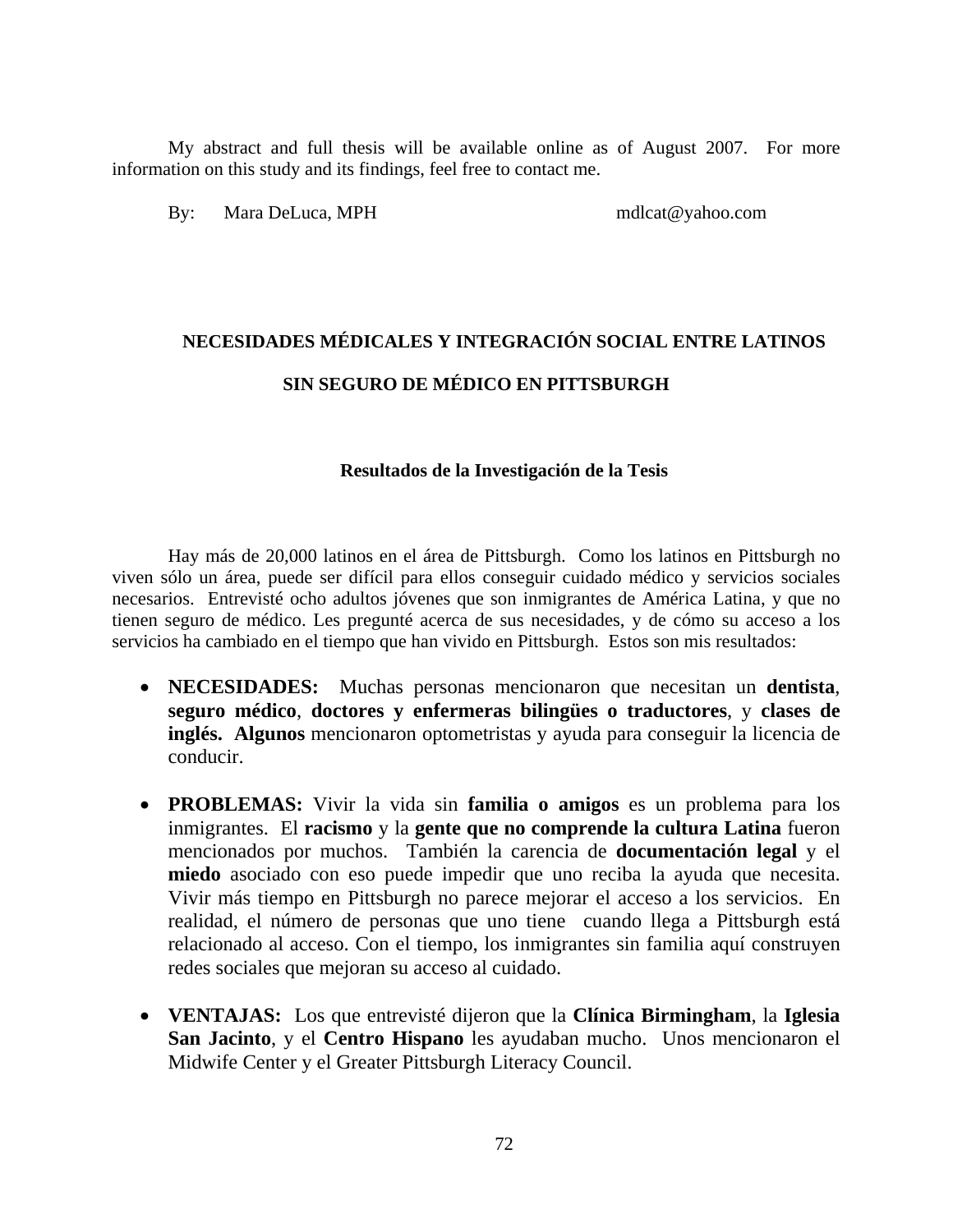**¿Qué hay que hacer?** De acuerdo con mis resultados, recomiendo varias cosas. Primero , que los centros comunitarios traten de llegar más a la población ("outreach") puede ayudar a mejorar su situación. La Comunidad Católica Latina en el pasado ha contribuido a movilizar a los miembros de la comunidad y lo debe seguir haciendo. También, sería bueno hacer un proyecto de la investigación más grande basado en estos resultados, para informar al público de sobre las necesidades de los latinos y asegurar que la ayuda que se da sea apropiada para la cultura Latinomericana.

Mi resumen y la tesis completa estará disponible en internet, agosto 2007. Para más información de la investigación y los resultados, por favor, escríbame por email.

Mara DeLuca, MPH mdlcat@yahoo.com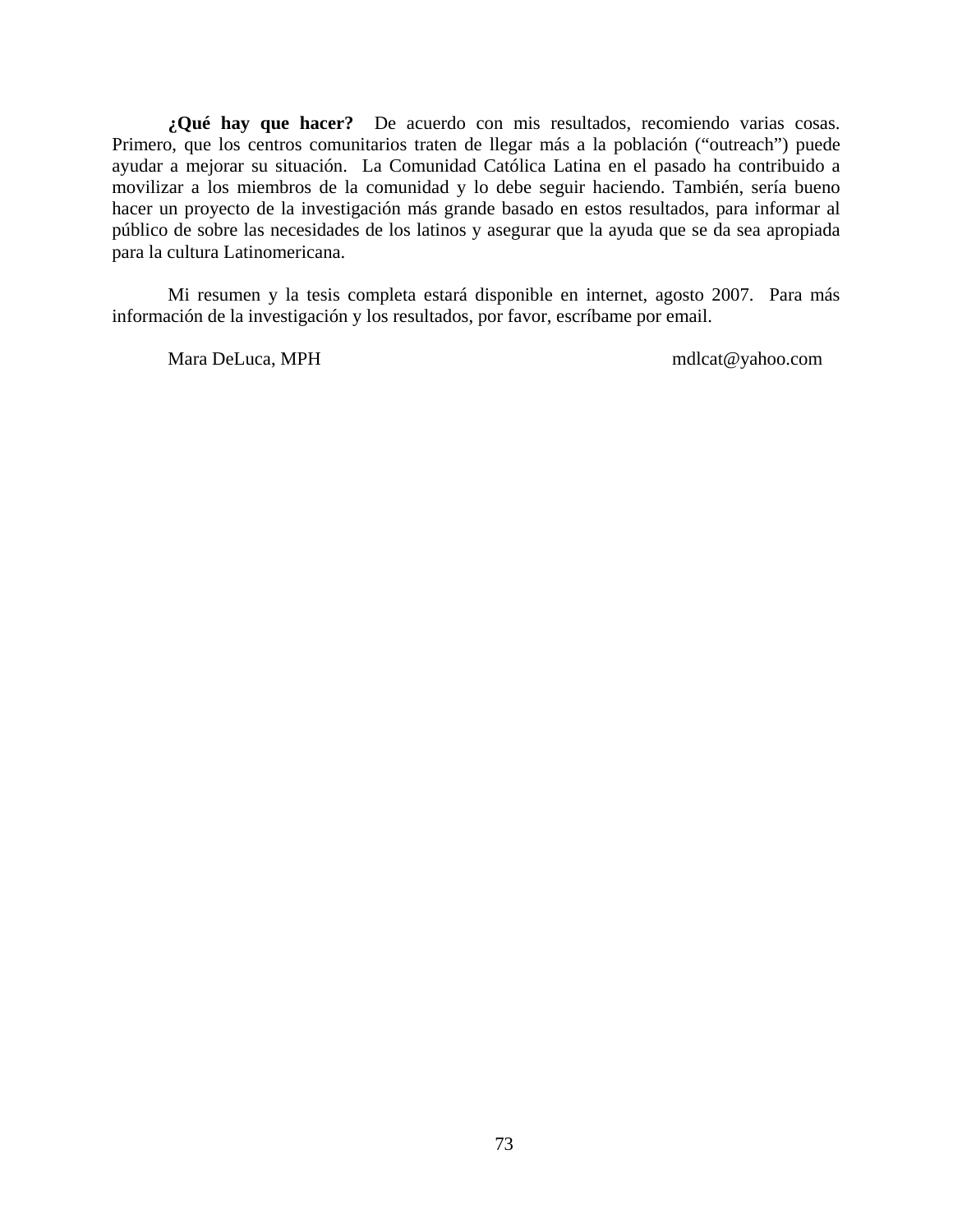### **BIBLIOGRAPHY**

- 1. U.S . Census Bureau. (2000). *Census 200 data for the state of Pennsylvania.* Retrieved January 2007, from http://www.census.gov/census2000/states/pa.html
- 2. Documét, P. I. (2001). Latinos' health care access in Southwestern Pennsylvania (Doctoral dissertation, University of Pittsburgh, 2001).
- 3. Torres, A., Documét, P., Herbert, M., & Bui, T. (2006). SALUD: A Student Initiative to Combat Healthcare Access Disparities. *134th meeting of the American Public Health Association.*
- 4. Documét, P. I., & Sharma, R. K. (2004). Latinos' health care access: Financial and cultural barriers. *Journal of Immigrant Health, 6,* 5-11.
- 5. Fitzpatrick, J. P. (1966). Importance of community in the process of immigrant assimilation. *International Migration Review, 1,* 5-16.
- 6. Barnes, D. M., & Aguilar, R. (2007). Community social support for Cuban refugees in Texas. *Qualitative Health Research, 17,* 225-237.
- 7. House, J. S. (1987). Social support and social structure. *Sociological forum, 2,* 135- 146.
- 8. Betancourt, J. R., Carrillo, J. E., Green, A. R., & Maina, A. (2004). Barriers to health promotion and disease prevention in the Latino population. *Clinical Cornerstone, 6,* 16- 29.
- 9. Callahan, S. T., Hickson, G. B., & Cooper, W.O. (2006). Health Care Access of Hispanic Young Adults in the United States. *Journal of Adolescent Health, 39,* 627-633.
- 10. Miniño, A. M., Anderson, R. N., Fingerhut, L. A., Boudreault, M. A., & Warner, M. (2006). National vital statistics report; Deaths: Injuries, 2002. *CDC, 54,* 10. Retrieved April 2007 from http://www.cdc.gov/nchs/data/nvsr/nvsr54/nvsr54\_10.pdf
- 11. Carozza, S. E., & Howe, H. L. (2006). Patterns of cancer incidence among US Hispanics/Latinos, 1995-2000. *Cancer Causes Control, 17,* 1067-1075.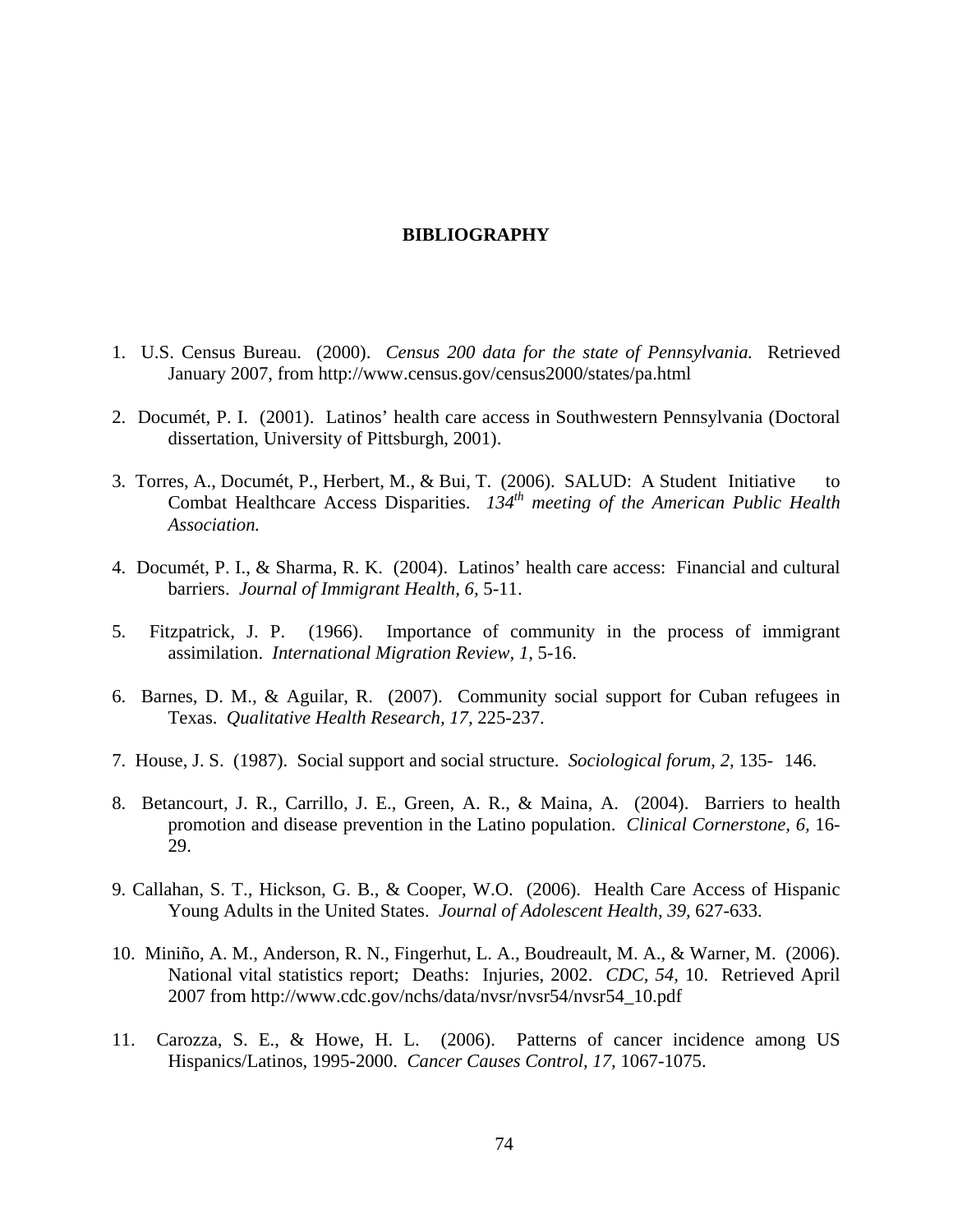- 12. Aldridge, M. L., Daniels, J. L., & Jukic, A. M. (2006). Mammograms and health care access among US Hispanic and non-Hispanic Women 40 years and older. *Family Community Health, 29,* 80-88.
- 13. Gordon-Larsen, P., Harris, K. M., Ward, D. S., & Popkin, B. M. (2003). Acculturation and overweight-related behaviors among Hispanic Immigrants to the US: The National Longitudinal Study of Adolescent Health. *Social Science & Medicine, 57,* 2023-2034.
- 14. Davis, A. M., Kreutzer, R., Lipsett, M., King, G., & Shaikh, N. (2006). Asthma prevalence in Hispanic and Asian American ethnic subgroups: Results from the California Healthy Kids survey. *Pediatrics, 118,* 363-370.
- 15. Gould, J. B., Madan, A., Qin, C., & Chavez, G. (2003). Perinatal outcomes in two dissimilar immigrant populations in the United States: A dual epidemiologic paradox. *Pediatrics, 111,* 676-682.
- 16. Hessol, N. A., & Fuentes-Afflick, E. (2005). Ethnic differences in neonatal and postneonatal mortality. *Pediatrics, 115,* 44-51.
- 17. Huerta, E. E. (2003). Cancer statistics for Hispanics, 2003: Good news, bad news, and the need for a health system paradigm change. *CA: A Cancer Journal for Clinicians*, 53, 205-207.
- U.S. Hispanic/Latino populations. *Cancer, 107,* 1711-1742. 18. Howe, H. L., Wu, X., Ries, L. A. G., Cokkinides, V., Ahmed, F., Jemal, A., et al. (2006). Annual report to the nation on the status of cancer, 1975-2003, featuring cancer among
- incidence of cancer among Hispanics in the United States. *Cancer*, 103, 1036-1044. 19. Eschbach, K., Mahnken, J. D., & Goodwin, J. S. (2005). Neighborhood composition and
- 20. Burgos, A. E., Schetzina, K. E., Dixon, L. B., & Mendoza, F. S. (2005). Importance of generational status in examining access to and utilization of health care services by Mexican American children. *Pediatrics, 115,* 322-330.
- 21. Kirby, J. B., Taliaferro, G., & Zuvekas, S. H. (2006). Explaining racial and ethnic disparities in health care. *Medical Care, 44, 64-72*.
- 22. Galarneau, C. A. (2002). Health care as a community good: Many dimensions, many communities, many views of justice. *The Hastings Center Report, 32, 33-40*.
- *h and*  23. Browning, C. R., & Cagney, K. A. Neighborhood structural disadvantage, collective efficacy, and self-rated physical health in an urban setting. *Journal of Healt Social Behavior, 43,* 383-399.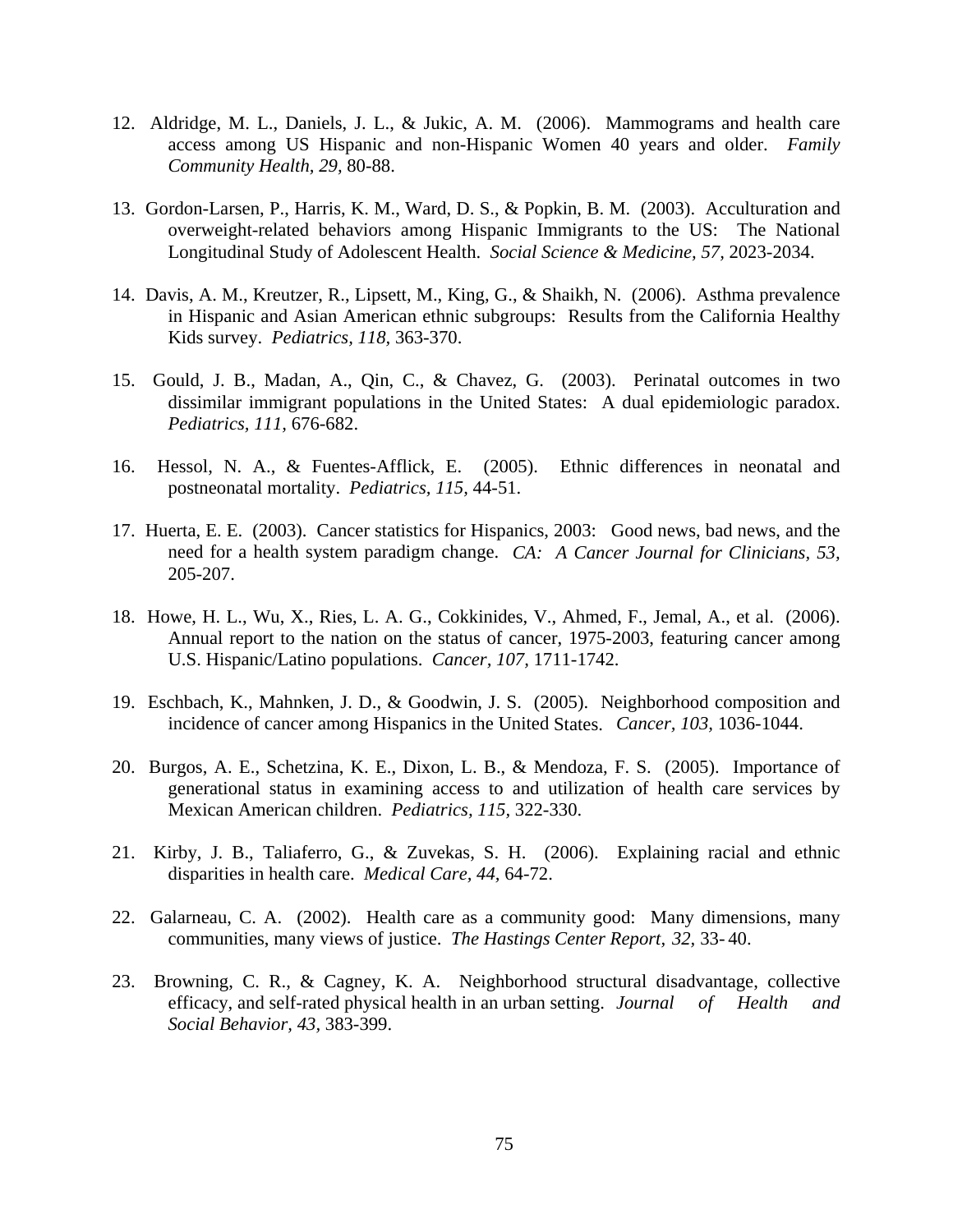- 24. James, C., Thomas, M., Lillie-Blanton, M., & Garfield, R. (2007). Key facts: Race, ethnicity, and medical care. *The Henry J. Kaiser Family Foundation.* Retrieved March 2007 from http://www.kff.org/minorityhealth/upload/6069-02.pdf
- 25. Andersen, R., Lewis, S. Z., Giachello, A. L., Aday, L. A., & Chiu, G. (1981). Access to medical care among the Hispanic population of the Southwestern United States. *Journal of Health and Social Behavior, 22,* 78-89.
- 26. Fuentes-Afflick, E. (2006). Is limited access to care the new morbidity for Latino young adults?. *Journal of Adolescent Health, 39,* 623-624.
- 27. Johnson, K. R. (1997). Melting pot or ring of fire?: Assimilation and the Mexican-American experience. *California Law Review, 85,* 1259-1313.
- 28. Tortolero-Luna, G., Byrd, T., Groff, J. Y., Linares, A. C., Mullen, P. D., & Cantor, S. B. (2006). Relationship between English language use and preferences for involvement in medical care among Hispanic women. *Journal of Women's Health, 15,* 774-785.
- 29. Flores, G. (2000). Culture and the patient-physician relationship: Achieving cultural competency in health care. *Journal of Pediatrics, 136,* 14-23.
- 30. Pérez-Stable, E. J. (1987). Issues in Latino health care. Western Journal of Medicine, 146, 213-218.
- living in New England: A preliminary study. *Journal of Transcultural Nursing, 10,* 136- 142. 31. Zapata, J., & Shippee-Rice, R. (1999). The use of folk healing and healers by six Latinos
- 32. Teske, R. H. C., & Nelson B. H. (1974). Acculturation and assimilation: A clarification. *merican Ethnologist, 1,* 351-367. *A*
- behaviors among Latino immigrants to the US. *Social Science & Medicine*, 53, 41-53. 33. Arica, E., Skinner, M., Bailey, D., & Correa, V. (2001). Models of acculturation and health
- Latinos less satisfied with communication by health care providers. *Journal of General Internal Medicine, 14, 409-417.* 34. Morales, L. S., Cunningham, W. E., Brown, J. A., Liu, H., & Hays, R. D. (1999). Are
- 35. Marks, G., Garcia, M., & Solis, J. M. (1990). Health risk behaviors of Hispanics in the United States: Findings from HHANES, 1982-84. *American Journal of Public Health, 80,* 20-26.
- 36. Hunt, L. M., Schneider, S., & Comer, B. (2004). Should acculturation be a variable in health research? A critical review of research on US Hispanics. *Social Science & Medicine, 59,* 973-986.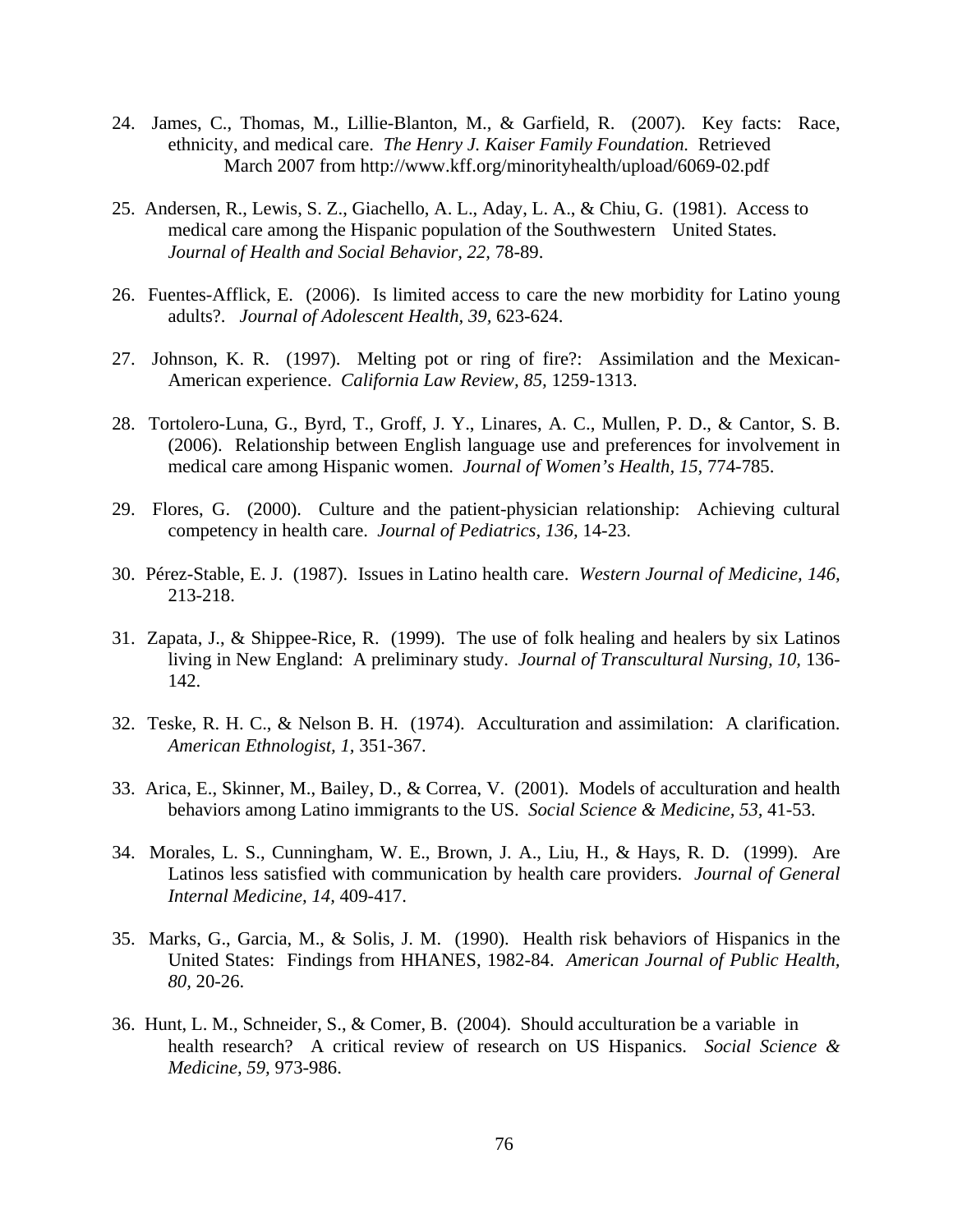- 37. Santiago-Irizarry, V. (1996). Culture as cure. *Cultural Anthropology, 11,* 3-24.
- 38. Redfoot, D. L., & Houser, A. N. (2005). We shall travel on: Quality of care, economic development, and the international migration of long-term care workers. AARP Public  *Policy Institute.* Retrieved January 2007 from http://www.aarp.org/research/longtermcare/quality/2005\_14\_intl\_ltc.html
- 39. Shi, L., & Stevens, G. D. (2005). Vulnerability and unmet health care needs: The influence of multiple risk factors. *Journal of General Internal Medicine, 20,* 148- 154.
- 40. Kawachi, I., & Berkman L. F. (2001). Social ties and mental health. *Journal of Urban Health: Bulletin of the New York Academy of Medicine, 78,* 458-467.
- 41. Larkey, L. K., Hecht, M. L., Miller, K., & Alatorre, C. (2001). Hispanic cultural norms for health-seeking behaviors in the face of symptoms. *Health Education & Behavior, 28,* 65- 80.
- 42. Suarez, L., Ramirez, A. G., Villarreal, R., Marti, J., McAlister, A., Talavera, G. A. et al. (2000.) Social networks and cancer screening in four U.S. Hispanic groups. *American Journal of Preventative Medicine, 19,* 47-52.
- knowledge and practices among women in Domenican and Mexican families in New York City. *Medical Science Monitor, 10, 628-634.* 43. Garbers, S., & Chiasson, M. A. (2004). Patterns of agreement on breast cancer screening
- to care for Hispanics in new growth communities and major Hispanic centers. *The Henry* J. Kaiser Family Foundation. Retrieved March 2007 from 44. Cunningham, P., Banker, M., Artiga, S., & Tolbert, J. (2006). Health coverage and access http://www.kff.org/uninsured/upload/7551.pdf
- 45. Neuman, W. L. (2003). *Social research methods: Qualitative and quantitative approaches*  $(5<sup>th</sup>$  ed.). Boston: Pearson Education, Inc.
- 46. Fetterman, D. M. (1989). *Ethnography: Step by step.* Newbury Park, California: Sage Publications.
- 47. Wordreference.com (2007). Retirived May 2007, from ttp://www.wordreference.com/es/en/translation.asp?spen=bodega h
- medications in Mexico: Demographics, reasons, and types of medications purchased. *linical Therapeutics, 25,* 561-577. *C* 48. Cavillo, J. P., & Lal, L. (2003). Pilot study of a survey of US residents purchasing
- preventative services by Hispanics: Findings from HHANES 1982-84. American *Journal of Public Health, 80, 11-19.* 49. Sonis, J. (1998). Association between duration of residence and access to care and use of